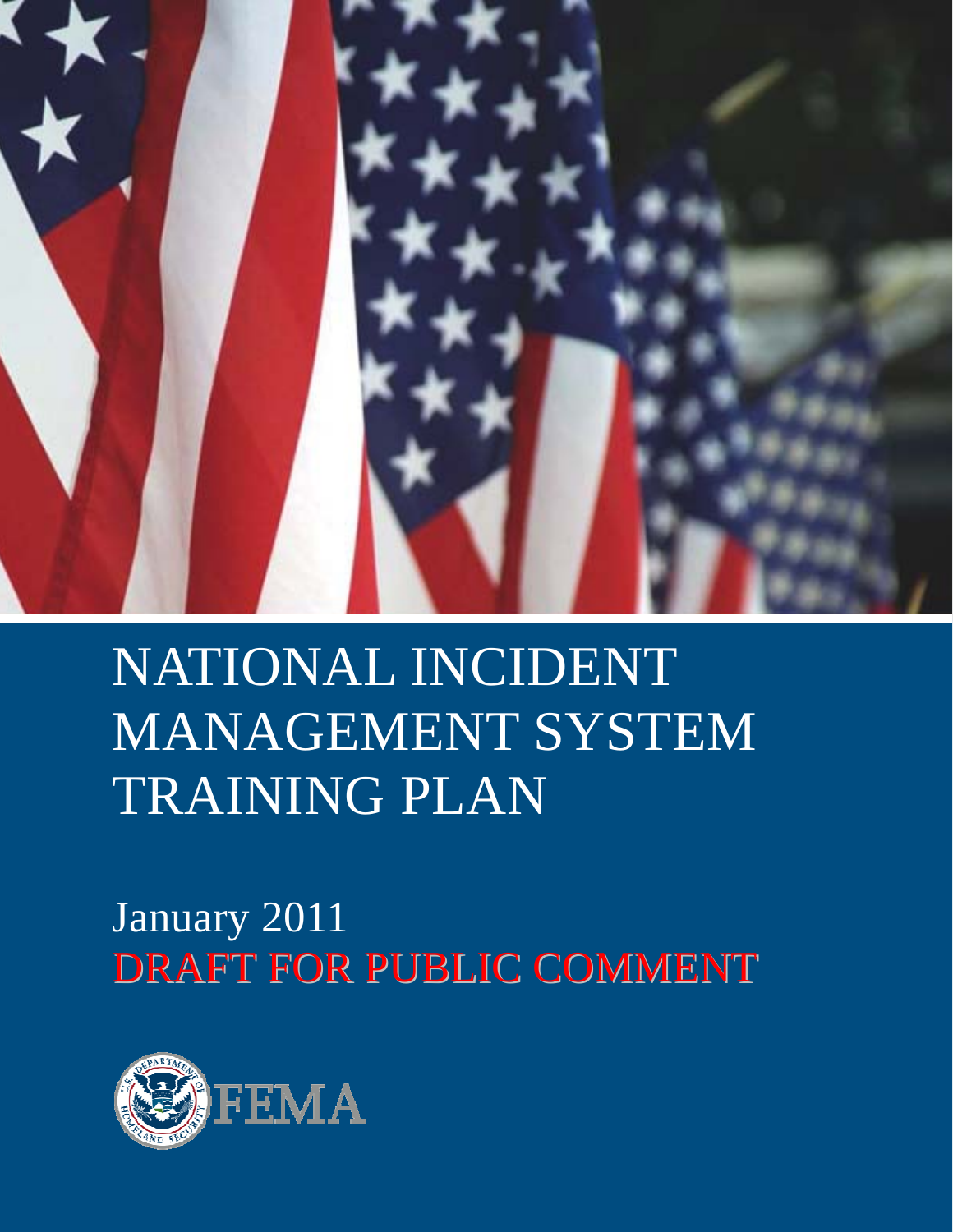This page intentionally left blank.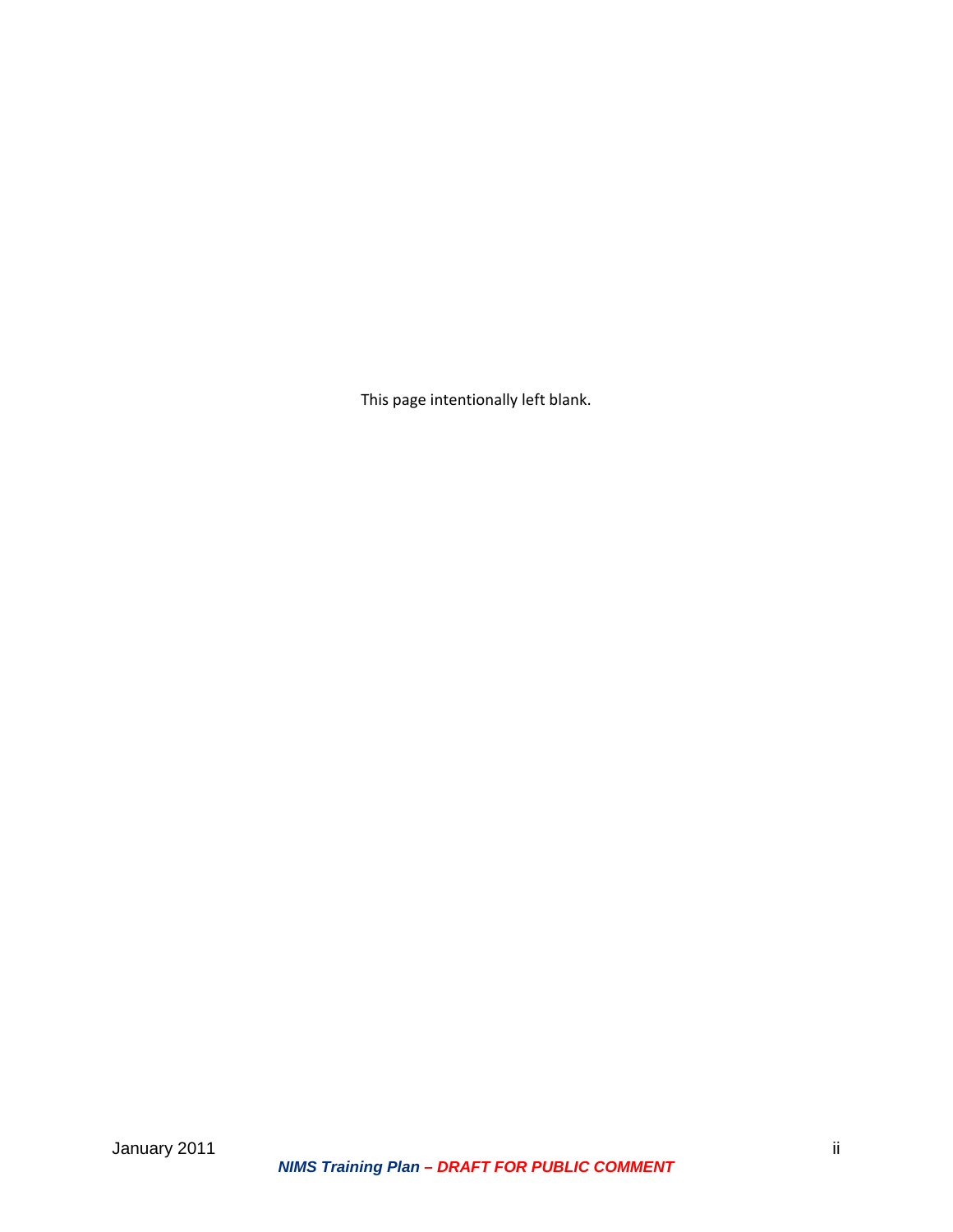## <sup>1</sup> Contents

 $\overline{3}$ 

 $\overline{2}$ 

 $\overline{4}$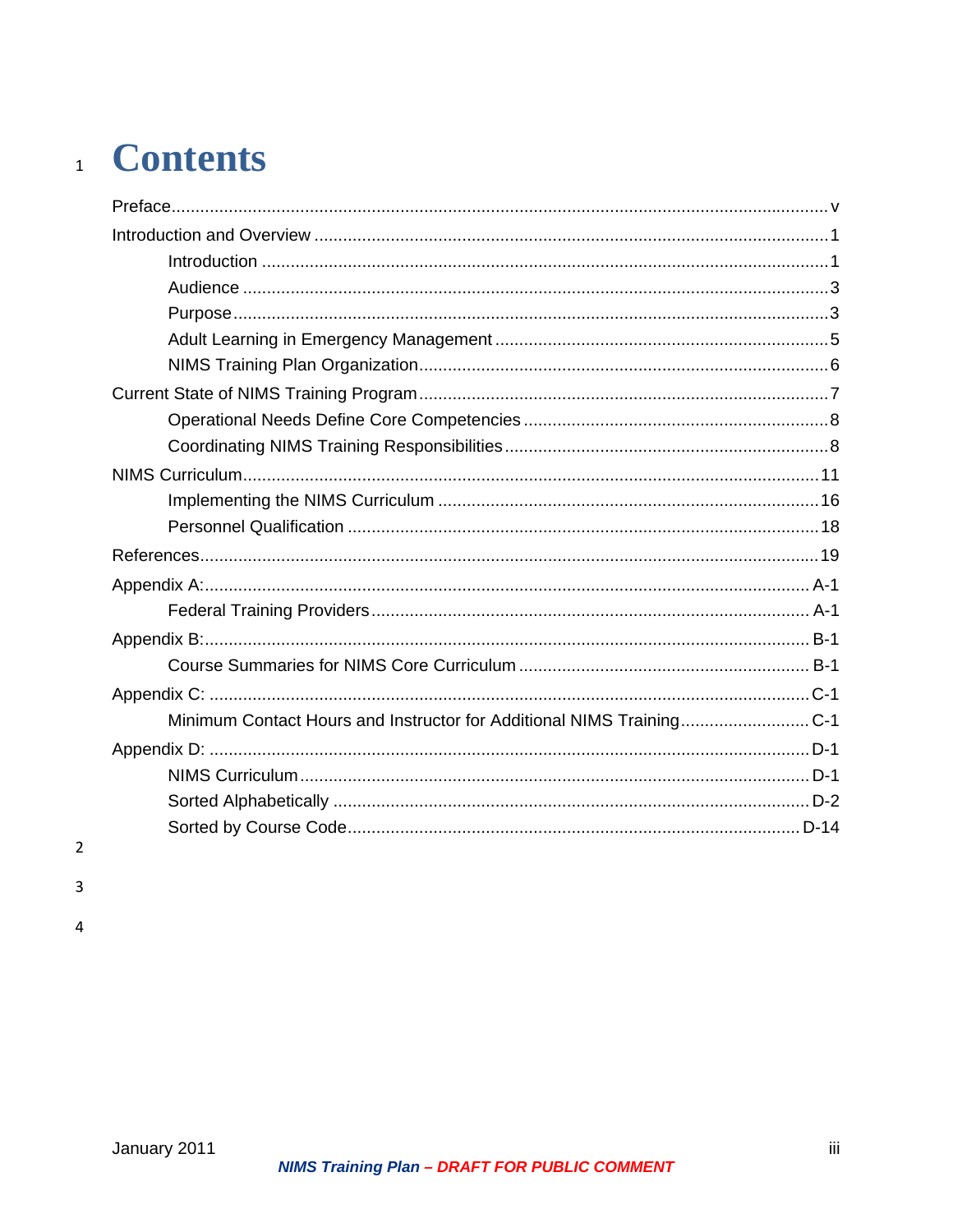| $\mathbf 1$    |                                     |
|----------------|-------------------------------------|
| $\overline{2}$ |                                     |
| 3              |                                     |
| 4              |                                     |
| 5              |                                     |
| 6              |                                     |
| $\overline{7}$ |                                     |
| 8              |                                     |
| 9              |                                     |
| 10             | This page intentionally left blank. |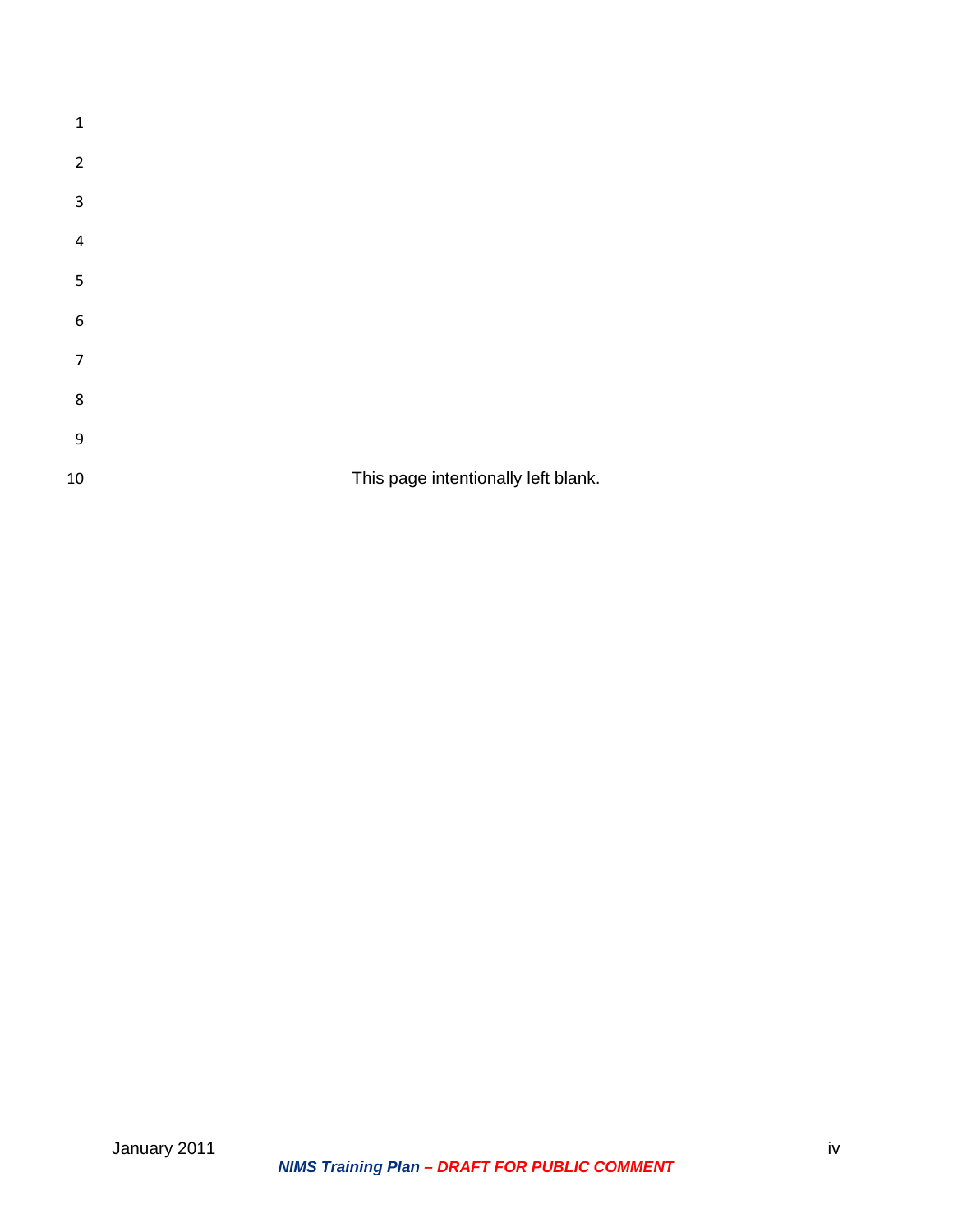## <span id="page-4-0"></span><sup>1</sup> **Preface**

- 2 On March 1, 2004, the Department of Homeland Security (DHS) published the *National Incident*
- 3 *Management System* (NIMS). NIMS provides a consistent template enabling Federal, State,
- 4 Tribal, and local governments, the private sector, and nongovernmental organizations to work
- 5 together to prepare for, prevent, respond to, recover from, and mitigate the effects of incidents
- 6 regardless of cause, size, location, or complexity. This consistency provides the foundation for
- 7 nationwide use of NIMS for all incidents, ranging from daily occurrences to more complex
- 8 incidents requiring a coordinated, Federal response. In December 2008, after considering input
- 9 from stakeholders at every level within the Nation's emergency management community and
- 10 lessons learned during recent incidents, DHS released a revised NIMS document. As a result,
- 11 NIMS better represents preparedness concepts, to include communications and resource
- 12 management, as well as the Incident Command System (ICS).
- 13 A NIMS training program, as outlined in this *NIMS Training Plan*, is a critical component of a
- 14 National Training Program, mandated by the *Post-Katrina Emergency Management Reform Act*
- 15 *of 2006[1](#page-4-1) .* A well-developed NIMS training program that both guides and promotes NIMS training
- 16 is vital to a successful nationwide implementation of NIMS. However, NIMS training is just one
- 17 component of a comprehensive emergency management program, which requires a continuous
- 18 cycle of planning, organizing, equipping, exercising, evaluating, and taking corrective action.
- 19 In addition to describing preexisting training requirements and detailing a practical approach for
- 20 the development and maintenance of a NIMS curriculum, *NIMS Training Plan* provides
- 21 assistance and insight to stakeholders on current and future NIMS training. Core competencies
- 22 will form the basis of the training courses' learning objectives and personnel qualifications that
- 23 validate proficiency.
- 24 The Federal Emergency Management Agency (FEMA)'s National Integration Center (NIC)
- 25 maintains the *NIMS Training Plan.* FEMA recognizes the national NIMS training program must
- 26 be more than a plan to train emergency management personnel to the ICS. As a result, the NIC
- 27 releases this *NIMS Training Plan* to define a national NIMS training curriculum, core
- 28 competencies, and personnel qualifications as well as assemble and update the training
- 29 guidance for available NIMS courses (organized as a core curriculum).
- 30 This *NIMS Training Plan* supersedes the *Five-Year NIMS Training Plan*, originally released in
- 31 February 2008.
- 32
- 33
- 
- 34

<span id="page-4-1"></span><sup>1</sup> *Post‐Katrina Emergency Management Reform Act of 2006.* Pub. Law 109‐295, 120 Stat. 1355, Oct. 4, 2001.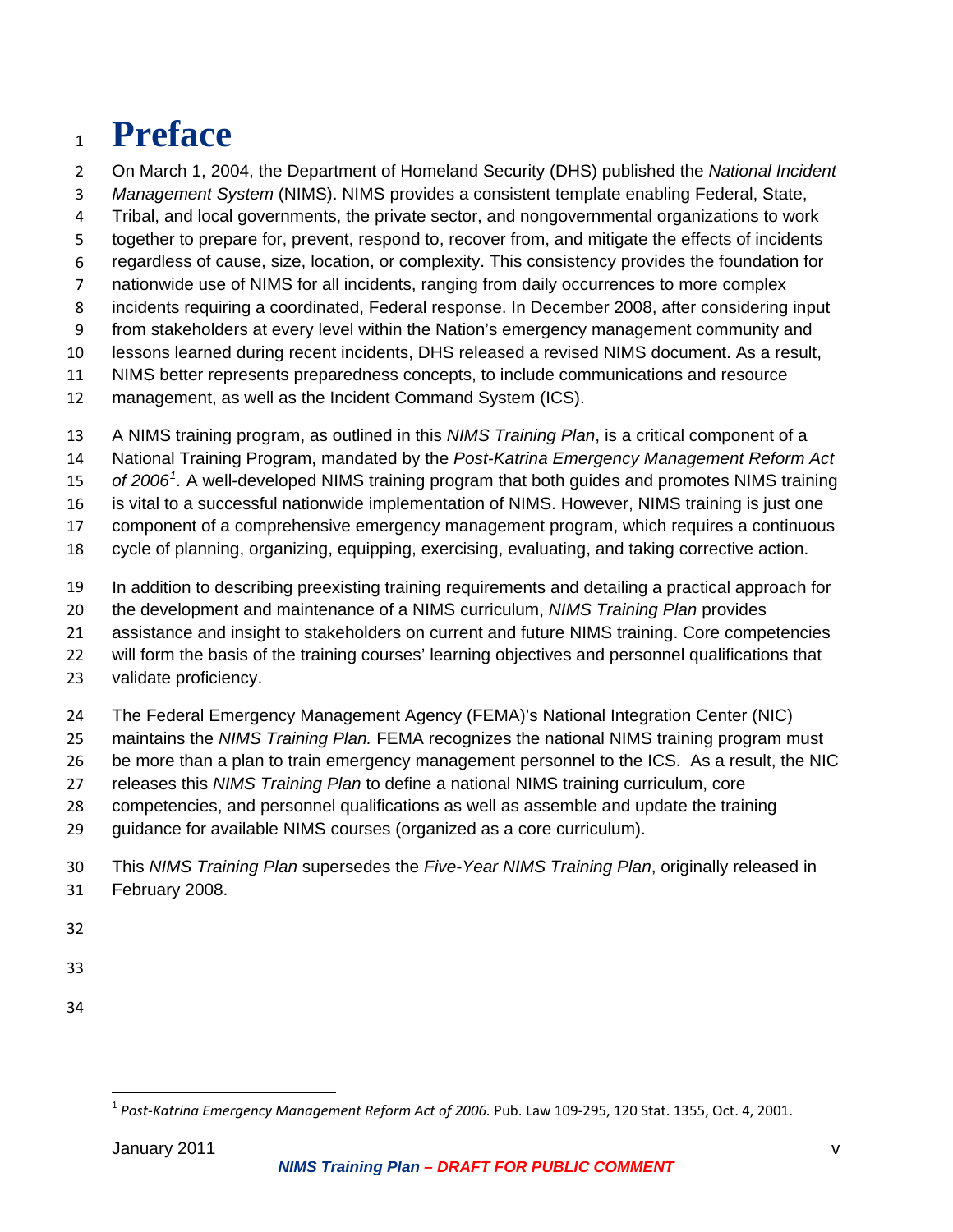| $\mathbf{1}$   |                                     |
|----------------|-------------------------------------|
| $\overline{2}$ |                                     |
| 3              |                                     |
| $\overline{4}$ |                                     |
| 5              |                                     |
| 6              |                                     |
| $\overline{7}$ |                                     |
| 8              |                                     |
| 9              |                                     |
| 10             | This page intentionally left blank. |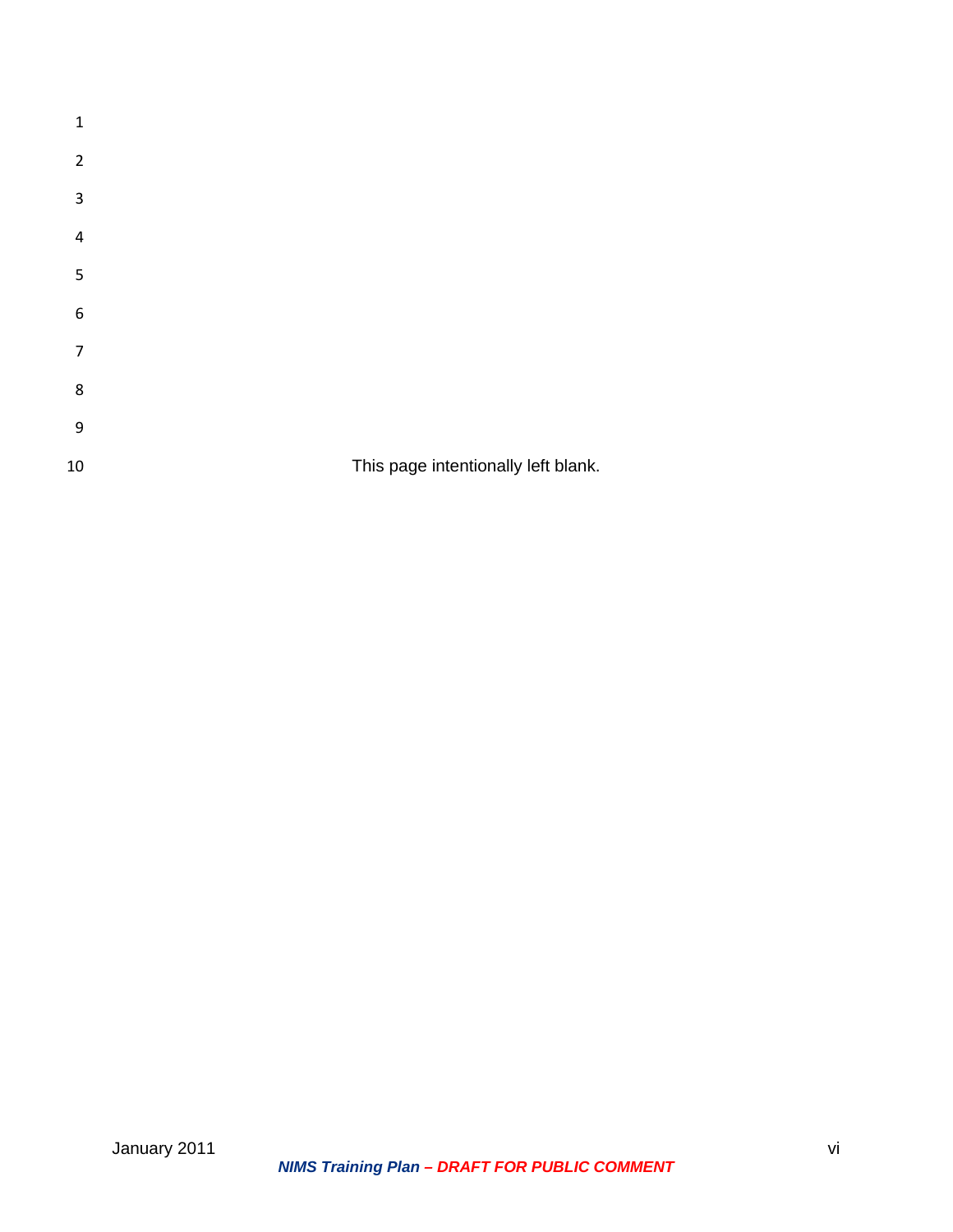#### <span id="page-6-0"></span>2 **Introduction**

3 4 5 6 7 8 9 10 11 12 13 14 15 Homeland Security Presidential Directive (HSPD)-5, Management of Domestic Incidents, directs the Secretary of Homeland Security to develop a National Incident Management System (NIMS). Initially published in March 2004, and revised in December 2008, the NIMS provides a consistent national approach for Federal, State, Tribal, and local governments; the private sector; and nongovernmental organizations (NGOs) to work together to prepare for, respond to, recover from, and mitigate domestic incidents, regardless of cause, size, or complexity.<sup>[2](#page-6-1)</sup> HSPD-5 directs Federal agencies to adopt NIMS and encourages adoption of NIMS by all other stakeholders<sup>[3](#page-6-2)</sup>—State, Tribal, and local governments; private-sector organizations; critical infrastructure owners and operators; and NGOs involved in emergency management. In addition, the adoption and implementation of NIMS by State, Tribal, and local organizations is a condition for receiving Federal preparedness assistance through grants, contracts, and other activities, as stated in HSPD-5. Based upon emergency management and incident response practices, NIMS represents a core

16 set of doctrine, concepts, principles, terminology, and organizational processes that enables

17 effective, efficient, and collaborative incident management.<sup>[4](#page-6-3)</sup> The institutionalization of these

18 elements nationwide through training helps mitigate risk by achieving greater preparedness.

19 Incidents' after-action reports<sup>[5](#page-6-4)</sup> and NIMS both emphasize that successful implementation relies

20 upon development and maintenance of a national NIMS training program. Furthermore, NIMS

21 implementation relies upon comprehensive NIMS training and standardized personnel

22 qualification.

23 The NIMS documents integrate best practices into a comprehensive framework for use by

24 emergency management and response personnel in an all-hazards context nationwide. HSPD-5

25 requires all Federal departments and agencies to adopt NIMS and to use it in their individual

26 incident management programs and activities, as well as in support of all actions taken to assist

27 State, local, and Tribal governments. State, local, and Tribal governments are not required to

- 28 participate in NIMS or adopt these best practices. As applied to non-Federal entities, NIMS
- 29 documents contain guidance that is not legally binding. However, in order to participate in

30 NIMS and to be considered NIMS-compliant, it is necessary for entities to adhere to the

31 standards, practices and/or minimum criteria presented in the NIMS guidance documents. It is

<span id="page-6-2"></span><span id="page-6-1"></span>32 also important to note that although a State, local, or Tribal government or NGO is not required

<sup>&</sup>lt;sup>2</sup> National Incident Management System, p. 3.<br><sup>3</sup> Following the revised National Incident Management System, the term "stakeholders," as used in this document, refers to all organizations involved in emergency management and incident response. Stakeholders are Federal, State, territorial, Tribal, substate regional, and local governments; private‐sector organizations; critical infrastructure owners and operators; and nongovernmental organizations.<br><sup>4</sup> Ibid.

<span id="page-6-3"></span>

<span id="page-6-4"></span><sup>5</sup> "DHS should institute a formal training program on the NIMS *…* for all department and agency personnel with incident management responsibilities" (Recommendation 2 of *The Federal Response to Hurricane Katrina: Lessons Learned,* Washington, DC: The White House, February 2006).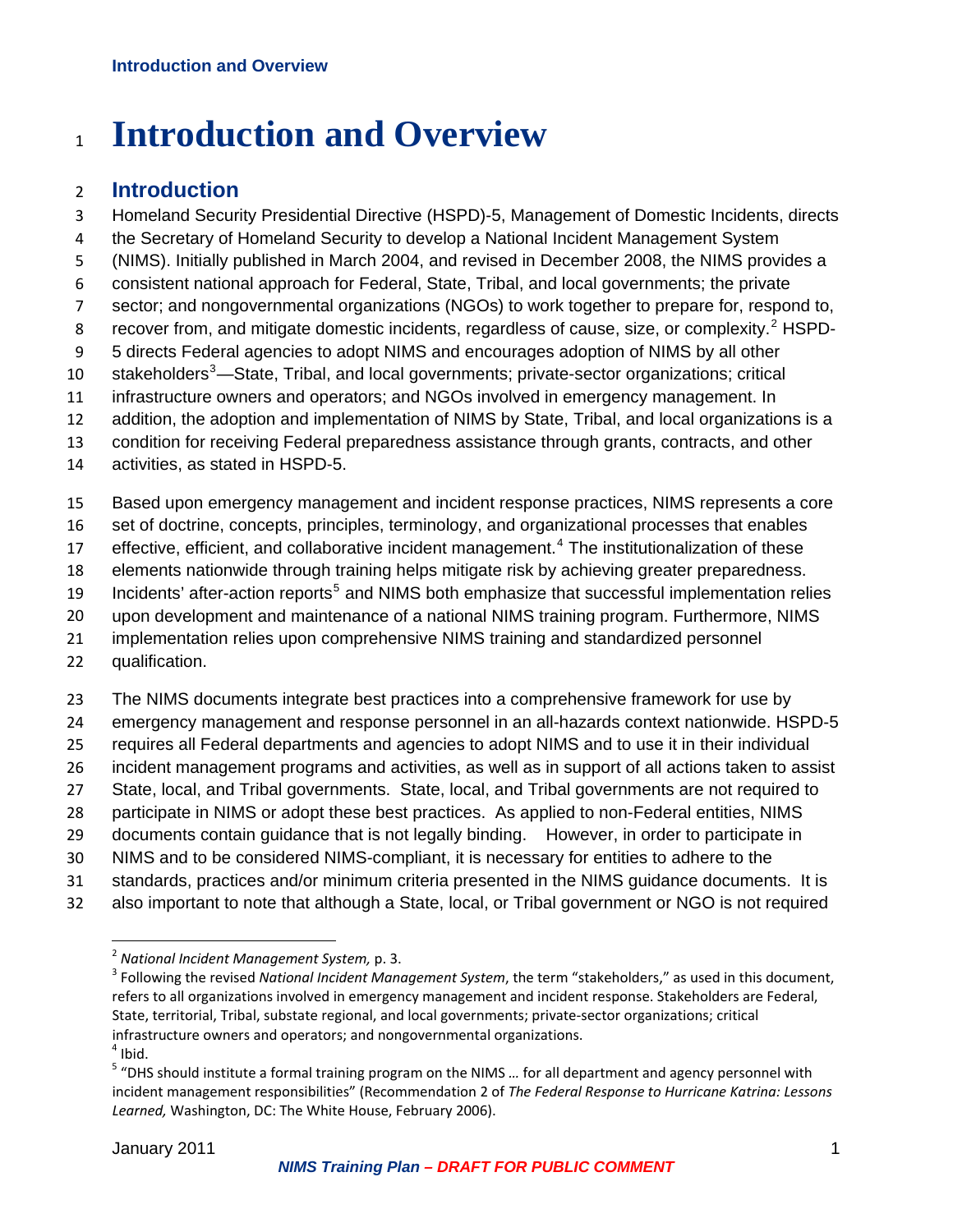- to apply for Federal preparedness assistance, HSPD-5 requires Federal departments and 1
- agencies to make adoption of NIMS by State, local, and Tribal governments and NGOs a 2
- condition for Federal preparedness assistance, through grants, contracts, and other activities. 3

4 5 6 7 A basic premise of NIMS is that all incidents begin and end locally. The Federal Government supports State, local, and Tribal authorities when their resources are overwhelmed or anticipated to be overwhelmed. The intention of the Federal Government in these situations is not to command the response, but rather to support the affected State, local, and Tribal

- 8 authorities. This is most easily achieved when all the entities are participating in a unified
- 9 system of emergency management and incident response. NIMS also recognizes the role that
- 10 NGOs and the private sector have in preparedness and activities to prevent, protect against,
- 11 respond to, recover from, and mitigate the effects of incidents. As such, DHS strongly
- 12 emphasizes the importance of NIMS training for all emergency management and incident
- 13 response personnel, NGOs, and the private sector.
- 14 The training and qualification of emergency management response personnel is critical to the
- 15 success of NIMS implementation nationally.<sup>[6](#page-7-0)</sup> To achieve a national NIMS training program,

16 consistent with the National Training Program, the NIMS document describes the responsibility

- 17 of Federal Emergency Management Agency's (FEMA) National Integration Center (NIC) to
- 18 "facilitate the definition of general training requirements and the development of national-level
- 19 training standards and course curricula associated with NIMS."[7](#page-7-1) The *NIMS Training Plan* is the
- 20 NIC's comprehensive tool to track its progress toward meeting this responsibility. The *NIMS*
- 21 *Training Plan* identifies both important conceptual elements and specific time-based targets for
- 22 training development.
- 23 The primary goal of the *NIMS Training Plan* is to facilitate adequate training and qualification of
- 24 emergency management personnel to all NIMS concepts and principles. The *NIMS Training*

25 *Plan* identifies a deliberate method to develop and maintain a complete NIMS core curriculum

- 26 and, concurrently, to provide training guidance to stakeholders for developing out-year training
- 27 plans. To meet this goal, the *NIMS Training Plan* has the following three objectives:
- 28 1. Support NIMS education and training for all emergency management personnel.
- 29 30 31 2. Adapt the functional capabilities defined by NIMS into guidelines, courses, and a curriculum that help stakeholders develop personnel training and credentialing plans that yield the desired capabilities.
- 32 33 3. Define the minimum personnel qualifications required for service on complex multijurisdictional incidents nationwide. $8$
- <span id="page-7-0"></span>34 35 To meet these three objectives, the *NIMS Training Plan* lays out the conceptual framework for the development of a national NIMS training program. This conceptual framework maintains a

 <sup>6</sup> "NIMS implementation" means that NIMS is institutionalized in a sustainable manner within every organization, agency, and jurisdiction in order to be effectively and efficiently used for emergency management and incident

<span id="page-7-2"></span>

<span id="page-7-1"></span>*T*<br><sup>7</sup> National Incident Management System, p. 78.<br><sup>8</sup> Personnel Qualifications is a term used in this document to denote incidents that require responders to hold credentials under the National Credentialing Program, also under development by the NIC.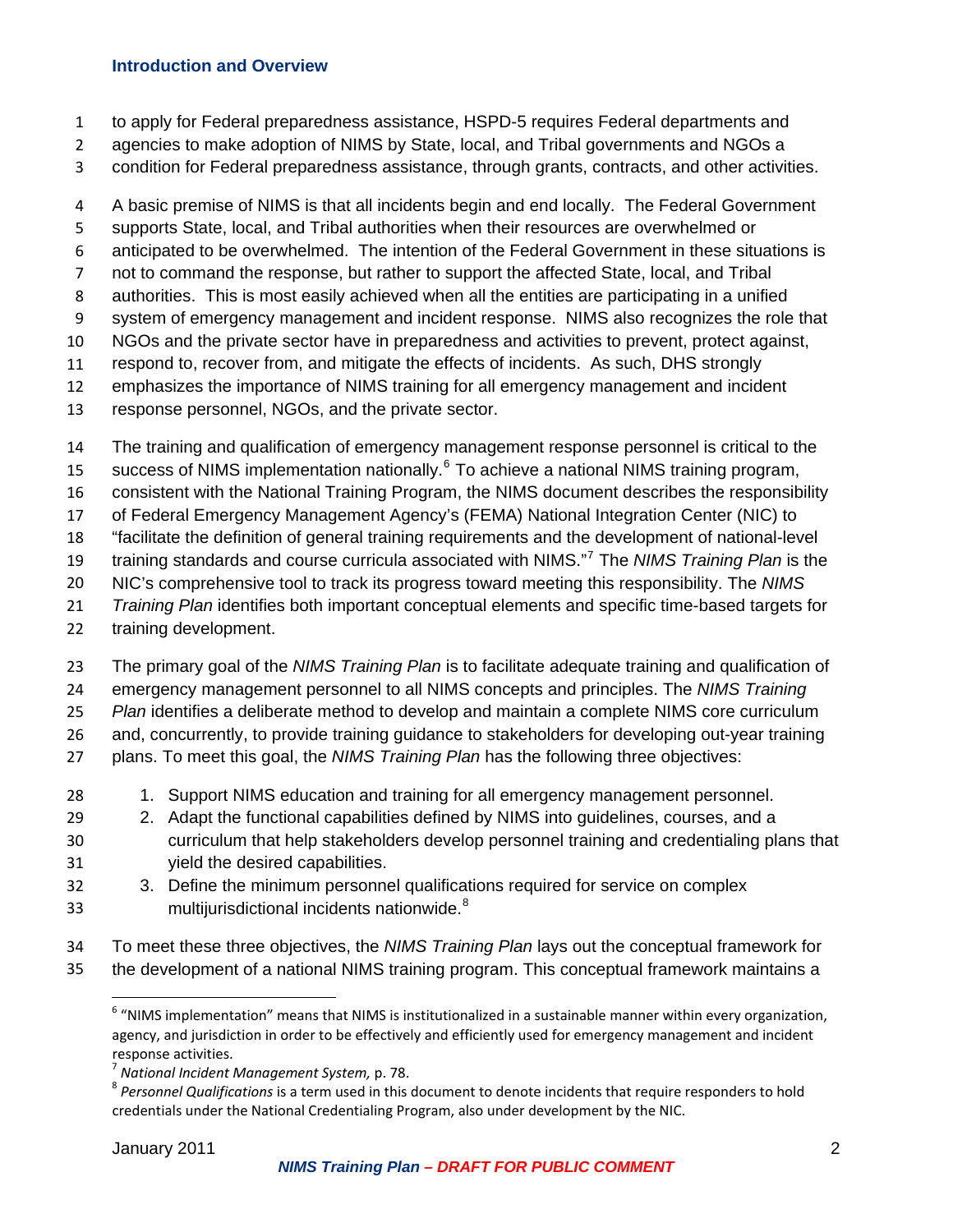- <span id="page-8-0"></span>systematic process for the development of training courses and personnel qualifications. This 1
- process produces adequately-trained and qualified emergency management personnel. This 2
- framework facilitates the systematic development of these courses and qualifications by 3
- translating functional capabilities (defined in NIMS) into positions, core competencies, training, 4
- and personnel qualifications. The *NIMS Training Plan* sets a sequence of goals, objectives, and 5
- action items for the NIC, which administers NIMS training nationally, and for stakeholders, who 6
- run their respective NIMS training and education programs. 7
- 8 The conceptual framework of the *NIMS Training Plan* follows the systems approach framework
- 9 outlined in NIMS. To define the necessary functional capabilities for emergency management,
- 10 the NIMS has the following five major components: 1) Preparedness, 2) Communications and
- 11 Information Management, 3) Resource Management, 4) Command and Management, and 5)
- 12 Ongoing Management and Maintenance.

#### 13 **Audience**

- 14 The *NIMS Training Plan* is intended for emergency management officials and administrators
- 15 responsible for budgets, planning and procurement, who require guidance on the development
- 16 and provision of NIMS training.
- 17 In addition, the *NIMS Training Plan* is an informative guidance document for the following:
- 18 • National and state policy-makers (elected/appointed officials).
- 19 20 • Key decision-makers from governmental and nongovernmental agencies and privatesector organizations, such as:
	- o Federal departments and agencies
- 22 23 o State, Tribal and local government emergency management agencies and trainers (i.e. State, Tribal, and local NIMS Coordinators).
- 24 25 o Managers overseeing those in mission-critical positions and organizations and professional development.
- 26 27 o Human resource managers setting and overseeing personnel policies and guidance.
- 28 29 • Other related groups charged with developing NIMS-related guidance or training, credentialing, or personnel qualifications information.

#### 30 **Purpose**

- 31 The *NIMS Training Plan* defines the national NIMS training program as it relates to the NIMS
- 32 components of Preparedness, Communications and Information Management, Resource
- 33 Management and Command and Management. It specifies NIC and stakeholder responsibilities
- 34 and activities for developing, maintaining, and sustaining NIMS training. The *NIMS Training*
- 35 *Plan* outlines responsibilities and activities that are consistent with the National Training
- 36 Program, as mandated by the *Post-Katrina Emergency Management Reform Act of 2006*.
- 37 Furthermore, this plan coordinates with FEMA training programs offered through the Emergency
- 38 Management Institute (EMI), United States Fire Academy (USFA), and the Center for Domestic
- 39 Preparedness (CDP).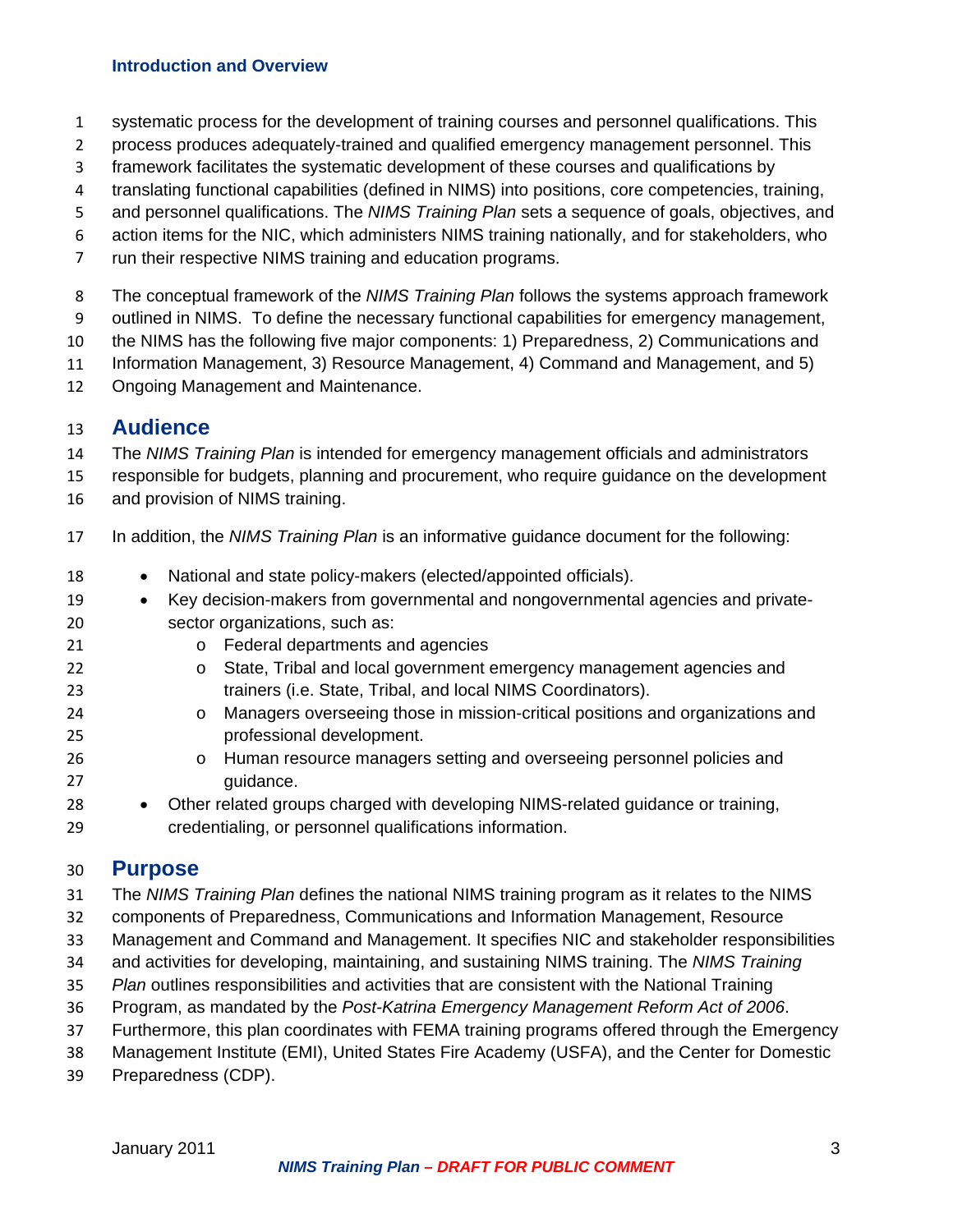- The *NIMS Training Plan* defines the process for developing training and personnel qualification 1
- requirements for emergency management. The *NIMS Training Plan* delineates NIC and 2
- stakeholder responsibilities for implementing the NIMS training program. The NIC's 3
- responsibilities include: 4
- 5 Defining the NIMS core curriculum;
- 6 Providing course descriptions and training guidance; and
- 7 Developing personnel qualification guidelines for stakeholder-issued incident
- 8 management credentials.
- 9 Federal, State, Tribal, local and private sector stakeholders responsibilities include:
- 10 • Identifying appropriate personnel to take NIMS training;
- 11 12 • Ensuring all course delivery meets the standard contained within the *NIMS Training Plan*  and other training guidance as provided by the NIC; and
- 13 • Credentialing emergency/incident management personnel.
- 14 Though the *NIMS Training Plan* defines stakeholder responsibilities, it does not specify
- 15 stakeholder plans and activities. The plan guides stakeholder development of jurisdictional,
- 16 agency, and/or organizational NIMS training plans.
- 17 The NIC and NIMS stakeholders share responsibility for ensuring the success of the national
- 18 19 NIMS training program. The plan provides critical information that can help stakeholders develop plans, budgets, and schedules for their own training programs.
- 20 The following are the strategic objectives for the *NIMS Training Plan*:
- 21 22 1. Define a national curriculum for NIMS and provide information or NIMS courses in the core curriculum, applicable to all levels of government, the private sector, and NGOs.
- 23 24 2. Establish specific goals, objectives, and action items to guide the NIC as it develops and implements the National Training Program, thus providing national leadership.
- 25 26 3. Provide sufficient planning and documentation to guide stakeholders' long-term training plans, budgets, and schedules.
- 27 28 4. Provides training baselines for emergency management personnel qualifications, based on development of core competencies for NIMS-based incident management positions. $9$
- 29 30 5. Serve as a regularly updated compilation of training that makes up the national core curriculum for NIMS and personnel-qualification guidance.
- 31 The NIMS Ongoing Management and Maintenance component prescribes the integration of
- 32 information gained from lessons learned from actual incidents, training, exercises, and best

<span id="page-9-0"></span><sup>&</sup>lt;sup>9</sup> Personnel qualifications following these guidelines will be required for service on complex multijurisdictional incidents nationwide (incidents that require responders to hold credentials under the National Emergency Responder Credentialing System) and are recommended for service on all incidents.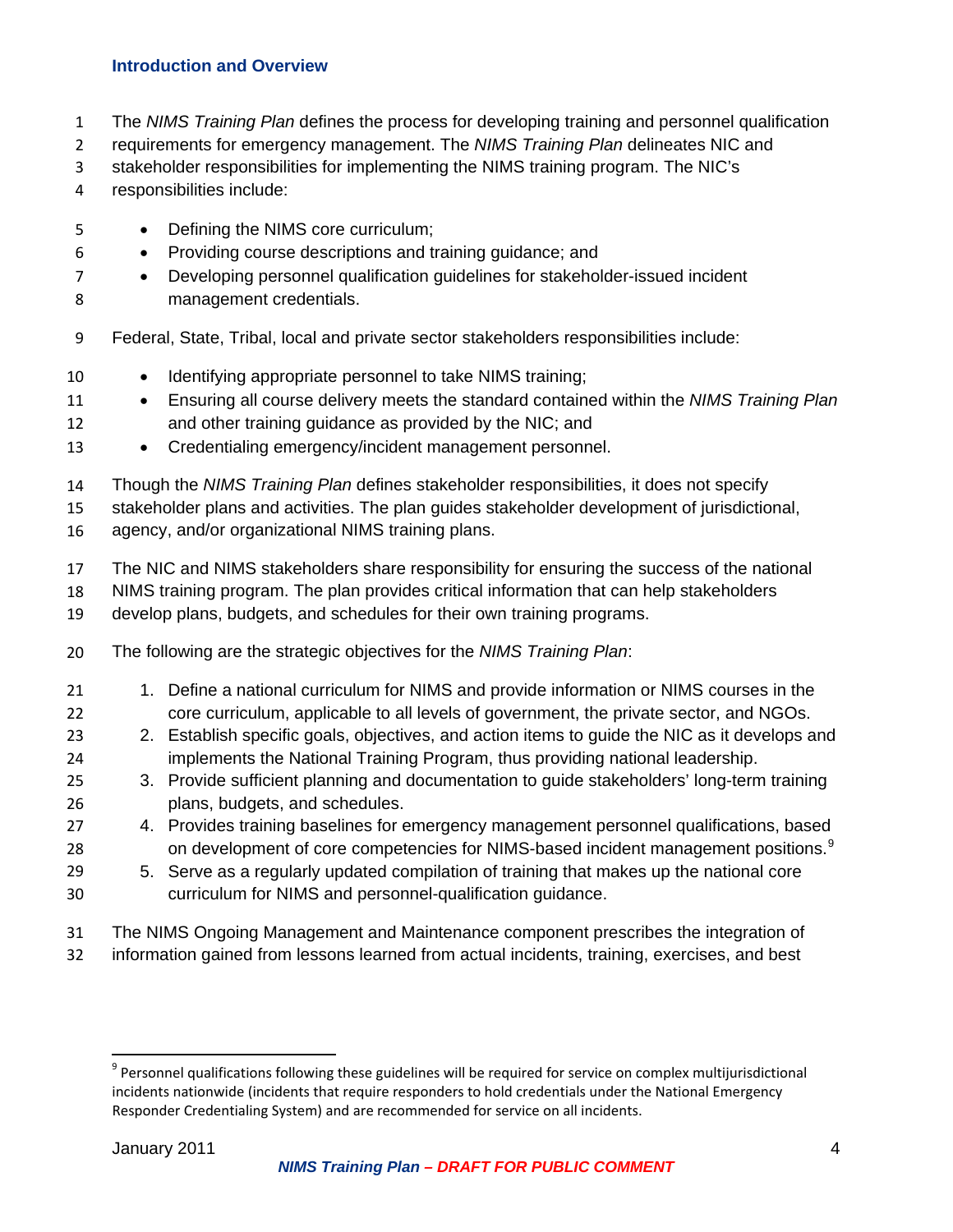- <span id="page-10-0"></span>practices, identifiable across jurisdictional and functional disciplines.<sup>[10](#page-10-1)</sup> The management and 1
- maintenance of the national NIMS training program relies on stakeholder input. 2
- 3 This *NIMS Training Plan*:
- 4 Promotes comprehensive NIMS-related training other than ICS training;
- 6 5 • Presents an overview of training information to organizations, agencies, and jurisdictions implementing NIMS;
- 8 7 • Identifies broad goals and objectives for NIMS national training for both the NIC and stakeholders and outlines guidance to attain them;
- 9 Guides and refines course development;
- 10 • Conveys information pertaining to instruction and learning;
- 11 12 • Guides human resource management by setting training baselines for personnel qualifications, and
- 13 • Assists jurisdictions and agencies with budgeting and grant qualification and application;
- 14 Incident Command occurs in the field; therefore, the NIC recommends that only individuals with
- 15 a Command and General staff role take advanced ICS courses. Everyone involved in
- 16 emergency management regardless of discipline or level of government should take the NIMS
- 17 baseline curriculum courses. Fulfilling the training associated with this plan helps emergency
- 18 management organizations, departments, and agencies to develop preparedness capabilities
- 19 for effective and efficient incident management. As a result, trained emergency responders are
- 20 available as mutual aid to support incident management in other jurisdictions, if requested. The
- 21 national NIMS training program should sustain a personnel qualification system that is
- 22 coordinated, maintained, and meets the needs of the emergency management community.
- 23 24 The *NIMS Training Plan* provides guidelines for the consistent delivery of NIMS training throughout the emergency management community through:
- 25 26 • A national baseline curriculum for NIMS, with each course having objectives that meet training needs set by the core competencies;
- 27 • Complete training guidance; and
- 28 • Instructor qualifications guidelines

#### 29 **Adult Learning in Emergency Management**

30 31 Adult education courses are most effective when instruction incorporates the following general principles:

- 32 • Engage adult learners as active, self-directed participants in their own learning.
- 33 34 • Recognize factors that motivate adult learners. Courses should be designed and instructional style adapted accordingly.
- <span id="page-10-1"></span>35 36 • Identify the relevance of the course to students' work environments, since relevance motivates students and makes it easier for them to comprehend the material presented.

 <sup>10</sup> *National Incident Management System*, p. 75.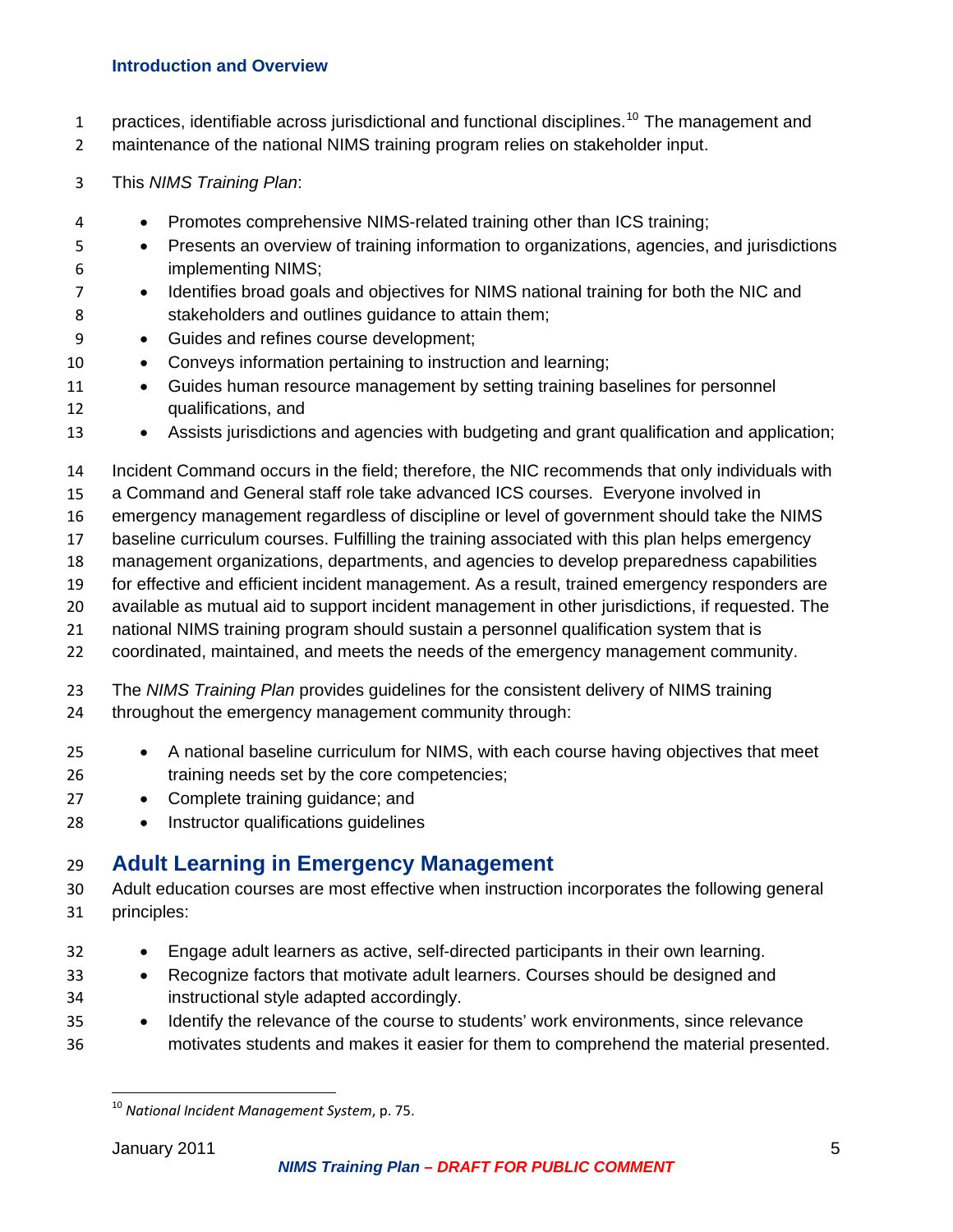- <span id="page-11-0"></span>2 1 • Acknowledge adult learners' accumulation of diverse professional experiences and aspirations and use this experience in context.
- 3 Deliver instruction in a safe, collaborative environment.

5 4 • Provide opportunities to critically reflect upon and immediately apply new learning in order to transfer that learning into habitual practice.

6 These principles ensure the effectiveness of the guidelines contained in the *NIMS Training Plan*.

7 For example, when an instructor guide prescribes that a course, such as ICS-300, be taught

8 over 3 days for a total of 18 hours, instructors and those responsible for implementing the

9 training program need to incorporate these adult learning principles. The course guidelines

10 reflect an understanding that compression of the course into a reduced number of days or fewer

- 11 12 hours is expected to adversely affect the successful learning experience of the professional adult.
- 13 When developing the training and exercise calendar, those responsible for implementing the
- 14 training program will benefit their students by sequencing the training and exercises offered in
- 15 such a way as to allow the students the ability to directly and immediately apply their new

16 learning in the operational context. This planned sequencing, which can also be applied at the

17 course level, will assist the adult learners in readily transferring their new learning into habitual

18 practice in their operational context. For example, students taking ICS-300 should have

19 opportunities—through exercises, incidents, or planned events—to apply what they learned in

20 ICS-300 before taking ICS-400.

#### 21 **NIMS Training Plan Organization**

22 The following sections make up the *NIMS Training Plan*:

- 23 24 25 • **Current State of NIMS Training Program**. Outlines existing training efforts and how far NIMS training has progressed in meeting the goals previously established by the *Five-Year NIMS Training Plan.*
- 26 27 28 • **NIMS Curriculum: Goals, Objectives, and Action Items***.* The tables of goals, objectives, and action items are intended to close the gap between the current state of NIMS training and the desired state of training and personnel qualification.
- 29 • **Appendices:** Several information appendices follow the main document.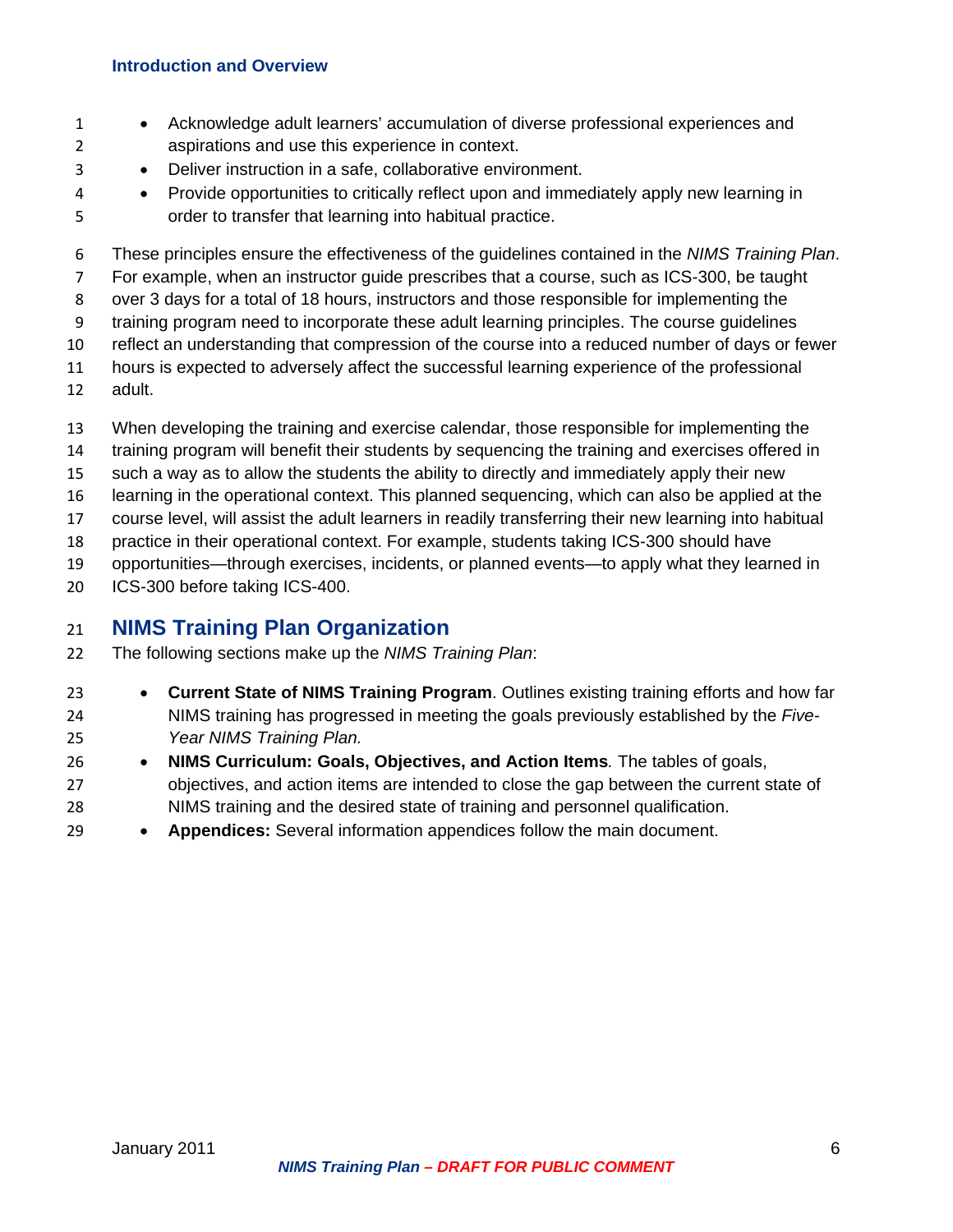<span id="page-12-0"></span>The NIC, the Federal community, States, tribes, and locals as well as national organizations, 2

departments, and agencies are at various stages of implementing the NIMS training program. 3

This section summarizes some of the relevant accomplishments and current activities related to 4

the *NIMS Training Plan* goals. 5

#### 6 **ICS Core Competencies**

7 Core competencies are the cornerstone that brings the functional requirements found in NIMS

8 down to a level where they meaningfully relate to the personnel carrying out NIMS in the field.

9 The NIC, in collaboration with its training partners, identified core competencies for the following ICS positions:

- 10
- 11 • Incident Commander,
- 12 • Operations Section Chief,
- 13 • Planning Section Chief,
- 14 • Logistics Section Chief,
- 15 • Finance/Administration Section Chief,
- 16 • Public Information Officer,
- 17 • Safety Officer, and
- 18 • Liaison Officer<sup>[11](#page-12-1)</sup>.
- 19 The NIC's Incident Command System (ICS) Core Competencies and Qualifications

20 Management Working Group, comprised of Federal, State, Tribal and local officials, provides

21 ongoing maintenance of these core competencies. The board also determines appropriate

22 minimum competencies and behaviors required to enable interoperability between emergency

- 23 management functions.
- 24 Additionally, the NIC identified core competencies for incident management in Multi-Agency
- 25 Coordination Systems (MACS). The framework developed for this purpose describes a five-step
- 26 process that translates required MACS functions into core competencies that can then be

27 assigned to positions within any MACS incident management structure.

#### 28 **Personnel Qualification**

- 29 The NIC has developed a multi-discipline work group to develop an all-hazards qualification
- 30 guide that depicts all-hazards career progressions into the national NIMS training program. The
- 31 National Wildfire Coordination Group's (NWCG) *Wildland Fire Qualification System Guide*, used
- 32 by the wildland fire discipline, is an example of a quide that the NIC may develop in the future.<sup>[12](#page-12-2)</sup>
- 33 In order to first identify qualifications for individual positions, position task books are likely to be
- <span id="page-12-1"></span>34 used for all positions to ensure that the individual has achieved the core competencies required

<sup>&</sup>lt;sup>11</sup> Other emergency management competencies include those developed (i.e., IAEM, NWCG).<br><sup>12</sup> NWCG, Wildland Fire Qualification System Guide, PMS 310-1.

<span id="page-12-2"></span>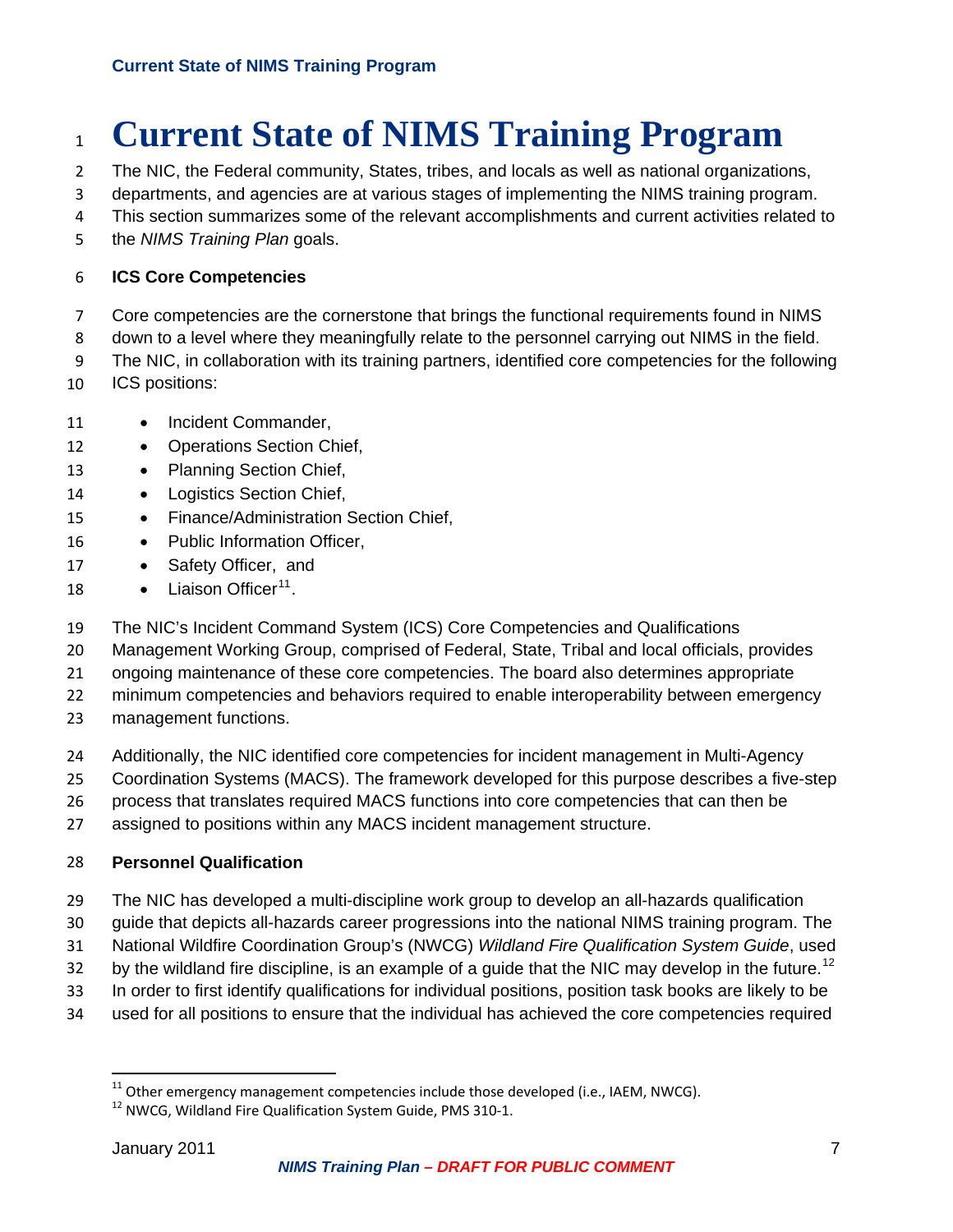- <span id="page-13-0"></span>for the position. Currently, the NIC is working to develop model all-hazard position task books 1
- for Command and General Staff positions. 2

#### 3 **Operational Needs Define Core Competencies**

- 4 NIMS functions, as articulated in Preparedness, Communications and Information Management,
- 5 Resource Management, and Command and Management, and their related responsibilities and
- 6 activities, in conjunction with an incident's size and/or complexity, identify operational needs.
- 7 These operational needs help to define NIMS personnel capabilities—skills and knowledge
- 8 necessary to fulfill these needs—as positions within the NIMS structure.
- 9 The operational needs translate into personnel core competencies. The core competencies are
- 10 general, often encompassing broad leadership and/or management skills. Ultimately,
- 11 operational needs require qualified personnel to serve in emergency management roles.

#### 12 **Coordinating NIMS Training Responsibilities**

- 13 Coordination between the NIC and stakeholders is necessary to achieve consistent and
- 14 systematic implementation of NIMS training and personnel qualification. The NIC provides

15 national leadership and resources, particularly in the form of training and qualification guidance.

16 Stakeholders plan, implement training programs, as well as train, qualify, and credential

- 17 personnel. This process is outlined below:
- 18 19 20 21 • Foundational national documents (e.g. NIMS) are maintained and distributed by the NIC and provide national doctrine and strategy. These documents, in conjunction with stakeholder assessments of specific hazards, risks, and vulnerabilities, guide stakeholder plans.
- 22 23 24 25 • Based on NIMS, the NIC specifies core competencies and associated behaviors to provide a foundation for both personnel qualification and a national curriculum for NIMS training. Personnel qualification guidance, in the form of position task books, defines tasks that measurably demonstrate a candidate's proficiency.
- 26 27 • Foundational national documents and stakeholder plans dictate functional capabilities for emergency management that stakeholders should develop and maintain.
- 28 29 30 31 32 • Personnel qualification guidance specifies the means for demonstrating minimum capabilities for stakeholder personnel position assignments within the NIMS structure. Personnel credentialed to serve on complex multijurisdictional incidents nationwide (incidents that require responders to hold credentials under the National NIMS Credentialing System) must be qualified within a system that meets or exceeds the
- 33 national qualification guidance.<sup>[13](#page-13-1)</sup>

34 35 36 37 • NIC will provide guidance to stakeholders to help determine what personnel require training and seek qualification for emergency management positions. Stakeholders should develop a training plan for their personnel. These plans often have significant programmatic, schedule, and budget implications for the stakeholder. Stakeholders may

<span id="page-13-1"></span> $13$  The NIC recommends that national qualification guidance also be used for incidents of other sizes.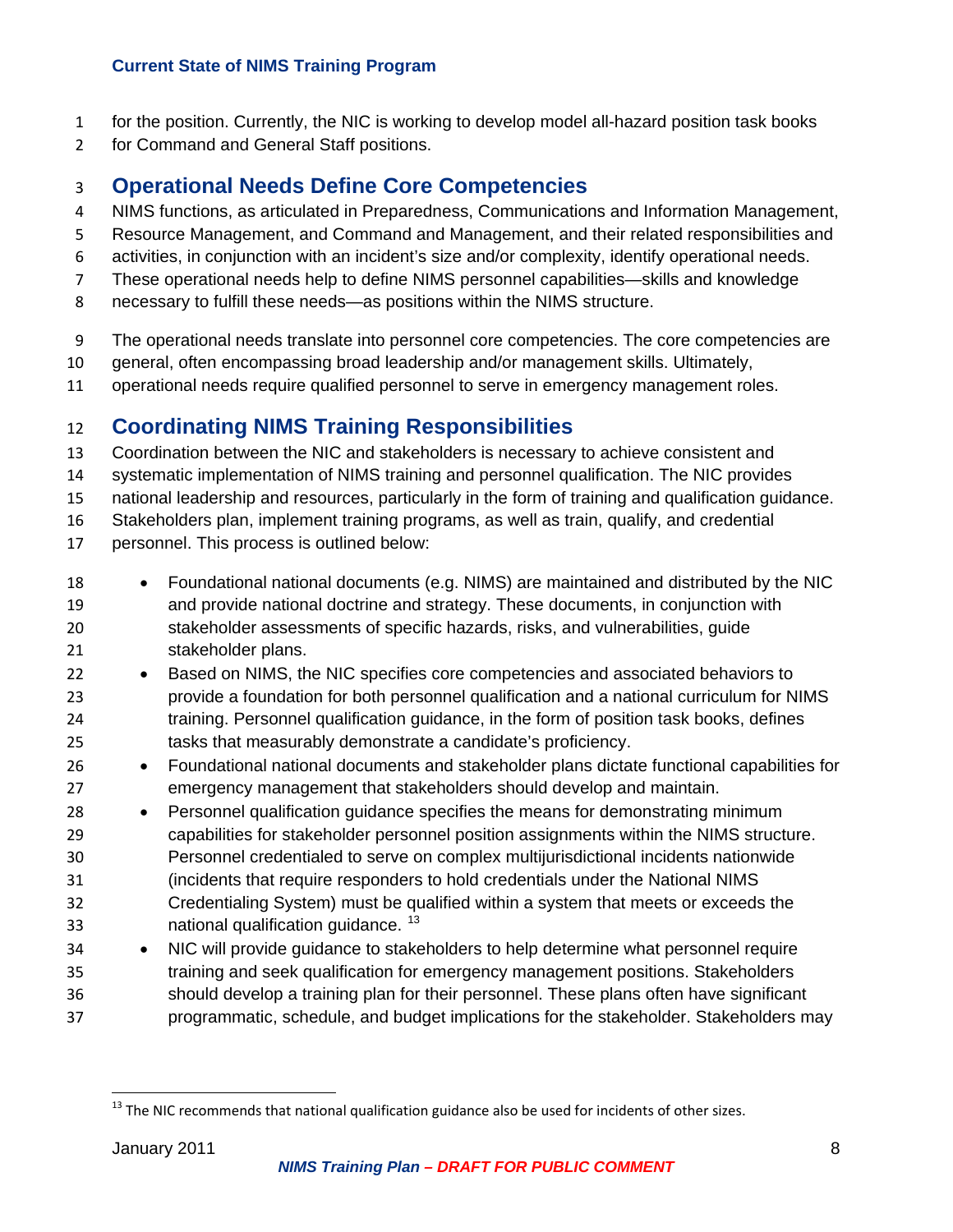| 1              |           | decide to develop their own training courses to suit their specific needs while still          |  |  |  |
|----------------|-----------|------------------------------------------------------------------------------------------------|--|--|--|
| $\overline{2}$ |           | meeting the national NIMS Training Plan. <sup>14</sup>                                         |  |  |  |
| 3              | $\bullet$ | Stakeholders execute the training plans, resulting in trained, qualified, and credentialed     |  |  |  |
| 4              |           | personnel.                                                                                     |  |  |  |
| 5              | $\bullet$ | Training and experience for stakeholder personnel qualification are acquired through           |  |  |  |
| 6              |           | course-based knowledge development; risk-free practical application, such as tabletop          |  |  |  |
| 7              |           | exercises and planned exercises; and on-the-job training, such as job shadowing,               |  |  |  |
| 8              |           | planned events, and incident command experience during small incidents.                        |  |  |  |
| 9              | $\bullet$ | Once trained in a particular area, personnel will test and practice their skills during        |  |  |  |
| 10             |           | exercises and demonstrate their skills by effective management of and response to              |  |  |  |
| 11             |           | actual incidents. The NIMS Training Plan recognizes that training is necessary to              |  |  |  |
| 12             |           | develop qualified personnel, but that qualification also requires experience through           |  |  |  |
| 13             |           | exercises or time in the field and development of discipline-specific skills in emergency      |  |  |  |
| 14             |           | management.                                                                                    |  |  |  |
| 15             | $\bullet$ | Exercise and incident after-action reports should include an evaluation of the                 |  |  |  |
| 16             |           | effectiveness and performance of incident-management personnel. Recommendations                |  |  |  |
| 17             |           | for improvements should be incorporated throughout the national coordination process           |  |  |  |
| 18             |           | for NIMS training to:                                                                          |  |  |  |
| 19             |           | Tailor stakeholder training plans as well as training and qualification of specific<br>$\circ$ |  |  |  |
| 20             |           | personnel.                                                                                     |  |  |  |
| 21             |           | Provide feedback to the national curriculum for NIMS and training courses.<br>$\circ$          |  |  |  |
| 22             |           | Suggest modifications of NIMS and stakeholder plans.<br>$\circ$                                |  |  |  |
| 23             |           |                                                                                                |  |  |  |

<sup>&</sup>lt;sup>14</sup> This plan supersedes the previous guidance: FEMA, *National Incident Management System (NIMS)—National Standard Curriculum Training Development Guidance—FY 2007,* Washington, DC: Department of Homeland Security, March 2007, as well as the original *Five-Year NIMS Training Plan,* released in February 2008.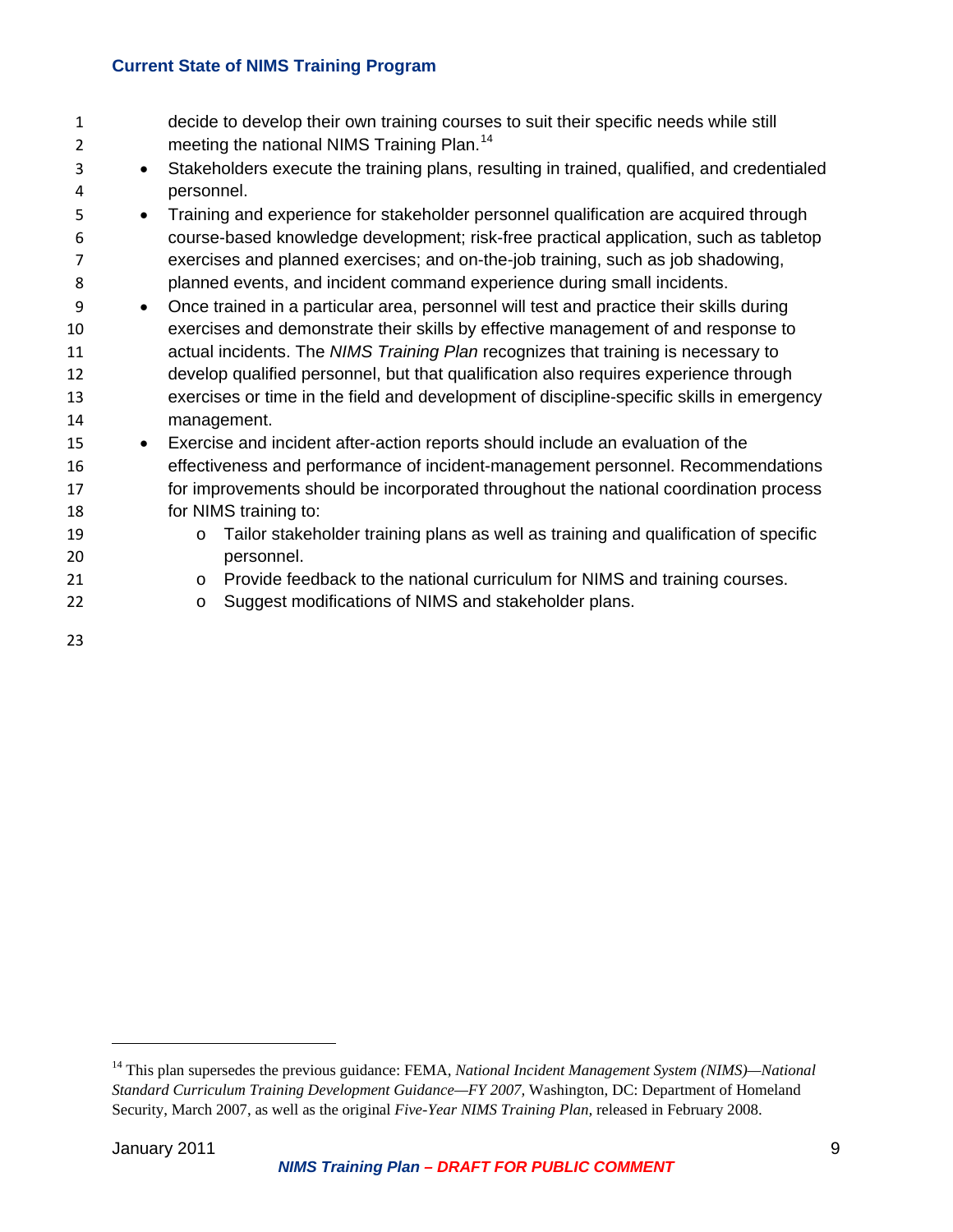| $\mathbf{1}$   |                                     |
|----------------|-------------------------------------|
| $\overline{2}$ |                                     |
| 3              |                                     |
| 4              |                                     |
| 5              |                                     |
| 6              |                                     |
| $\overline{7}$ |                                     |
| 8              |                                     |
| 9              |                                     |
| 10             | This page intentionally left blank. |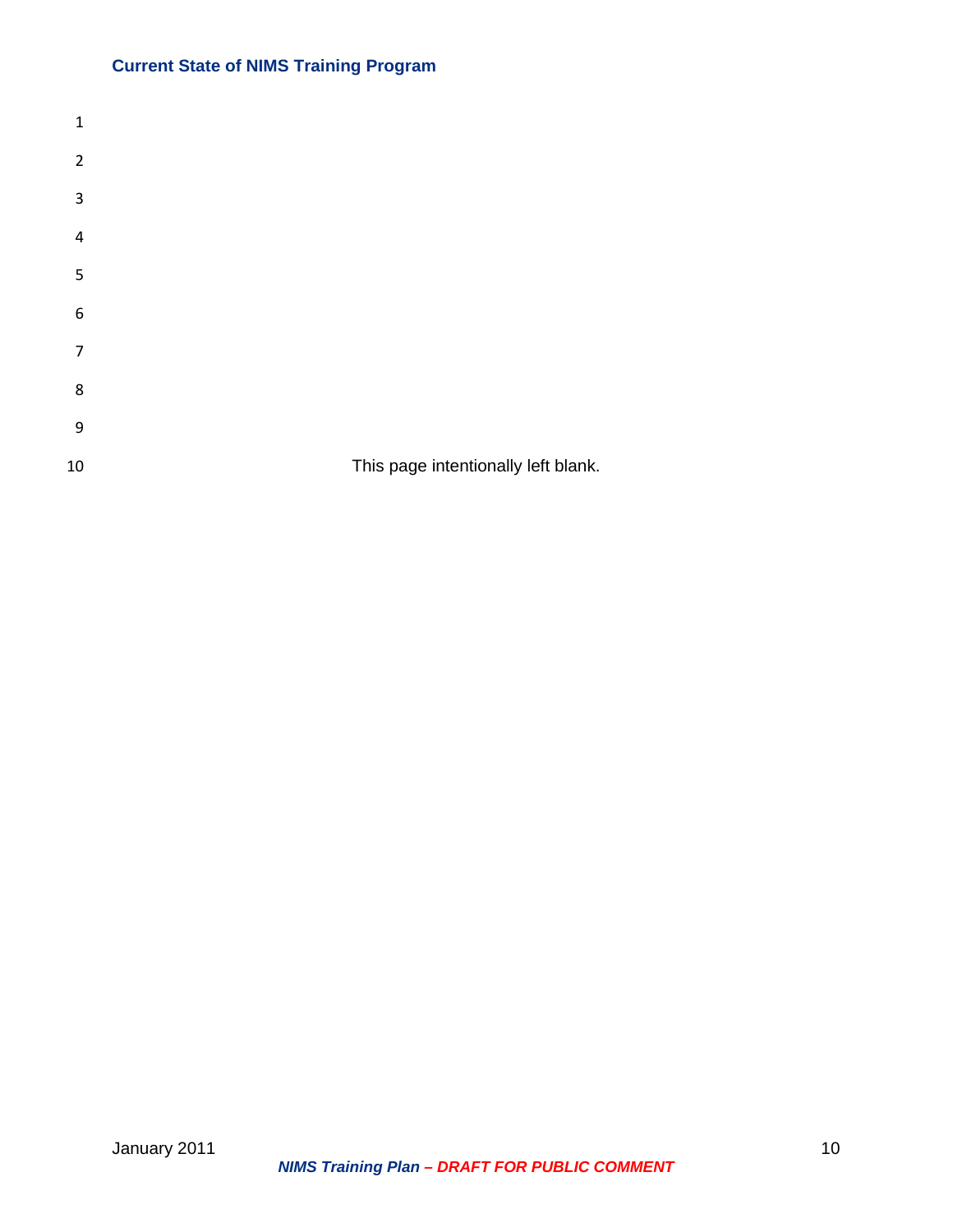- <span id="page-16-0"></span>2 The NIMS training curriculum includes those courses critical to train personnel capable of
- 3 implementing all functions of emergency management. This *NIMS Training Plan* revises the
- 4 NIMS curriculum to ensure it adequately trains emergency response personnel to all concepts
- 5 and principles of each NIMS component. Much of the coursework that comprises the NIMS core
- 6 Curriculum can be characterized as baseline, awareness, or additional incident command
- 7 system training, as illustrated in Figure 1.

#### 8 **Baseline**

9 10 The NIC considers the following NIMS curriculum courses "baseline" as they introduce NIMS and ICS, as well as provide the foundation for higher-level ICS training.

- 11 12 13 14 • **IS-700 National Incident Management System (NIMS) An Introduction:** This course introduces and overviews the NIMS. NIMS provides a consistent nationwide template to enable all government, private sector, and nongovernmental organizations to work together during domestic incidents.
- 15 16 17 18 • **ICS-100 Introduction to Incident Command System:** Introduces ICS and provides the foundation for higher level ICS training. This course describes the history, features and principles, and organizational structure of the system. It also explains the relationship between ICS and the National Incident Management System (NIMS).

#### 19 **Awareness**

- 20 21 22 • **IS-701 NIMS Multiagency Coordination Systems (MACS):** This course will introduce MACS and provide examples of how these systems can be used to improve incident response.
- 23 24 25 26 • **IS-702 National Incident Management System (NIMS) Public Information System:**  The Public Information Systems described in NIMS are designed to effectively manage public information at an incident, regardless of the size and complexity of the situation or the number of entities involved in the response.
- 27 28 29 • **IS-703 NIMS Resource Management:** This course provides training to help resource managers prepare before an incident and contribute effectively to the response to an incident.
- 30 31 32 33 34 • **IS-704 NIMS Communication and Information Management:** This course is designed for members of the general public; emergency management/response personnel; elected officials of state, Tribal and local governments; appointed officials of state, Tribal and local governments; employees of the Department of Homeland Security; and employees of other federal agencies.
- 35 36 37 38 • **IS-706 NIMS Interstate Mutual Aid, An Introduction:** This computer-based course provides an introduction to NIMS interstate mutual aid and assistance. Participants will learn about the purpose and benefits of mutual aid and assistance, as well at the emphasis that NIMS places on mutual aid and assistance.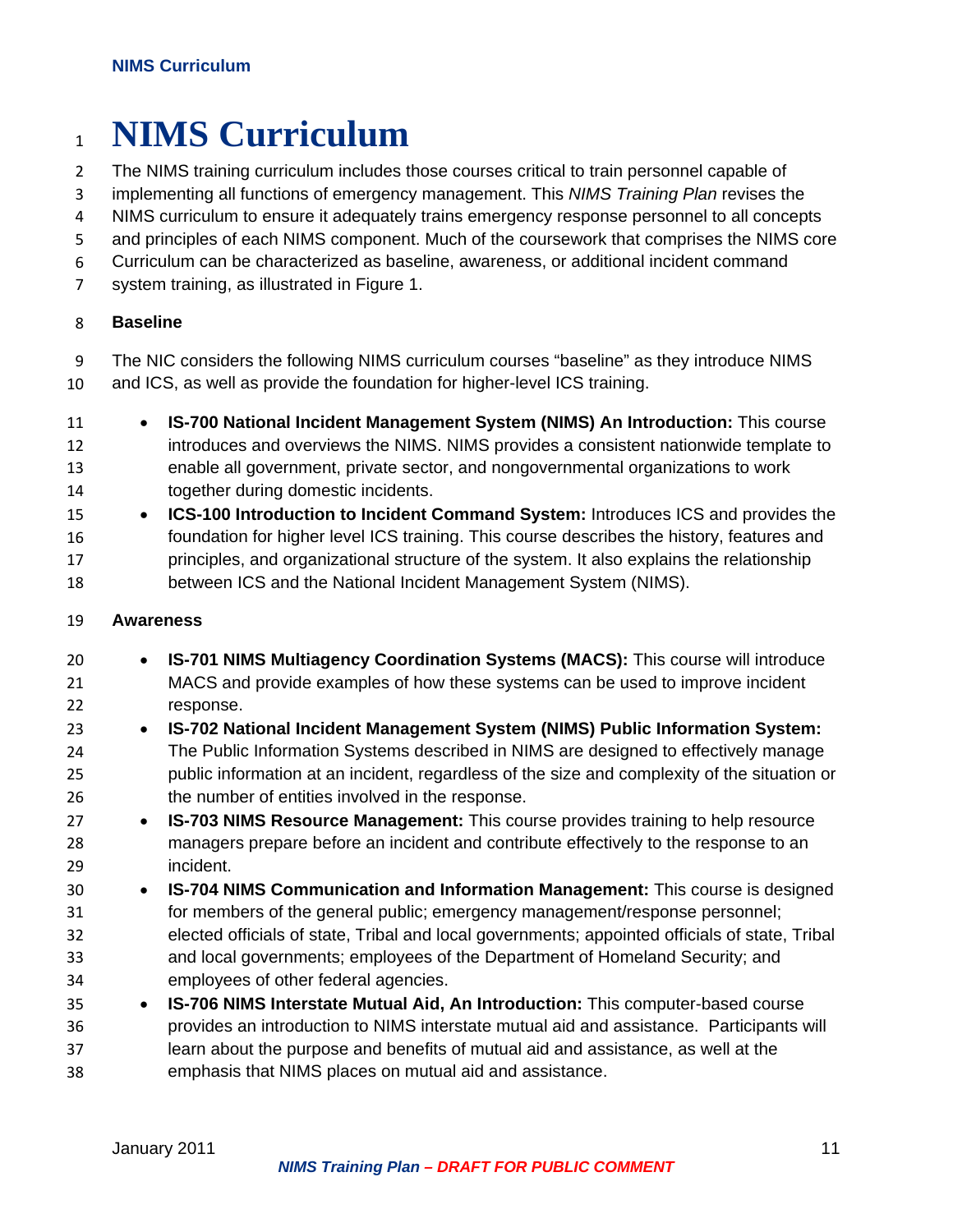1 • **IS-800 National Response Framework, An Introduction:** The course introduces 2 participants to the concepts and principles of the National Response Framework (NRF).

#### 3 **Additional Incident Command System Training**

- 5 6 7 4 • **ICS-200 ICS for Single Resource and Initial Action Incidents:** is designed to enable personnel to operate efficiently during an incident or event within the ICS. ICS-200 provides training on and resources for personnel who are likely to assume a supervisory position within the ICS.
- 9 10 8 • **ICS-300 Intermediate ICS:** ICS-300 provides training and resources for personnel who require advanced application of the ICS. This course expands upon information covered in the ICS-100 and ICS-200 courses.
- 11 12 13 • **ICS-400 Advanced ICS:** This course provides training and resources for personnel who require advanced application of the ICS. This course expands upon information covered in ICS-100 through ICS-300.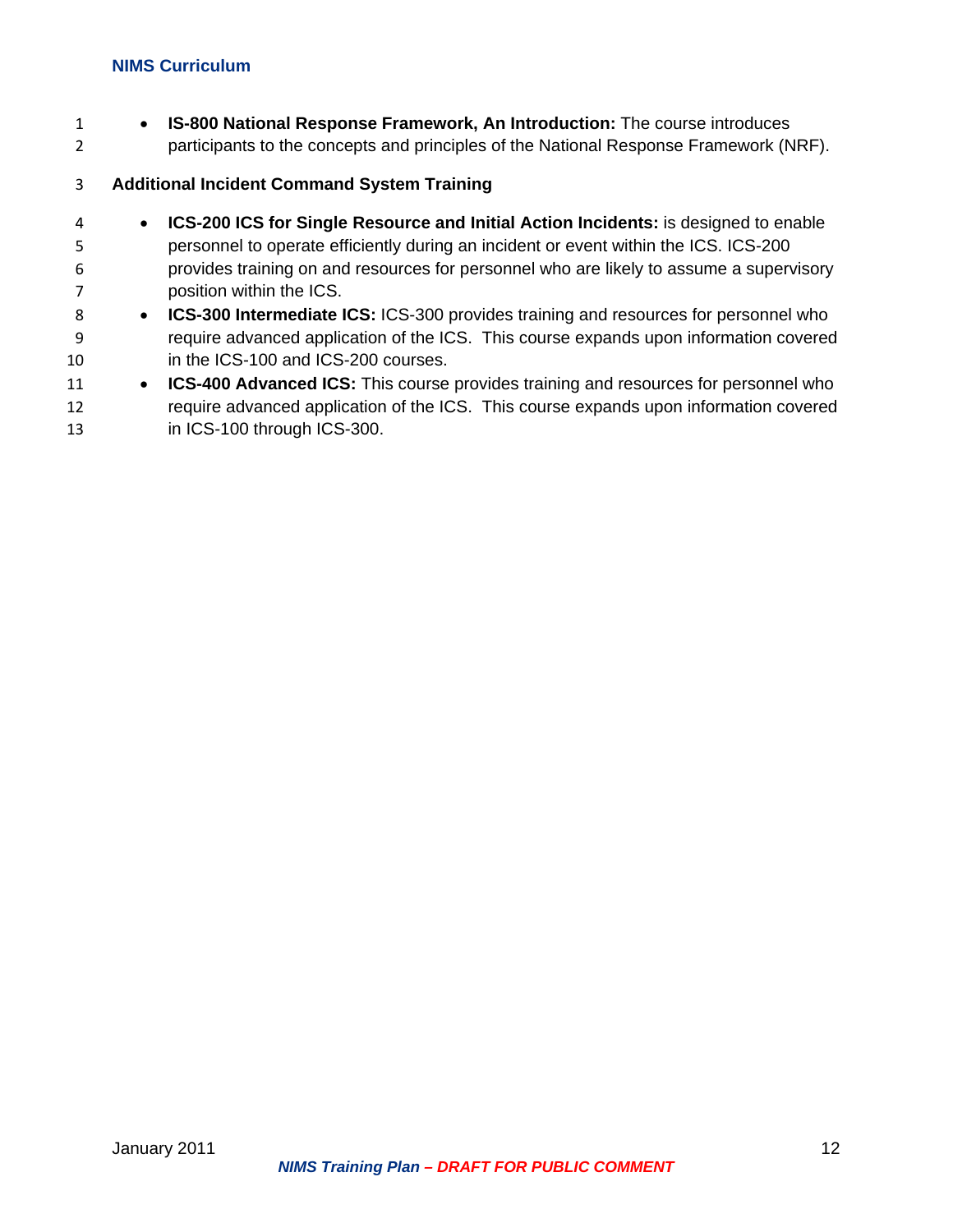| <b>Training</b><br><b>Grouping</b> | <b>Course ID</b> | <b>Course Title</b>                                            |  |  |  |
|------------------------------------|------------------|----------------------------------------------------------------|--|--|--|
| <b>Baseline</b>                    | <b>IS-700</b>    | National Incident Management System, An Introduction           |  |  |  |
|                                    | <b>ICS-100</b>   | Introduction to the Incident Command System (ICS)              |  |  |  |
|                                    | <b>IS-701</b>    | <b>NIMS Multiagency Coordination System</b>                    |  |  |  |
|                                    | <b>IS-702</b>    | <b>NIMS Public Information Systems</b>                         |  |  |  |
|                                    | <b>IS-703</b>    | <b>NIMS Resource Management</b>                                |  |  |  |
| Awareness                          | <b>IS-704</b>    | NIMS Communication and Information Management                  |  |  |  |
|                                    | <b>IS-706</b>    | NIMS Intrastate Mutual Aid, An Introduction                    |  |  |  |
|                                    | <b>IS-800</b>    | National Response Framework, An Introduction                   |  |  |  |
|                                    | <b>ICS-200</b>   | ICS for Single Resources and Initial Action Incidents          |  |  |  |
|                                    | <b>ICS-300</b>   | Intermediate ICS for Expanding Incidents                       |  |  |  |
|                                    | <b>ICS-400</b>   | <b>Advanced ICS</b>                                            |  |  |  |
|                                    | E/L-950          | All-Hazards Incident Commander                                 |  |  |  |
|                                    | <b>E/L-958</b>   | All-Hazards Operations Section Chief                           |  |  |  |
|                                    | <b>E/L-962</b>   | All-Hazards Planning Section Chief                             |  |  |  |
|                                    | <b>E/L-967</b>   | All-Hazards Logistics Section Chief                            |  |  |  |
|                                    | <b>E/L-973</b>   | All-Hazards Finance/Administration Section Chief               |  |  |  |
|                                    | <b>E/L-952</b>   | All-Hazards Public Information Officer                         |  |  |  |
|                                    | <b>E/L-954</b>   | All-Hazards Safety Officer                                     |  |  |  |
|                                    | E/L-956          | All-Hazards Liaison Officer                                    |  |  |  |
| Additional Incident Command System | E/L-949          | NIMS ICS All Hazards Communications Unit Leader<br><b>TTT</b>  |  |  |  |
|                                    | E/L-961          | NIMS ICS All Hazards Division/Group Supervisor TTT             |  |  |  |
|                                    | E/L-966          | NIMS ICS All Hazards Resource Unit Leader TTT                  |  |  |  |
|                                    | <b>E/L-972</b>   | NIMS ICS All Hazards Facilities Unit Leader TTT                |  |  |  |
|                                    | E/L-976          | NIMS ICS All Hazards Finance/Administration Unit<br>Leader TTT |  |  |  |
|                                    | E/L-977          | NIMS ICS All Hazards Supply Unit Leader TTT                    |  |  |  |
|                                    | <b>E/L-978</b>   | NIMS ICS All Hazards Situation Unit Leader TTT                 |  |  |  |

**Figure 1:** NIMS curriculum<sup>[15](#page-18-0)</sup>

2 The NIC will develop and regularly review the courses that are considered part of the NIMS

3 curriculum according to professionally-recognized instructional standards. (i.e. adult learning

4 modeling). To assist in course instruction, FEMA, via the Emergency Management Institute

5 (EMI), the U.S. Fire Administration (USFA), and the Center for Domestic Preparedness (CDP)—

6 provides detailed course summaries that include subject matter, guidelines, and instruction

7 requirements for specific courses.

<span id="page-18-0"></span>  $^{15}$  Reference Appendix A for a listing of Federal training provider websites that may delivery equivalent training. Reference Appendix C for a comprehensive list of EMI coursework that support NIMS concepts and principles.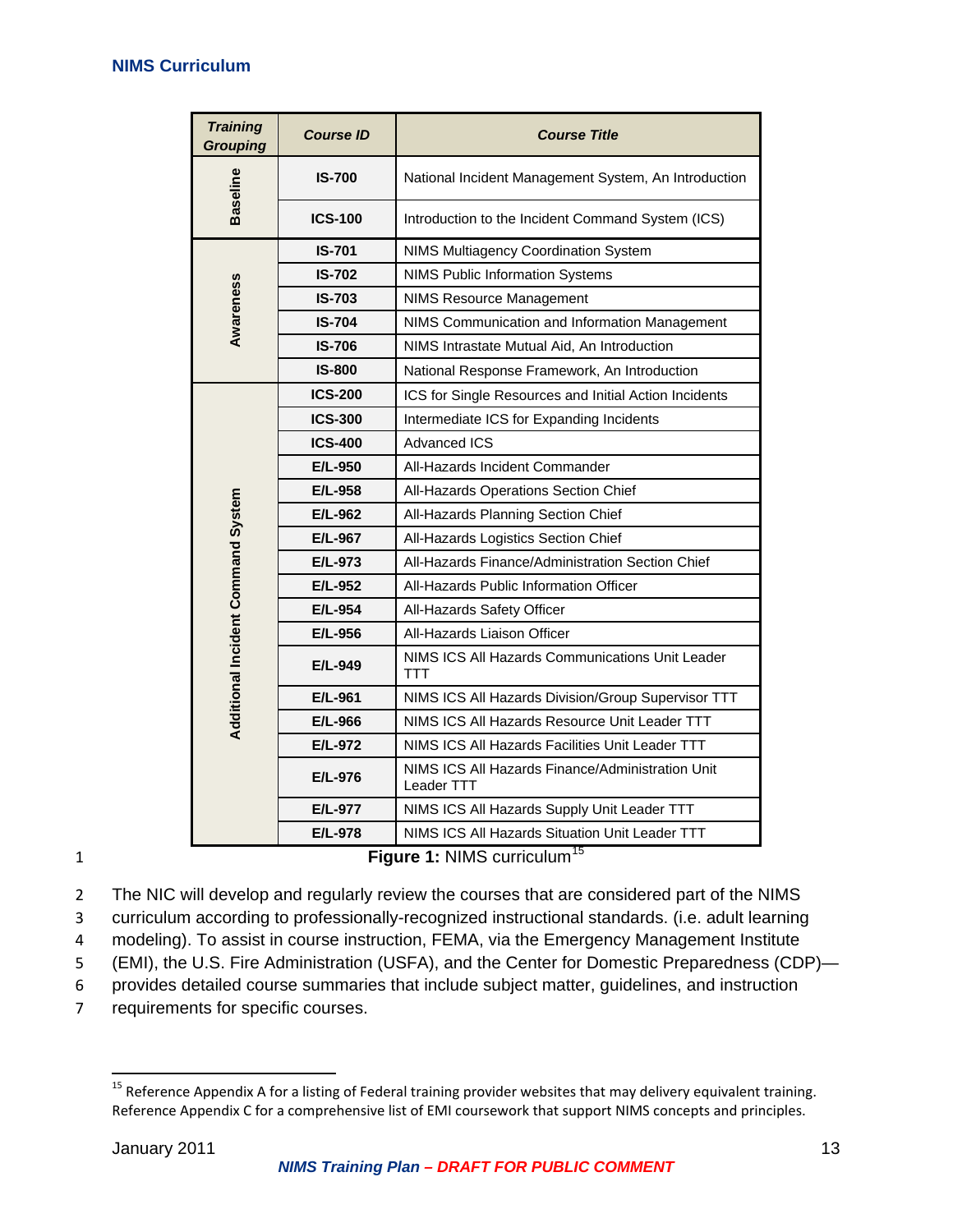- The guidance within the *NIMS Training Plan* with regards to Federal, State, Tribal, and local 1
- training requirements are not absolute. Incident and/or event complexity determines the 2
- recommended audience for respective NIMS curriculum coursework. 3
- 4 Incident typing assists with decision-making and determining resource requirements. The *NIMS*
- 5 *Training Plan* training recommendations reflect the following five levels of complexity<sup>[16](#page-19-0)</sup> in Figure
- 6 2:

|   | Type 1 | This type of incident is the most complex, requiring national resources to safely and effectively manage and<br>$\bullet$<br>operate.<br>All Command and General Staff positions are filled.<br>Operations personnel often exceed 500 per operational period and total personnel will usually exceed 1,000.<br>$\bullet$<br>Branches need to be established.<br>The agency administrator will have briefings, and ensure that the complexity analysis and delegation of authority<br>are updated.<br>Use of resource advisors at the incident base is recommended.<br>$\bullet$<br>There is a high impact on the local jurisdiction, requiring additional staff for office administrative and support<br>$\bullet$<br>functions.                                                                                                                                                       |
|---|--------|----------------------------------------------------------------------------------------------------------------------------------------------------------------------------------------------------------------------------------------------------------------------------------------------------------------------------------------------------------------------------------------------------------------------------------------------------------------------------------------------------------------------------------------------------------------------------------------------------------------------------------------------------------------------------------------------------------------------------------------------------------------------------------------------------------------------------------------------------------------------------------------|
|   | Type 2 | This type of incident extends beyond the capabilities for local control and is expected to go into multiple<br>$\bullet$<br>operational periods. A Type 2 incident may require the response of resources out of area, including regional<br>and/or national resources, to effectively manage the operations, command, and general staffing.<br>Most or all of the Command and General Staff positions are filled.<br>$\bullet$<br>A written IAP is required for each operational period.<br>Many of the functional units are needed and staffed.<br>Operations personnel normally do not exceed 200 per operational period and total incident personnel do not<br>$\bullet$<br>exceed 500 (guidelines only).<br>The agency administrator is responsible for the incident complexity analysis, agency administrator briefings, and<br>$\bullet$<br>the written delegation of authority. |
|   | Type 3 | When capabilities exceed initial attack, the appropriate ICS positions should be added to match the complexity<br>$\bullet$<br>of the incident.<br>Some or all of the Command and General Staff positions may be activated, as well as Division/Group<br>$\bullet$<br>Supervisor and/or Unit Leader level positions.<br>A Type 3 Incident Management Team (IMT) or incident command organization manages initial action incidents<br>with a significant number of resources, an extended attack incident until containment/control is achieved, or an<br>expanding incident until transition to a Type 1 or 2 IMT.<br>The incident may extend into multiple operational periods.<br>$\bullet$<br>A written IAP may be required for each operational period.<br>$\bullet$                                                                                                               |
|   | Type 4 | Command staff and general staff functions are activated only if needed.<br>$\bullet$<br>Several resources are required to mitigate the incident, including a Task Force or Strike Team.<br>$\bullet$<br>The incident is usually limited to one operational period in the control phase.<br>$\bullet$<br>The agency administrator may have briefings, and ensure the complexity analysis and delegation of authority is<br>updated.<br>No written Incident Action Plan (IAP) is required but a documented operational briefing will be completed for all<br>$\bullet$<br>incoming resources.<br>The role of the agency administrator includes operational plans including objectives and priorities.<br>$\bullet$                                                                                                                                                                       |
|   | Type 5 | The incident can be handled with one or two single resources with up to six personnel.<br>$\bullet$<br>Command and General Staff positions (other than the Incident Commander) are not activated.<br>$\bullet$<br>No written Incident Action Plan (IAP) is required.<br>$\bullet$<br>The incident is contained within the first operational period and often within an hour to a few hours after<br>$\bullet$<br>resources arrive on scene.<br>Examples include a vehicle fire, an injured person, or a police traffic stop.                                                                                                                                                                                                                                                                                                                                                           |
| 7 |        | Figure 2: Incident Complexity                                                                                                                                                                                                                                                                                                                                                                                                                                                                                                                                                                                                                                                                                                                                                                                                                                                          |

<span id="page-19-0"></span> <sup>16</sup> United States Fire Administration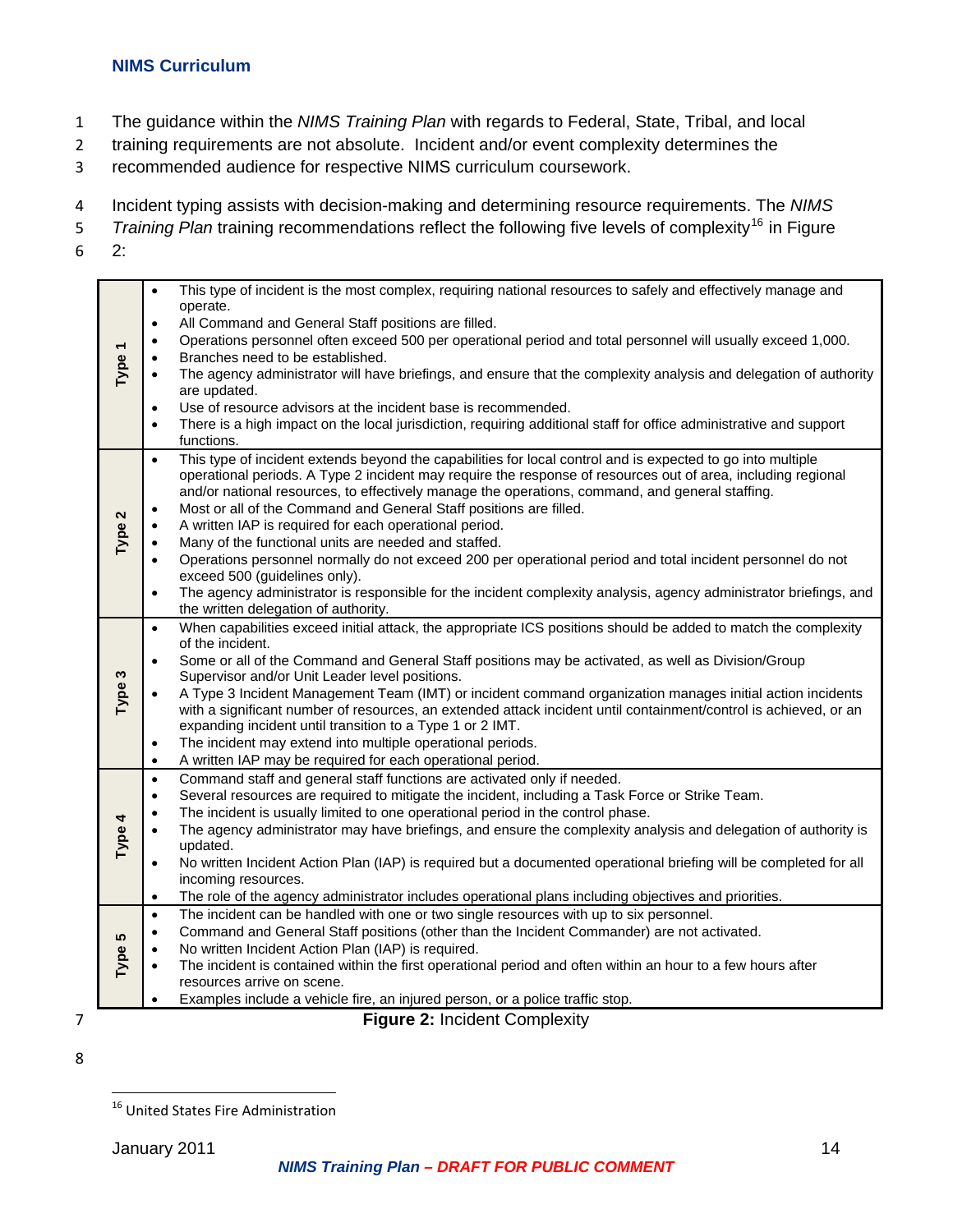- Figure 3 below illustrates the recommended progression of NIMS training from baseline courses 1
- (ICS-100, IS-700) to the advanced ICS and All-hazards Position-specific coursework. 2



3 **Figure 3:** NIMS Training Program

- 4 Organizations should use their jurisdiction's hazard/threat analysis to determine the "types" of
- 5 incidents most likely and tailor their NIMS training to meet their need. For example, if a

6 jurisdiction faces significant and frequent threats, such as hurricanes or hazardous materials

7 incidents, their training program should prepare responders for those threats.

8 Individuals who will be primarily managing:

- 9 Type 5 incidents should take ICS-100 and IS-700
- 10 • Type 4 incidents should take ICS-100, ICS-200 and IS-700
- 11 12 • Type 1, 2 and 3 incidents should take ICS-100, ICS-200, ICS-300, ICS-400, IS-700, IS-800 and the appropriate ICS Position Specific courses.

13 Additionally, the implementation of the *NIMS Training Plan* suggests that the training needs for

- 14 personnel working within an Emergency Operation Center (EOC) or other element of the
- 15 Multiagency Coordination System (MACS) should not be as demanding as the training required
- 16 for personnel operating in the field within the Incident Command System. Figures 4 and 5 below
- 17 18 illustrate the difference in training requirements for personnel within EOCs/MACS and those in the field.
- 19 Individuals who will be working in Multi-Agency Coordination including Emergency Operations
- 20 Centers should take IS-700, ICS-100, IS-800, and other NIMS courses related to emergency
- 21 management responsibilities.
- 22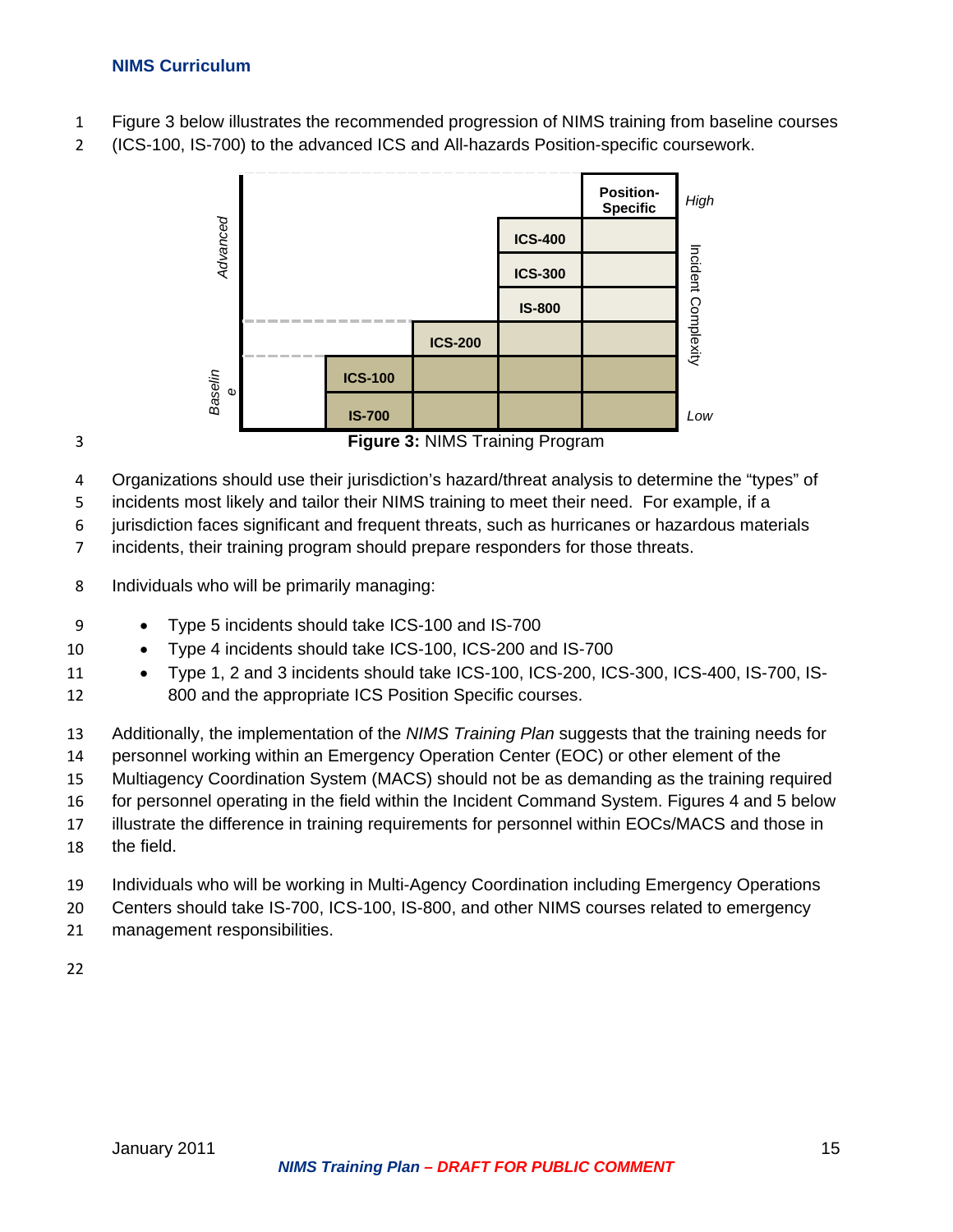<span id="page-21-0"></span>





3

## **Implementing the NIMS Curriculum**

4 The NIC expects students, instructors, and those who support the procurement and

5 implementation of the NIMS curriculum courses to maintain the minimum criteria set forth in the

6 instructor guides and course summaries. The NIMS Training Plan guides on these assumptions:

- 7 Incident command is a field function
- 8 Function-based training rather than on position title
- 10 11 9 • Unless your duties require you to perform a command or general staff function in a field environment (i.e.: Incident Command Post), training beyond the NIMS baseline curriculum is unnecessary.
- 12 The NIC encourages multi-discipline composition of students for each of the courses offered in

13 the NIMS core curriculum. Integrating personnel from multiple disciplines greatly enhances

14 students learning experience in training, exercises, and professional development for incident

- 15 response. This allows those from a single discipline to learn lessons from other students from
- 16 different disciplines, potentially creating a more well-rounded understanding of the course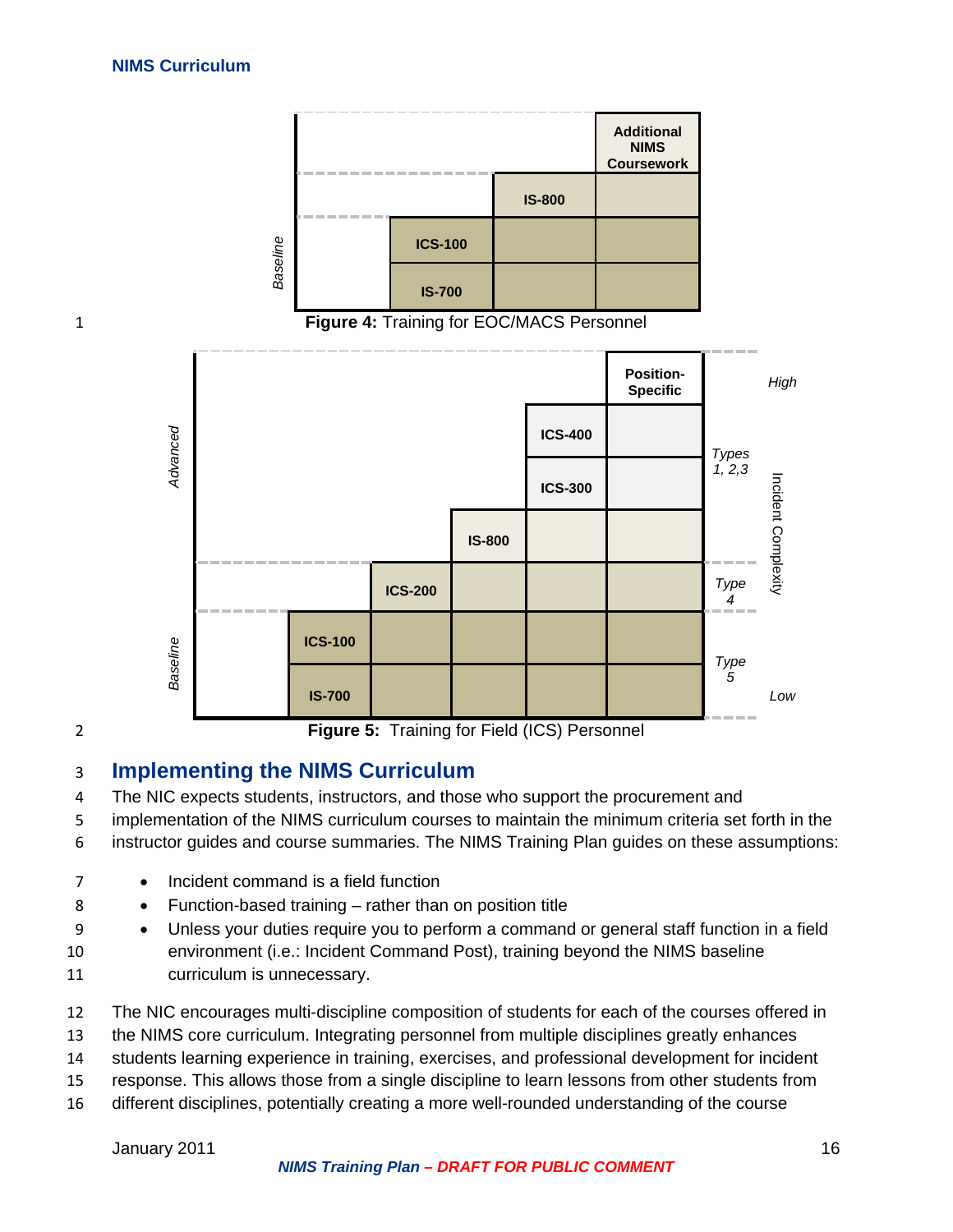- material. Proactive steps that stakeholders and instructors can take to optimize learning 1
- environments to include multiple disciplines are desirable. 2
- 3 Additionally, although the NIMS core curriculum identified in the *NIMS Training Plan* focuses on
- 4 individual training, training and exercising by teams within incident management organizations is
- 5 equally critical and should be considered in stakeholder training plans.

#### 6 *Student Readiness*

- 7 Students of NIMS training courses will be most prepared for additional training when they
- 8 maintain the knowledge gained in prior courses. Since skills, abilities, and knowledge lapse
- 9 when not directly and frequently applied, students will retain the most when offered
- 10 opportunities at regular intervals to maintain their core competencies. Although this plan
- 11 includes no specific guidance for proficiency maintenance, any proactive steps that agencies,
- 12 departments, organizations, and instructors can provide to students to demonstrate the learning
- 13 outcomes of courses previously taken and maintain their competencies are encouraged.

#### 14 *Course Development, Instructor Qualifications, and Course Delivery*

- 15 The NIC, in coordination with the Emergency Management Institute (EMI), the U.S. Fire
- 16 Administration (USFA), the National Wildfire Coordination Group (NWCG), the Center for
- 17 Domestic Preparedness (CDP), and Federal departments and agencies, is responsible for the
- 18 development and review of NIMS training curriculum.
- 19 The NIC develops and regularly reviews the courses that are considered part of the NIMS core
- 20 curriculum according to professionally-recognized instructional standards that include
- 21 adherence to established adult learning models. The NIC collaborates with course managers to
- 22 define instructor qualifications and number of required instructors per course. This responsibility
- 23 of the NIC, however, does not prevent any stakeholder from prescribing stricter instructor
- 24 qualifications. To assist in course instruction, FEMA publishes subject matter, guidelines, and
- 25 instruction requirements for specific courses.
- 26 Stakeholders are responsible for ensuring that the course delivery meets or exceeds the
- 27 standard of the *NIMS Training Plan*. Complying with this expectation allows local organizations,
- 28 departments and agencies to manage and maintain the NIMS core curriculum course integrity
- 29 as well as the core competencies among students of the same course nationwide. Stakeholders
- 30 may fulfill their respective training program requirements by taking other agencies' equivalent
- 31 training courses. The NIC does not determine or audit course equivalency. This is the
- 32 responsibility of the individual organization offering the course. Stakeholders using other
- 33 agencies' courses have a responsibility to audit or verify that these courses meet course
- 34 equivalency guidelines.
- 35 Course instructors have a responsibility to deliver course materials and activities according to
- 36 the minimum standards identified in the NIMS curriculum instructor guides and/or course
- 37 summaries. Instructors are the agents who enable, facilitate, and evaluate the learning process
- 38 for emergency management. Adhering to the national NIMS training program standard ensures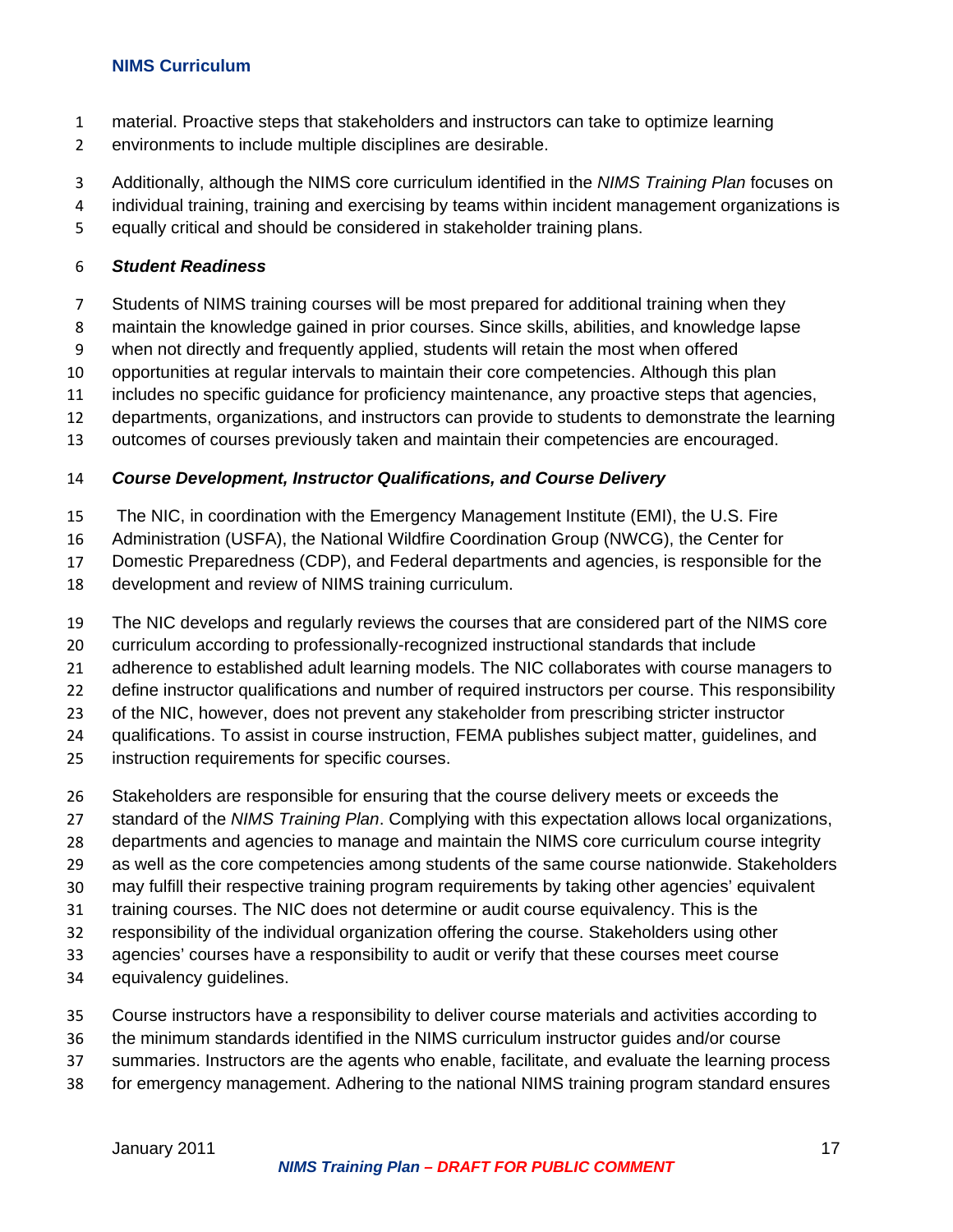- <span id="page-23-0"></span>1 instructional and course integrity across the Nation, regardless of the jurisdiction, agency,
- 2 organization, or association.

#### 3 **Personnel Qualification**

- 4 Personnel qualification as a whole is not only a function of training, but a combination of
- 5 training, operational experience (during exercises or incidents), job shadowing, and
- 6 administrative requirements (such as agency association and criminal background checks). The
- 7 *NIMS Training Plan* considers qualified personnel to be more than simply the sum of their
- 8 training, and developing expectations for the qualification of personnel is an important part of
- 9 NIMS national training. Incident experience must supplement training for a candidate to meet
- 10 minimum expectations to qualify for service in an all-hazards NIMS position during a complex
- 11 multijurisdictional incident nationwide.
- 12 Personnel qualification guidance will list the performance requirements, through position task
- 13 books or tasks, for specific positions in a format that allows a trainee evaluation against written
- 14 guidelines. These tasks, based on core competencies and associated behaviors, are the
- 15 measurable activities that demonstrate proficiency associated with the competencies and
- 16 behaviors. Successful performance of all tasks for a relevant position during exercises, job
- 17 shadowing, and/or operations, as observed and recorded by an evaluator, results in a
- 18 recommendation to the certifying agency that the trainee be qualified in that position.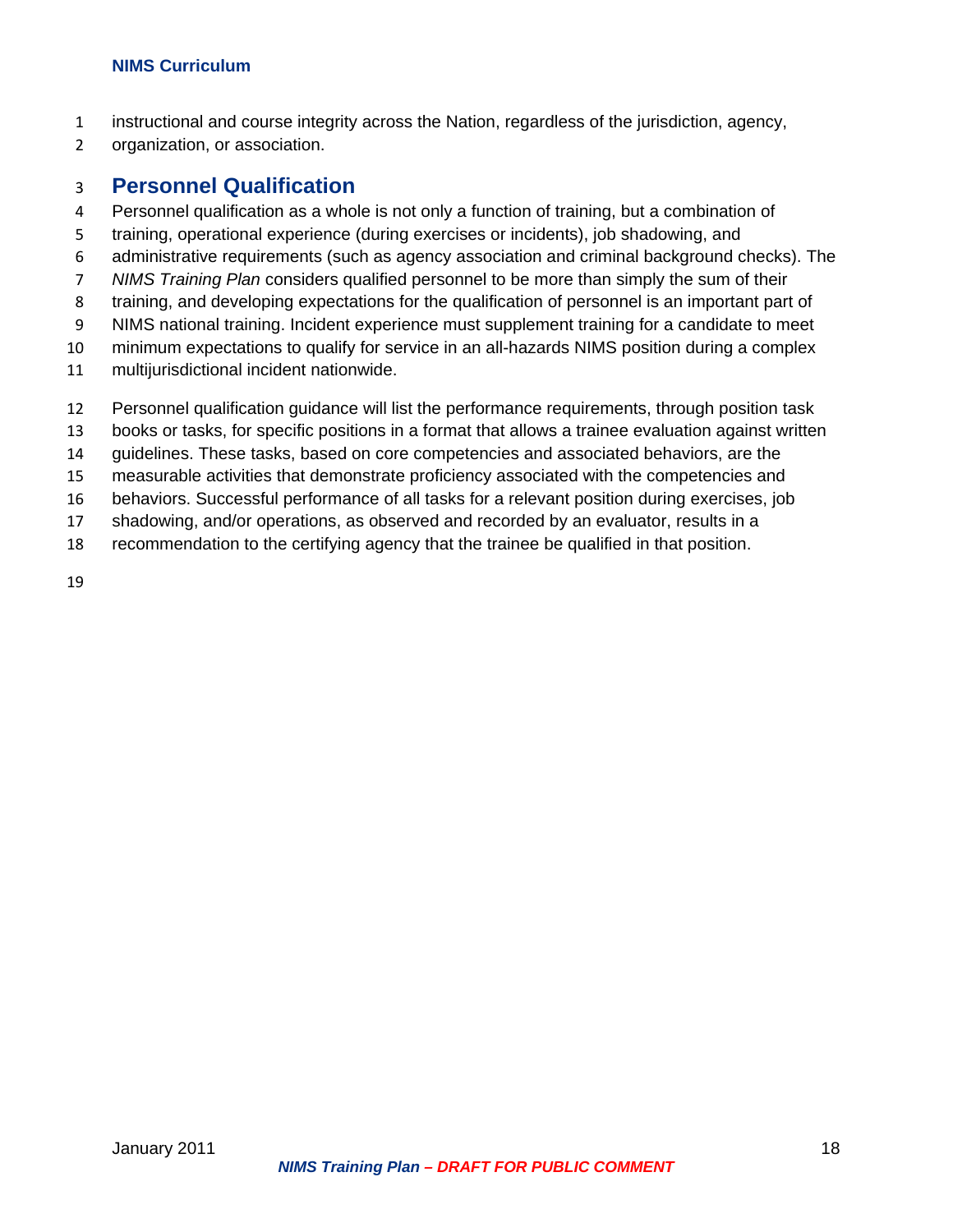- <span id="page-24-0"></span>2 *National Incident Management System Incident Command System Emergency Responder Field*
- 3 *Operating Guide.* Washington, DC: Department of Homeland Security, draft, 24 May 2007.
- 4 www.fema.gov/pdf/emergency/nims/erfog.pdf
- 5 Federal Emergency Management Agency. *Disaster Workforce Task Books.* Washington, DC:
- 6 Emergency Management Institute, August 2006.
- 7 Federal Emergency Management Agency, ICS Core Competencies. September 2007.
- 8 www.training.fema.gov/EMIWeb/IS/ICSResource/assets/ics\_core\_competencies\_sep07.pdf
- 9 Federal Emergency Management Agency, "National Incident Management System (NIMS)—
- 10 National Standard Curriculum Training Development Guidance—FY07." Washington, DC:
- 11 Department of Homeland Security, March 2007.
- 12 www.fema.gov/pdf/emergency/nims/nims\_tsctdg\_0307v2.pdf
- 13 Federal Emergency Management Agency, "NIMS Guide: National Credentialing Definition and
- 14 Criteria." Washington, DC: Department of Homeland Security, FEMA NG 0002, March 2007.
- 15 www.fema.gov/pdf/emergency/nims/ng\_0002.pdf
- 16 Gustafson, Kent L., and Robert Maribe Branch. *Survey of Instructional Development Models*
- 17 (4th ed.). Syracuse, NY: ERIC Clearinghouse on Information & Technology, 2002.
- 18 Hansen, Hanne Foss. "Choosing Evaluation Models: A Discussion on Evaluation Design,"
- 19 *Evaluation*, vol. 11, no. 4 (2005), pp. 447-462.
- 20 21 Heifetz, Ronald A., and Donald L. Laurie. "The Work of Leadership." *Harvard Business Review: On Point*, Product #4150, January–February 1997, pp. 122–135.
- 22 23 Homeland Security Presidential Directive (HSPD) 5: "Management of Domestic Incidents." Washington, DC: White House, February 2003.
- 24 25 HSPD-7: "Critical Infrastructure Identification, Prioritization, and Protection." Washington, DC: White House, December 2003.
- 26 HSPD-8: "National Preparedness." Washington, DC: White House, December 2003.
- 27 HSPD-12: "Policy for a Common Identification Standard for Federal Employees and
- 28 Contractors." Washington, DC: White House, August 2004.
- 29 *Joint Field Office Activation and Operations: Interagency Integrated Standard Operating*
- 30 *Procedure.* Washington, DC: Department of Homeland Security, interim approval April 2006.
- 31 www.fema.gov/pdf/emergency/nrf/NRP\_JFO\_SOP.pdf
- 32 *Joint Field Office (JFO) Field Operations Guide (FOG)*. Washington, DC: Department of
- 33 Homeland Security, June 2006. www.fema.gov/pdf/emergency/nrf/NRP\_JFO\_FOG.pdf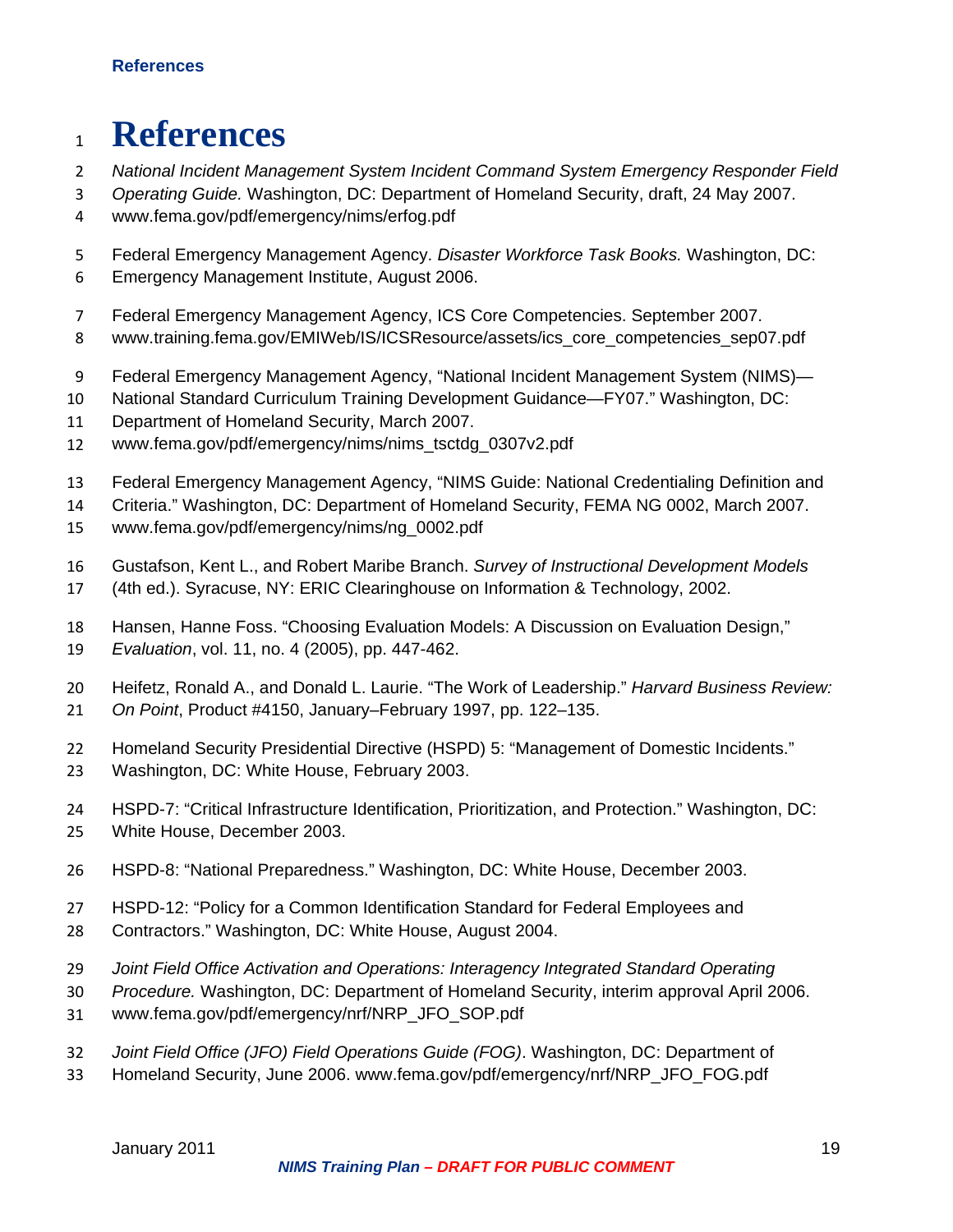- Kirkpatrick, Jim. "The Hidden Power of Kirkpatrick's Four Levels," *T+D* [*Training and*  1
- *Development*], vol. 61, no. 8, August 2007. 2
- 3 4 Kravetz, Dennis J. "Building a Job Competency Database: What the Leaders Do." Bartlett, IL: Kravetz Associates, 1997. www.kravetz.com/art2/art2p1.html
- 5 6 Moulton, Steven. *Competency Development, Integration and Application.* Society for Human Resource Management Information Center, November 2003.
- 7 McGriff, Steven J. "Instructional System Design (ISD): Using the ADDIE Model," Instructional
- 8 Systems, College of Education, Penn State University, September 2000.
- 9 www.ehopac.org/TransformationReports/ISD-ADDIEmodel.pdf
- 10 *National Incident Management System*. Washington, DC: Department of Homeland Security,
- 11 FEMA 501, December 2008. www.fema.gov/pdf/emergency/nims/NIMS\_core.pdf
- 12 13 *National Infrastructure Protection Plan.* Washington, DC: Department of Homeland Security, 2006.
- 14 *National Response Framework.* Washington, DC: Department of Homeland Security, , January
- 15 2008. www.fema.gov/pdf/emergency/nrf/nrf-core.pdf
- 16 *National Strategy for Homeland Security.* Washington, DC: White House, July 2002.
- 17 www.dhs.gov/xlibrary/assets/nat\_strat\_hls.pdf
- 18 *National Strategy for the Physical Protection of Critical Infrastructures and Key Assets.*
- 19 Washington, DC: White House, February 2003.
- 20 www.dhs.gov/xlibrary/assets/Physical\_Strategy.pdf
- 21 National Wildfire Coordinating Group. *Agency Administrator's Guide to Critical Incident*
- 22 *Management.* Boise, ID: National Interagency Fire Center, January 2005 (draft).
- 23 www.nwcg.gov/pms/pubs/pms926.doc
- 24 National Wildfire Coordinating Group. *GIS Standard Operating Procedures on Incidents.*
- 25 PMS 936, NFES 2809. Boise, ID: National Interagency Fire Center, June 2006.
- 26 www.nwcg.gov/pms/pubs/GSTOP7.pdf
- 27 National Wildfire Coordinating Group. *Interagency Incident Business Management Handbook*.
- 28 PMS 902. Boise, ID: National Interagency Fire Center, April 2004.
- 29 www.nwcg.gov/pms/pubs/large.html#IIBMH
- 30 National Wildfire Coordinating Group. *Wildland Fire Qualification System Guide.* PMS 310-1.
- 31 Boise, ID: National Interagency Fire Center, May 2008. www.nwcg.gov/pms/pubs/GSTOP7.pdf
- 32 Tabet, Karen E. *Generic Competencies: Definition and Application.* Society for Human
- 33 Resource Management Information Center, November 2003.
- 34 United States Air Force. AF Manual 36-2234, Instructional System Development (ISD).
- 35 November 1, 1993. http://www.au.af.mil/au/awc/awcgate/edref/afman36-2234.pdf

January 2011 20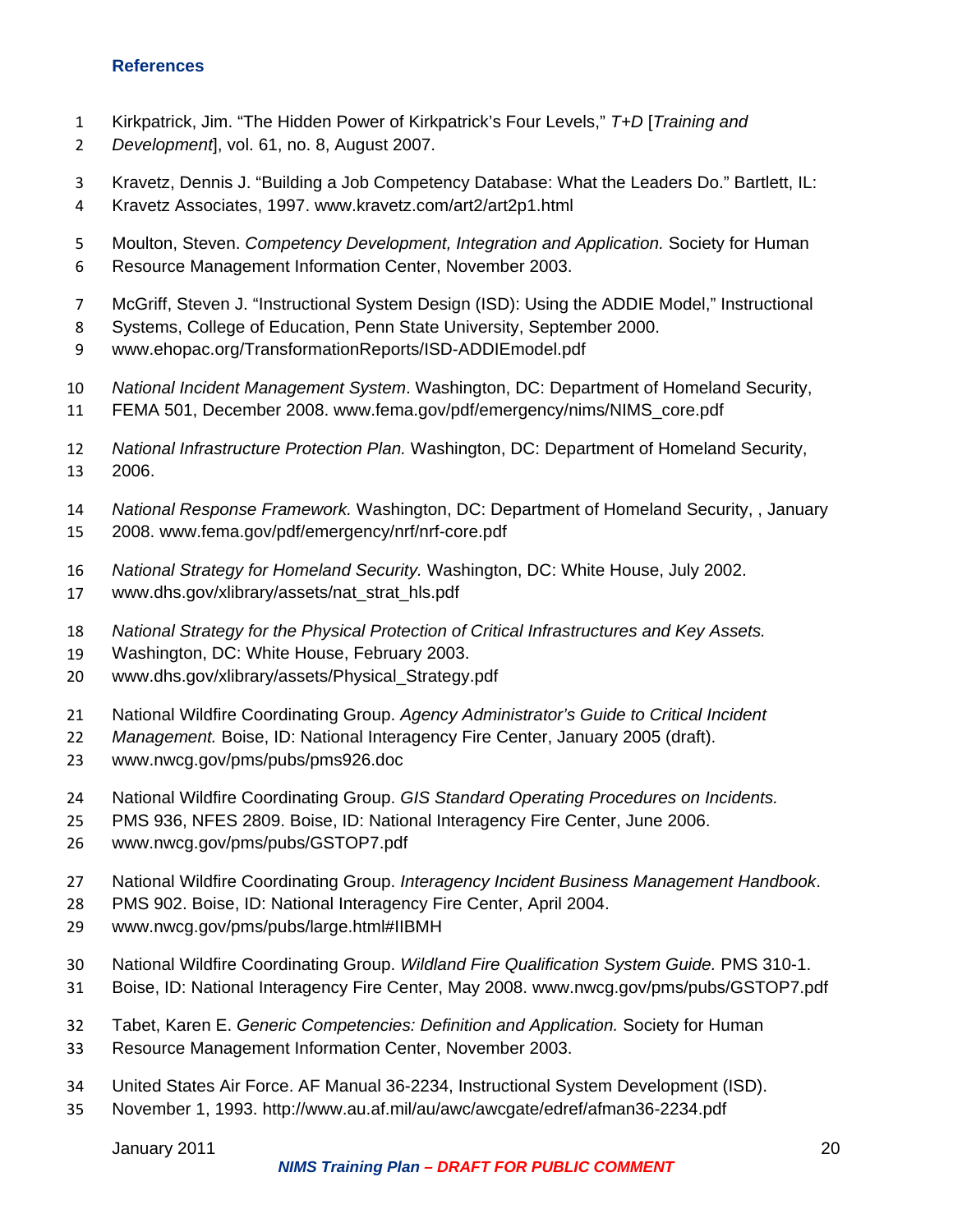- United States Coast Guard, Commandant Instruction 1550.23: "Training Evaluation Policy."
- Washington, DC, July 28, 1998. http://www.uscg.mil/directives/ci/1000-1999/CI\_1550\_23.pdf

 United States House of Representatives. 107th Congress, 2nd Session. *Homeland Security Act of 2002.* Congressional Bills, GPO Access.

 United States Marine Corps, *Systems Approach to Training Manual.* Quantico, VA, June 2004.

- Weatherly, Leslie. *Competency Models Series Part III: Competency-based Performance*
- *Management.* Society for Human Resource Management white paper, February 2005.
- 
- -
- 
- 
- 
- 
- 
- 
- 
- 
- 
- 
- 
- 
- 
- 
- 
- 
- 
- 
- 
- 
- 
- 
- 
- 
-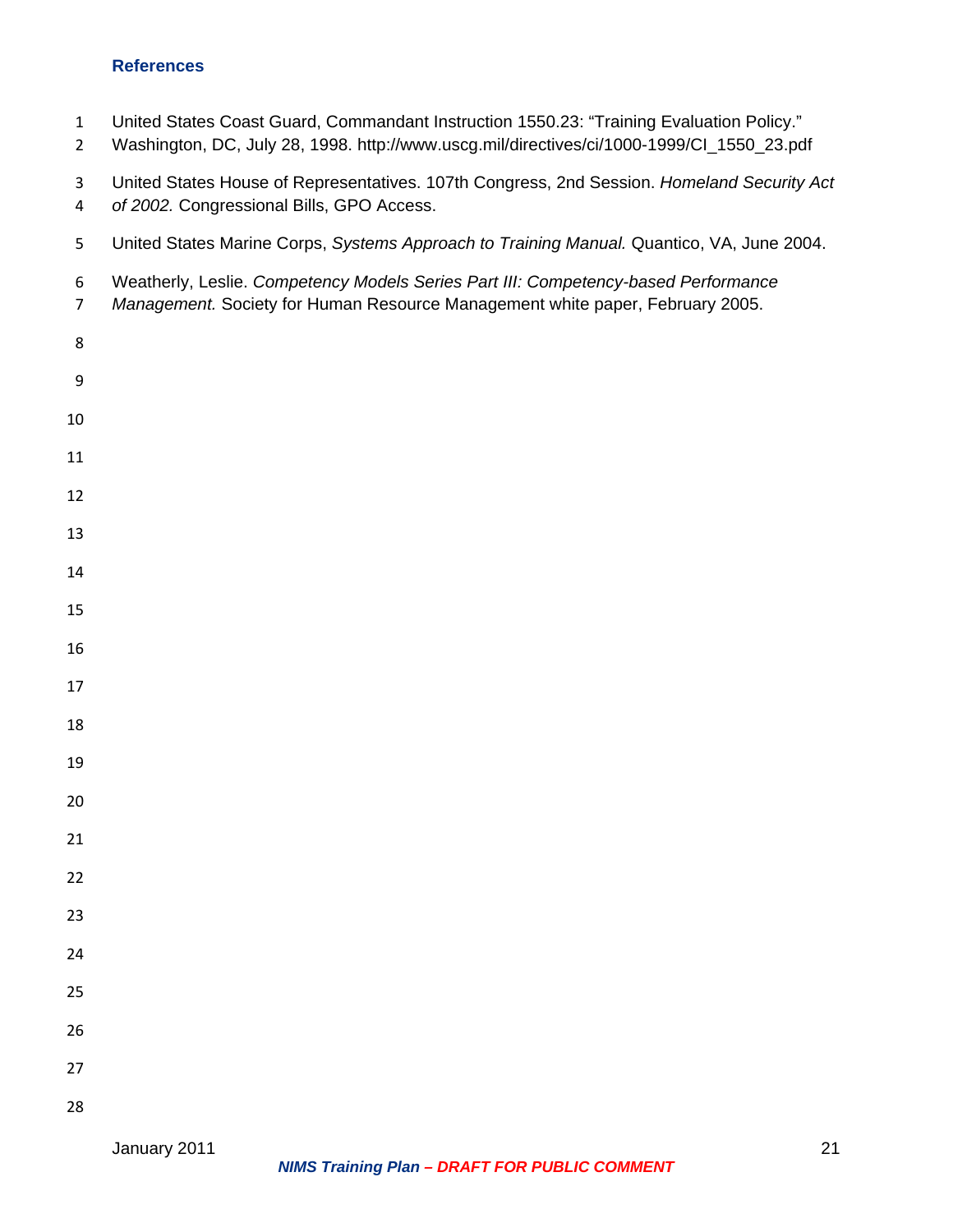| $\mathbf{1}$   |                                     |
|----------------|-------------------------------------|
| 2              |                                     |
| 3              |                                     |
| $\overline{4}$ |                                     |
| 5              |                                     |
| 6              |                                     |
| $\overline{7}$ |                                     |
| 8              | This page intentionally left blank. |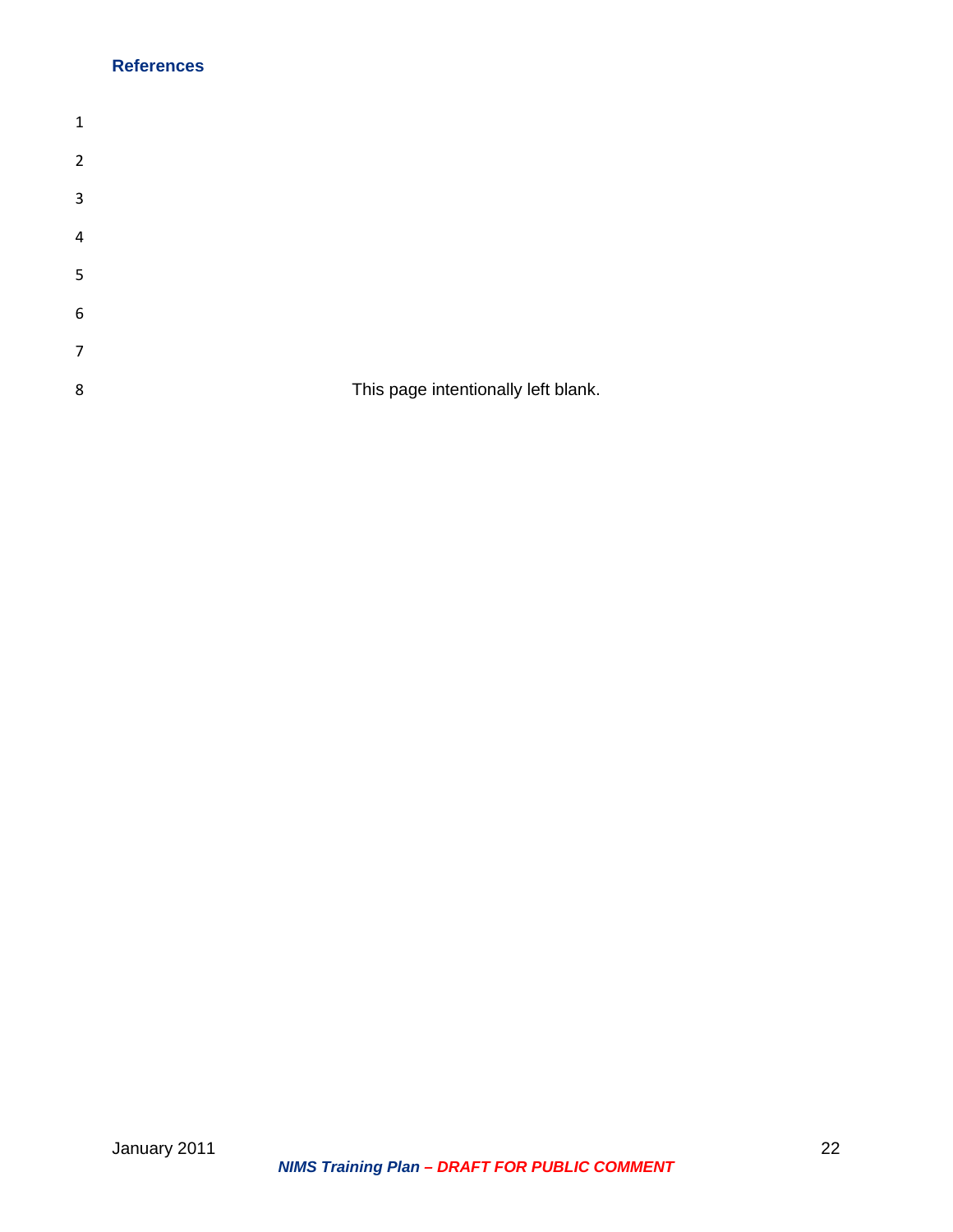## <span id="page-28-0"></span><sup>1</sup> **Appendix A:**

#### 2 **Federal Training Providers**

3

| <b>FEMA</b>                             | Website                                               |  |
|-----------------------------------------|-------------------------------------------------------|--|
| <b>Center for Domestic Preparedness</b> | www.cdp.dhs.gov                                       |  |
| <b>Emergency Management Institute</b>   | www.training.fema.gov                                 |  |
| <b>ICS Resource Center</b>              | www.training.fema.gov/EMIWeb/IS/ICSResource/index.htm |  |
| <b>National Fire Academy</b>            | www.usfa.dhs.gov/nfa                                  |  |
| <b>NIMS Resource Center</b>             | www.fema.gov/nims                                     |  |

4

| <b>Federal Partner</b>                                                                            | Website                                   |  |
|---------------------------------------------------------------------------------------------------|-------------------------------------------|--|
| <b>Center for Disease Control and Prevention,</b><br>U.S. Department of Health and Human Services | www.cdc.gov                               |  |
| <b>National Wildfire Coordination Group</b>                                                       | http://training.nwcg.gov                  |  |
| <b>United States Coast Guard,</b><br><b>U.S. Department of Homeland Security</b>                  | www.homeport.uscg.mil/ics                 |  |
| <b>United States Department of Agriculture</b>                                                    | www.agriculture.utk.edu/vetmed/transition |  |

5

6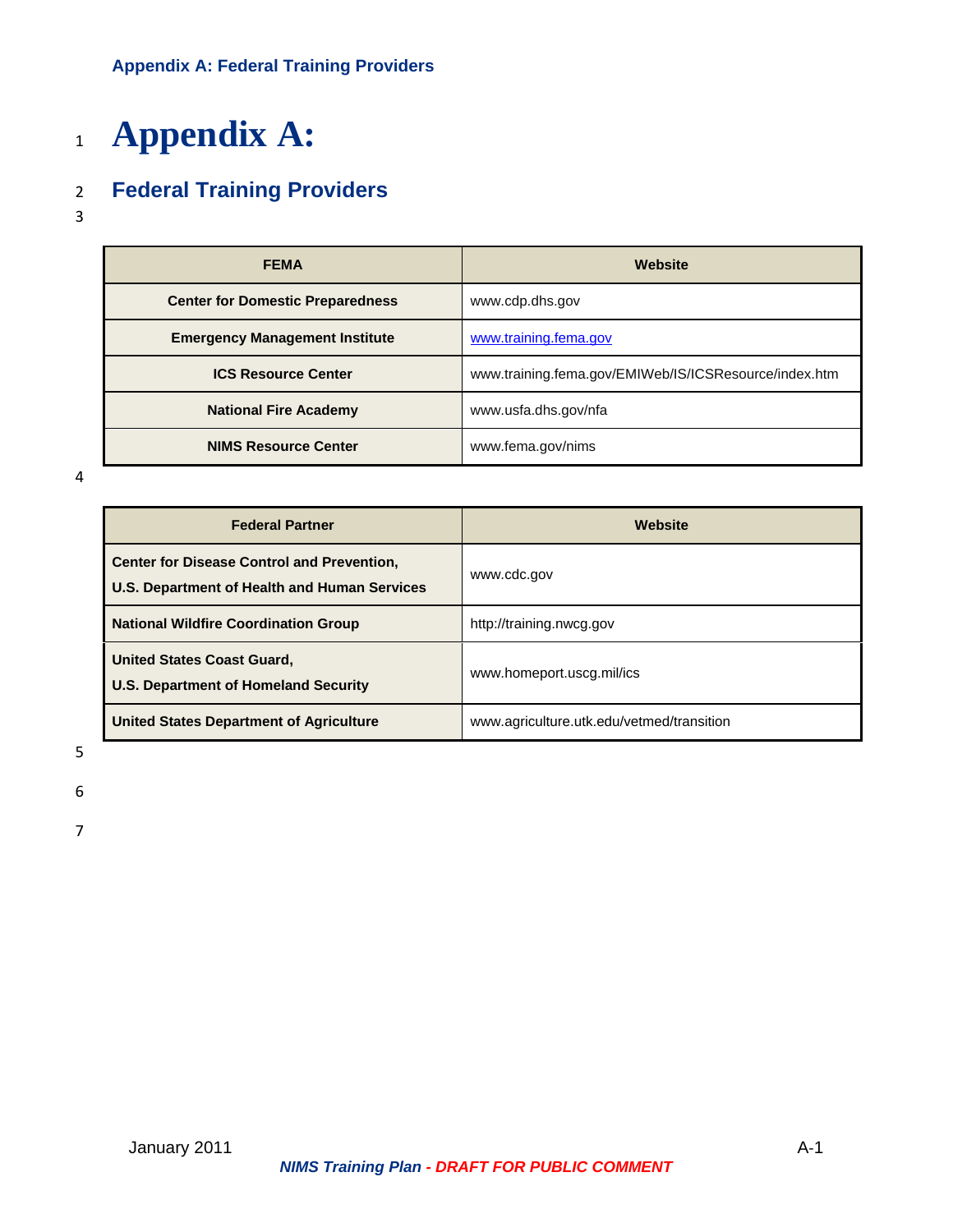## **Appendix A: Federal Training Providers**

| $\mathbf{1}$     |                                     |
|------------------|-------------------------------------|
| $\overline{2}$   |                                     |
| $\mathsf 3$      |                                     |
| $\sqrt{4}$       |                                     |
| 5                |                                     |
| $\boldsymbol{6}$ |                                     |
| $\overline{7}$   |                                     |
| $\,8\,$          |                                     |
| $\boldsymbol{9}$ |                                     |
| $10\,$           | This page intentionally left blank. |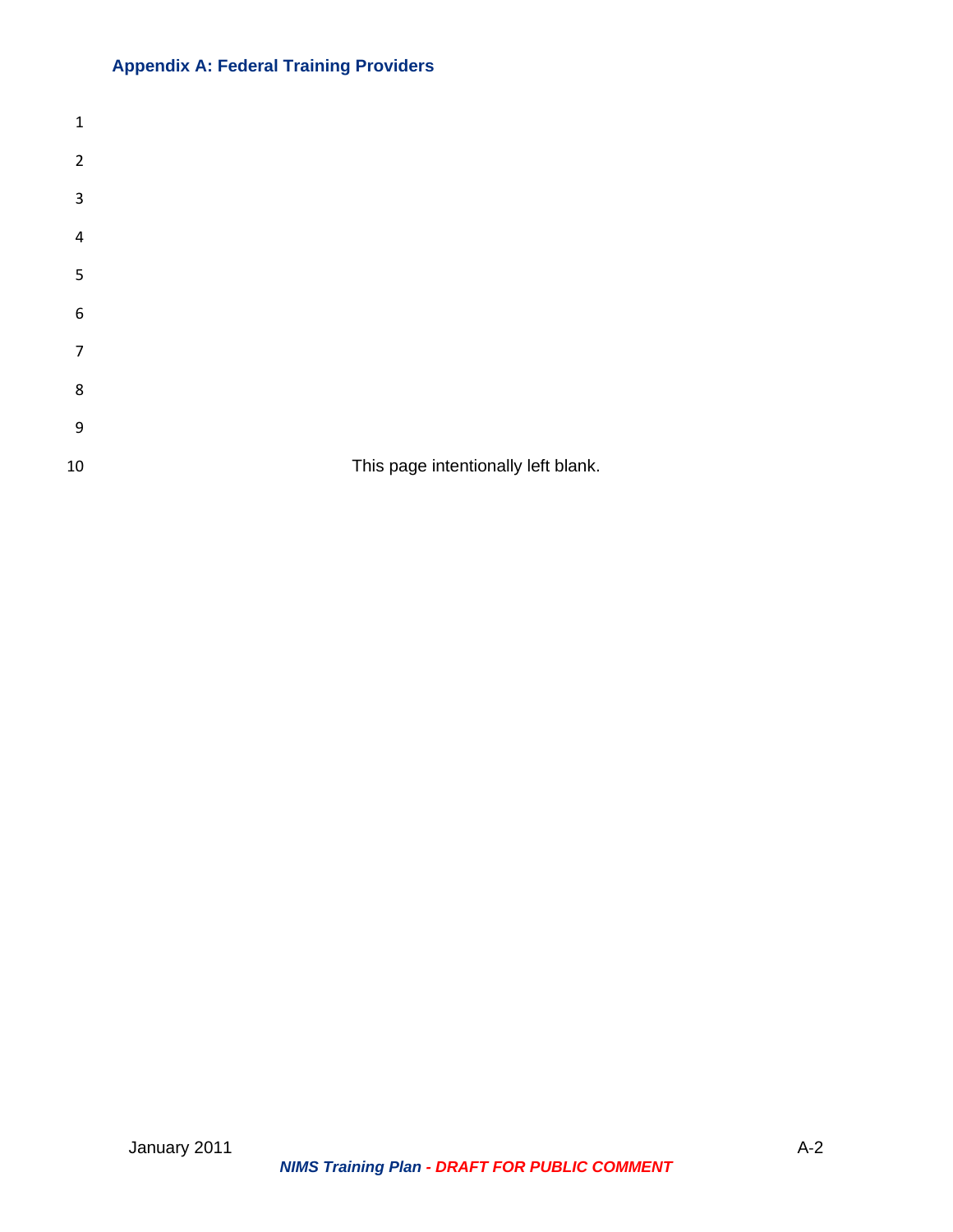## <span id="page-30-0"></span><sup>1</sup> **Appendix B:**

#### 2 **Course Summaries for NIMS Core Curriculum**

- 3 This section provides summaries of "core" NIMS curriculum —to include IS-700, IS-800, ICS-
- 4 100, ICS-200, ICS-300, ICS-400, and position-specific coursework. NIMS training development
- 5 guidance states that training may be offered through government agencies and/or private
- 6 training vendors. It is not necessary to meet training requirements by attending a Federal
- 7 course; however, courses must meet course objectives, activities (for example, practical
- 8 exercises), and depth of material described within this plan. Stakeholders that develop
- 9 equivalent training are responsible for ensuring course equivalence by meeting the minimum
- 10 requirements outlined in the Course Summaries.
- 11 The NIMS curriculum is expected to grow as the national NIMS training program matures,
- 12 assessing curricular needs across NIMS to identify more courses to add.<sup>[17](#page-30-1)</sup> Each Course
- 13 Summary defines the minimum requirements for that course and does not necessarily reflect
- 14 the entire course. Course Summaries include:
- 15 • Intended student audience for the course.
- 16 17 • Course objectives supported by the topical content descriptions and intended learner outcomes.
- 18 • Cross-reference to NIMS topics.

19 20 Course Summaries also determine the means to deliver course material, including consideration of:

- 21 • Minimum contact hours.
- 22 • Instructor qualifications (for instructor-led courses).
- 23 Updated and more detailed guidance can be found on the EMI training website. Guidance
- 24 found on EMI's training website will provide the most up-to-date, approved methodology for
- 25 deploying a course eligible for a FEMA certificate.
- 26 27 For additional information about Course Summaries or requirements for FEMA training certificates:
- 28 • www.fema.gov/nims
- 29 • www.training.fema.gov
- 30 The following course codes categorize NIMS curriculum coursework:
- 31 • E/L = Emergency Management Institute-delivered courses
- 32 • F/R = National Fire Academy course (off /on campus)
- <span id="page-30-1"></span>33 • G = State-delivered courses

<sup>17</sup> This course guidance supersedes the *National Standard Curriculum Training Development Guidance–FY 2007* (March 2007).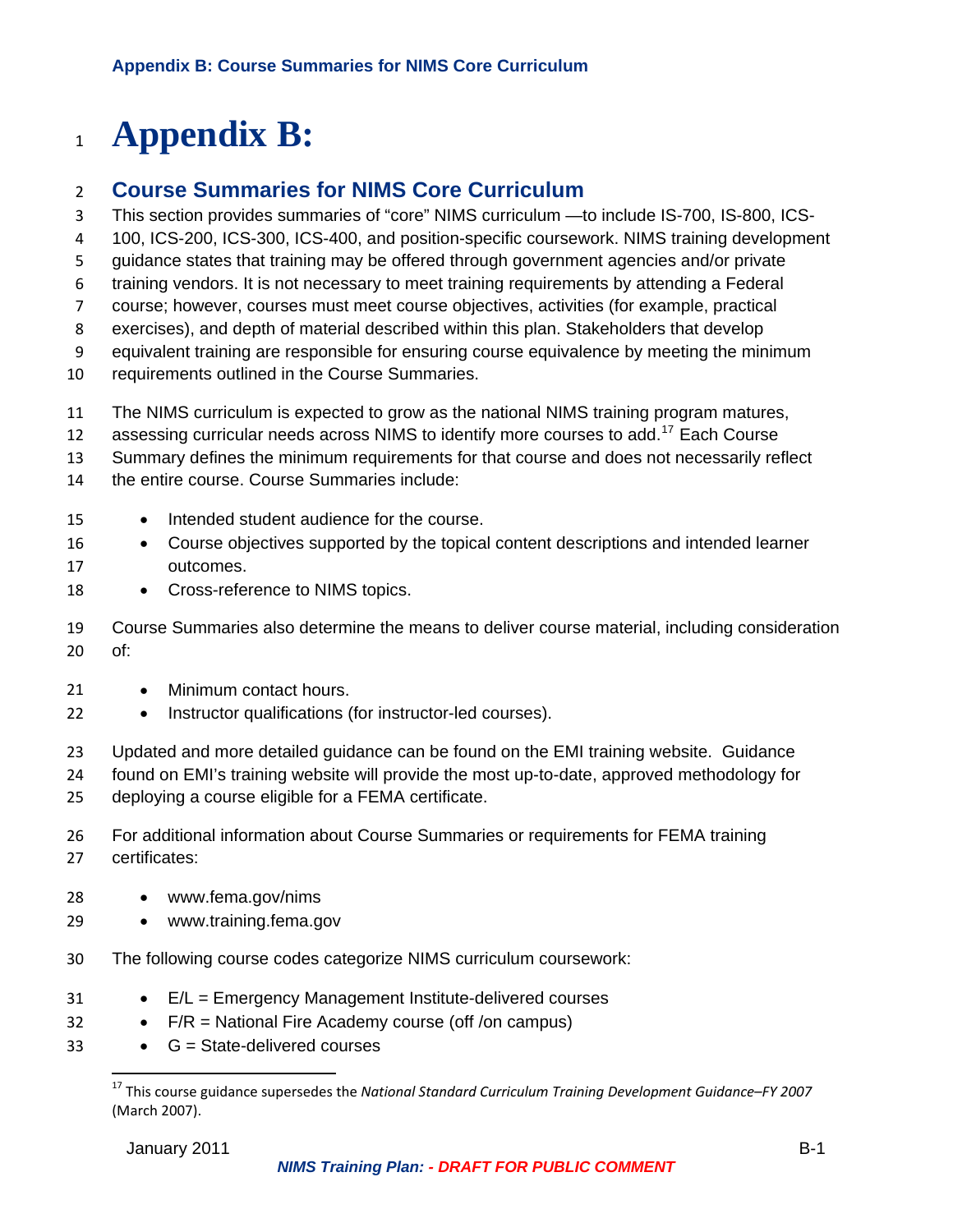## **Appendix B: Course Summaries for NIMS Core Curriculum**

- 1 IS = Independent Study courses
- 2  $K =$  Instructor led on-line EMI course
- 3
- 
- 4

## **ICS-100: Introduction to the Incident Command System[18](#page-31-0)** *Purpose:*  This course provides training and resources for personnel who require a basic understanding of ICS. IS 100 introduces the Incident Command System (ICS) and provides the foundation for higher level ICS training. This course describes the history, features and principles, and organizational structure of the Incident Command System. It also explains the relationship between ICS and the National Incident Management System (NIMS). *Audience:*  The target audience includes persons involved with emergency planning and response or recovery efforts. Recommended that ICS-100 participants use their skills in an operational environment before taking ICS-200. This will provide necessary context and understanding of the skills they will develop when they take ICS 200. EMI offers the following on-line discipline specific versions of: • IS-100.HC—[Introduction to the Incident Command System for Healthcare/Hospitals](http://training.fema.gov/EMIWeb/IS/is100HC.asp) • IS-100.LEa—[Introduction to the Incident Command System \(ICS-100\) for Law Enforcement](http://training.fema.gov/EMIWeb/IS/IS100LEA.asp)  • IS-100.PWa[—Introduction to the Incident Command System \(ICS-100\) for Public Works Personnel](http://training.fema.gov/EMIWeb/IS/IS100PWA.asp)  • IS-100.SCa-Introduction to the Incident Command System (ICS-100) for Schools *Prerequisites:* N/A *Course Topics:*  ICS Overview Basic Features of ICS Incident Commander & Command Staff Functions General Staff Functions ICS Facilities Common Responsibilities *Relation to NIMS Document:*  IV Command and Management IV.A Incident Command System IV.A.1 Management Characteristics IV.A.2 Incident Command and Command Staff IV.A.3 General Staff

<span id="page-31-0"></span> $18$  Full course information can be found at www.training.fema.gov/emiweb/is/is100a.asp.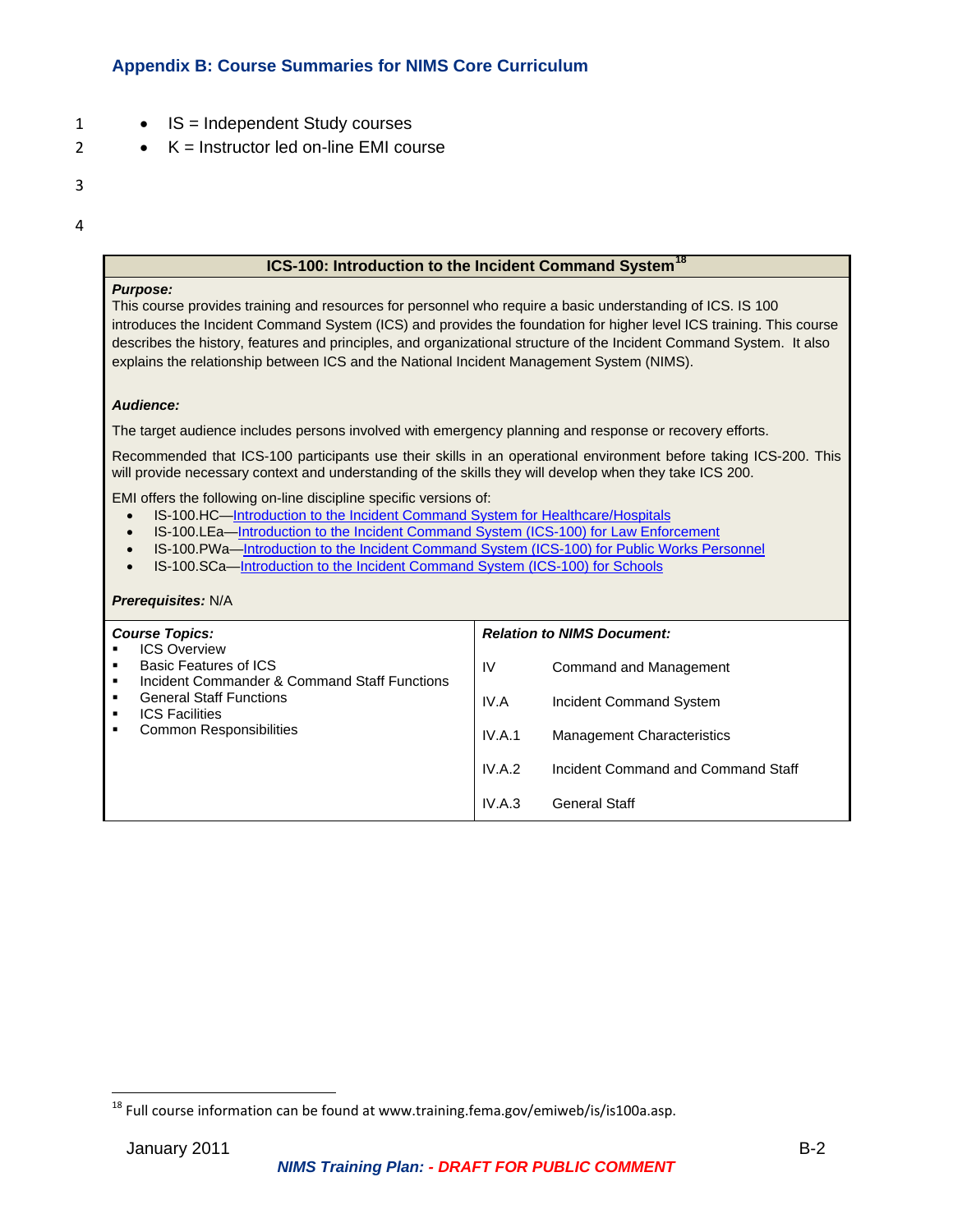## **1CS-100: Introduction to the Incident Command System<sup>18</sup>**

### *Instruction Standards:*

*Minimum course actual instructor-led classroom hours:* Approximately 8 classroom hours or interactive, Web-based course

*Instructor(s) qualifications:* 

- One instructor required, two recommended.
- Lead and unit instructors should have successfully completed ICS-100, ICS-200, and EMI's IS-700 (NIMS, An Introduction).
- Lead instructor should have training and experience in adult education and have served as Incident Commander or in a Command Staff or General Staff position.
- Service in a mid-level emergency management and incident response position within five years in real-world incidents, planned events, or accredited exercises.
- Recognized qualifications in techniques of instruction and adult education methodologies.

### **Instructor Levels**

- **Lead instructors** must have sufficient experience in presenting all units of the course to be capable of lastminute substitution for unit instructors.
- Unit instructors must be experienced in the lesson content they are presenting.
- **Adjunct instructors** may provide limited instruction in specialized knowledge and skills at the discretion of the lead instructor. Adjunct instructors must be experienced, proficient, and knowledgeable of current issues in their field of expertise.
- **Training requirements for lead and unit instructors:** Instructors should have formal instructor training (NWCG Facilitative Instructor, M-410, EMI Master Trainer Program, Office for Domestic Preparedness Instructor Course, or equivalent).

1

2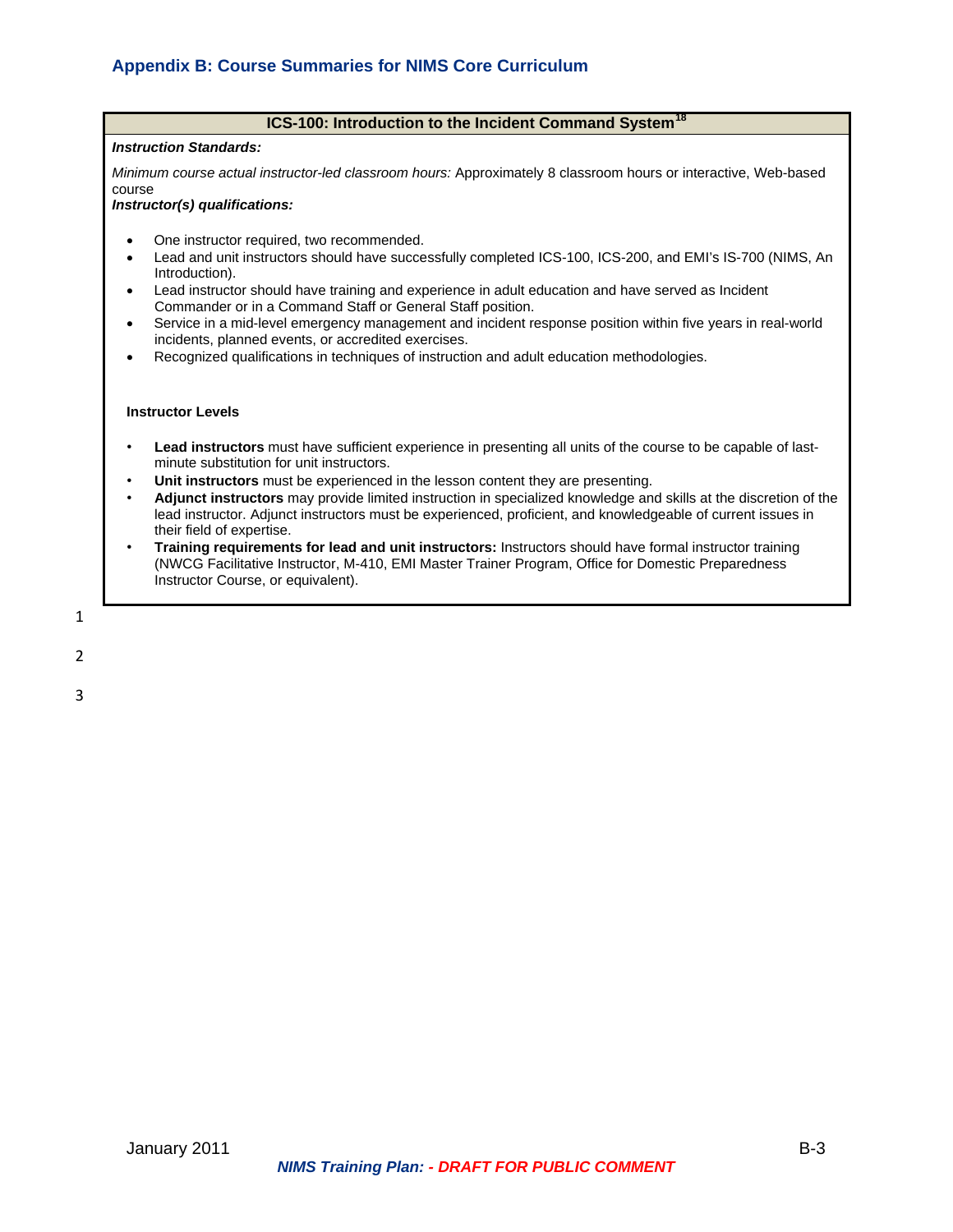## **ICS-200: ICS for Single Resources and Initial Action Incidents[19](#page-33-0)**

### *Purpose:*

This course is designed to enable personnel to operate efficiently during an incident or event within the Incident Command System (ICS). This course focuses on the management of single resources.

### *Audience:*

ICS-200 provides training and resources for personnel who are likely to assume a supervisory position within the ICS. The primary target audience is response personnel at the supervisory level.

### **Prerequisites:**

ICS-100. *Note: FEMA recommends that ICS-200 participants have experience using concepts and principles from ICS-100 in a response or exercise.* 

| <b>Course Topics</b>                                                                                                                    | <b>Relation to NIMS Document</b> |                                   |  |  |
|-----------------------------------------------------------------------------------------------------------------------------------------|----------------------------------|-----------------------------------|--|--|
| Describe the ICS organization appropriate to the<br>complexity of the incident or event.<br>Use ICS to manage an incident<br>٠          | IV.A.1                           | <b>Management Characteristics</b> |  |  |
| Leadership & Management<br>٠<br>Delegation of Authority & Management by<br><b>Objectives</b><br><b>Functional Areas &amp; Positions</b> | IV.A.3                           | <b>General Staff</b>              |  |  |
| <b>Briefings</b><br>٠                                                                                                                   |                                  |                                   |  |  |
| Organizational Flexibility                                                                                                              |                                  |                                   |  |  |
| <b>Transfer of Command</b>                                                                                                              |                                  |                                   |  |  |
| <b>Instruction Standards:</b>                                                                                                           |                                  |                                   |  |  |

*Minimum course actual instructor-led classroom hours:* 12.5 classroom hours or interactive, Web-based course

### *Instructor qualifications:*

(in addition to the General ICS Instructor Guidelines)

- The NIC recommends at least two instructors for ICS 300.
- Successful completion of accredited ICS-100, ICS-200, ICS-300, ICS-400, IS-700, and IS-800.
- Service in an incident management position within five years in real-world incidents, planned events, or accredited exercises that required a written IAP or went more than one operational period.
- Recognized qualifications in techniques of instruction and adult education methodologies.
- Lead instructor should have successfully completed ICS-400.
- Unit instructors should have successfully completed ICS-300

1

2

<span id="page-33-0"></span><sup>&</sup>lt;sup>19</sup> Full course information can be found at http://training.fema.gov/emiweb/is/is200a.asp.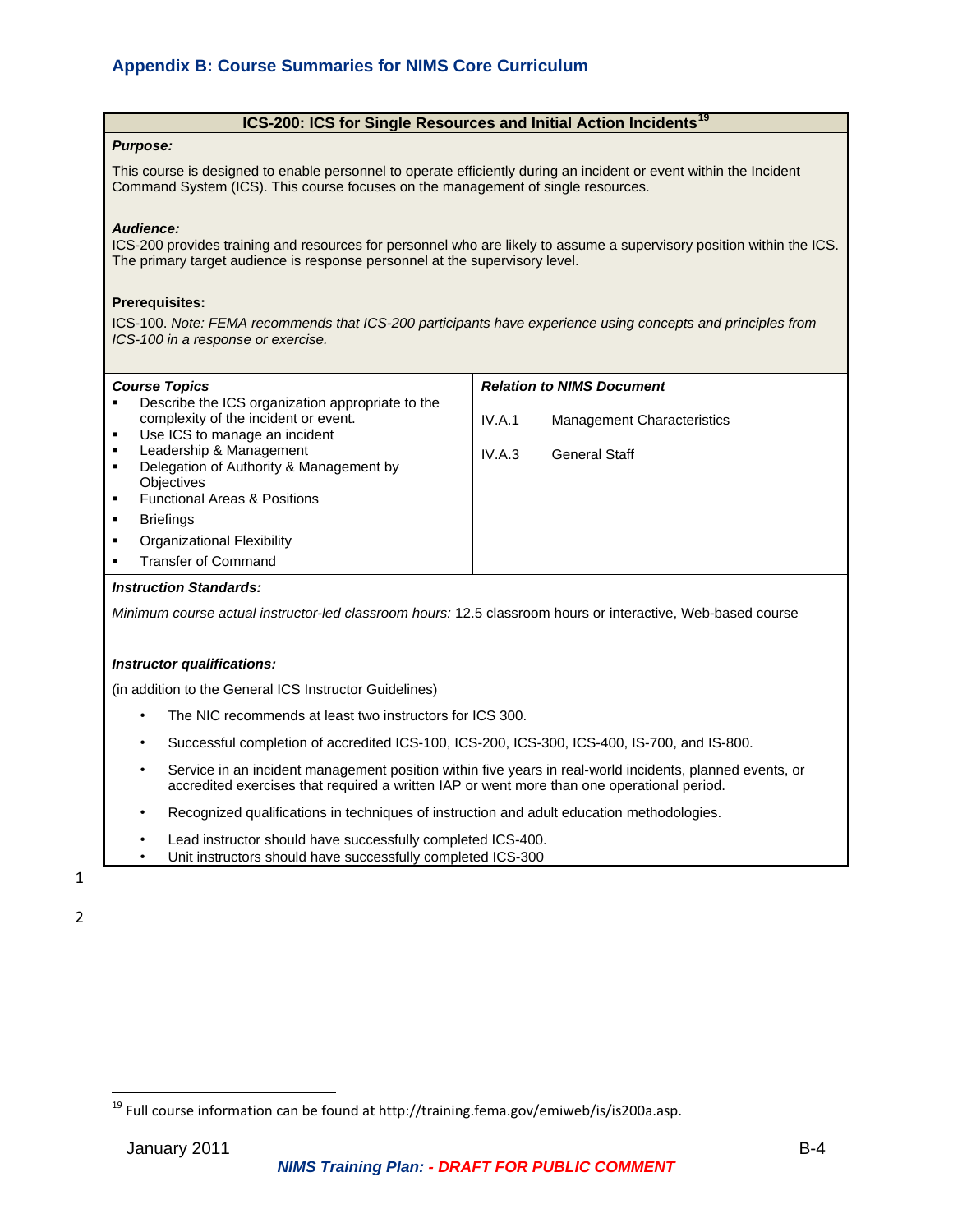## **ICS-300: Intermediate ICS for Expanding Incidents[20](#page-34-0)**

### *Purpose:*

ICS-300 provides training and resources for personnel who require advanced application of the Incident Command System (ICS). The course expands upon information covered in the ICS-100 and ICS-200 courses.

### *Audience:*

This course is intended for individuals who may assume a supervisory role in expanding incidents or Type 3 incidents.

*Note: During a Type 3 incident, some or all of the Command and General Staff positions may be activated, as well as Division or Group Supervisor and/or Unit Leader positions. These incidents may extend into multiple operational periods.*

## **Prerequisites:**

ICS-100 and ICS-200, IS-/ICS-700, IS-/ICS-800.

*Note:* 

- *Students must have taken the Emergency Management Institute, U.S. Department of Agriculture, National Fire Academy, or National Wildfire Coordinating Group ICS courses. Other ICS courses will be reviewed for consistency with the ICS objectives prescribed by the NIC.*
- *FEMA recommends that ICS-300 participants have experience using concepts and principles from ICS 100 and 200 in a response or exercise and use their skills in an operational environment before taking ICS-400. This will provide necessary context and understanding of the skills they will develop when they take ICS-400.*

| <b>Course Objectives</b> |                                                                                                                                                                                                                                                                    | <b>Relation to NIMS Document</b> |                                    |
|--------------------------|--------------------------------------------------------------------------------------------------------------------------------------------------------------------------------------------------------------------------------------------------------------------|----------------------------------|------------------------------------|
|                          | Describe how the NIMS Command and<br>Management component supports the<br>management of expanding incidents                                                                                                                                                        | Ш                                | Resource Management                |
|                          | Describe the incident or event management<br>process for supervisors and expanding incidents<br>as prescribed by ICS<br>Implement the incident management process in a<br>simulated Type 3 incident<br>Develop an Incident Action Plan for a simulated<br>incident | III.A.1                          | Concepts                           |
| ٠                        |                                                                                                                                                                                                                                                                    | III.A.2                          | <b>Principles</b>                  |
|                          |                                                                                                                                                                                                                                                                    | III.B                            | <b>Managing Resources</b>          |
|                          |                                                                                                                                                                                                                                                                    | IV                               | Command and Management             |
|                          |                                                                                                                                                                                                                                                                    | IV.A                             | Incident Command System            |
|                          |                                                                                                                                                                                                                                                                    | IV.A.1                           | <b>Management Characteristics</b>  |
|                          |                                                                                                                                                                                                                                                                    | IV.A.2                           | Incident Command and Command Staff |
|                          |                                                                                                                                                                                                                                                                    | IV.A.3                           | <b>General Staff</b>               |

<span id="page-34-0"></span> $^{20}$  Course information can be found in the EMI course catalog, available at http://training.fema.gov/EMICourses/EMICatalog.asp.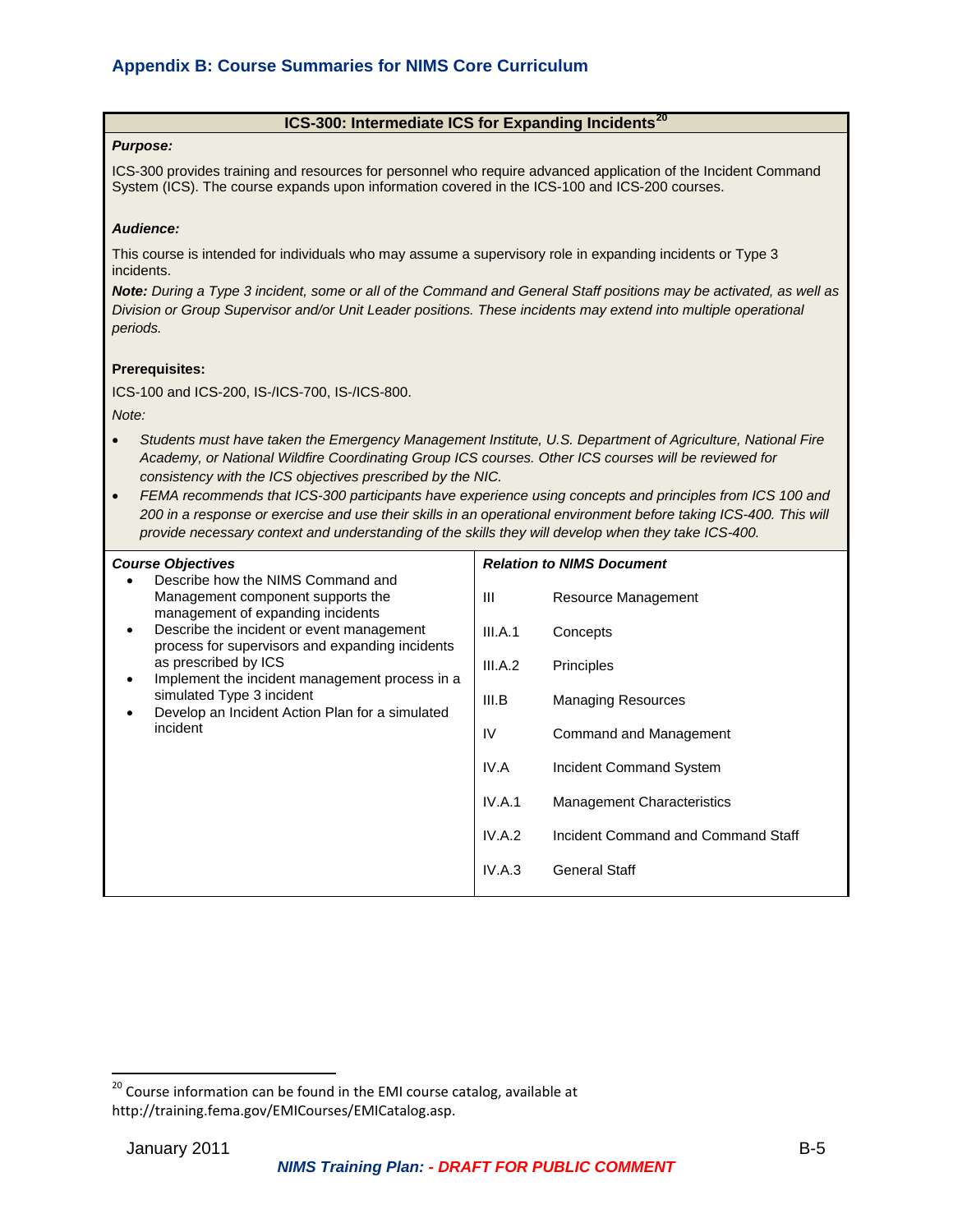## **Appendix B: Course Summaries for NIMS Core Curriculum**

## **1CS-300: Intermediate ICS for Expanding Incidents<sup>20</sup>**

*Instruction Standards:* 

*Minimum course actual instructor-led classroom hours:* 18 total

**Instructor Qualifications:** (in addition to the General ICS Instructor Guidelines)

- The NIC recommends at least two instructors for ICS 300.
- Successful completion of accredited ICS-100, ICS-200, ICS-300, ICS-400, IS-700, and IS-800.
- Service in an incident management position within five years in real-world incidents, planned events, or accredited exercises that required a written IAP or went more than one operational period.
- Recognized qualifications in techniques of instruction and adult education methodologies.
- Lead instructor should have successfully completed ICS-400.
- Unit instructors should have successfully completed ICS-300

1

2 and 2 and 2 and 2 and 2 and 2 and 2 and 2 and 2 and 2 and 2 and 2 and 2 and 2 and 2 and 2 and 2 and 2 and 2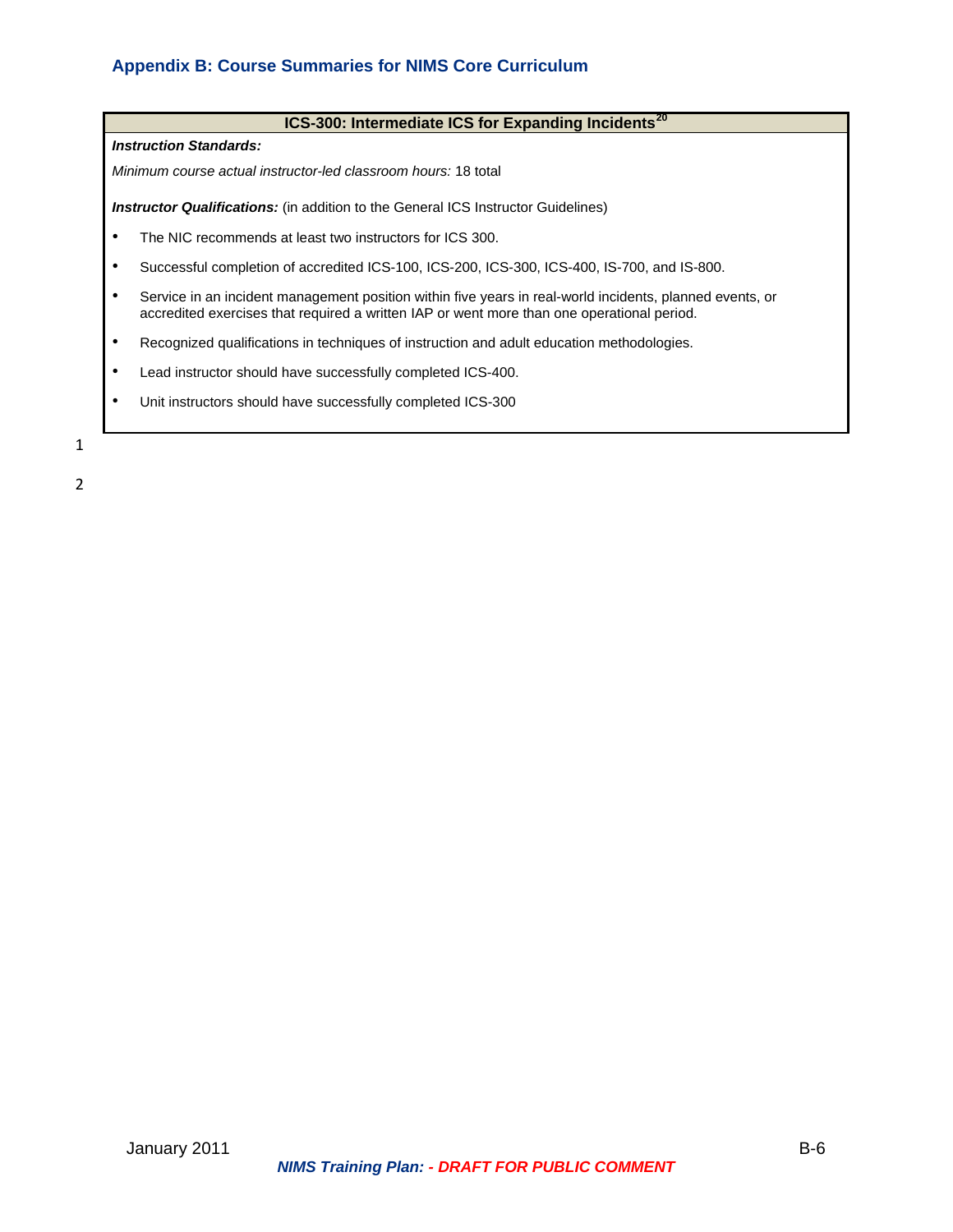### **ICS-400: Advanced ICS[21](#page-36-0)**

### *Purpose:*

This course provides training and resources for personnel who require advanced application of the Incident Command System (ICS). This course expands upon information covered in ICS-100 through ICS-300 courses. These earlier courses are prerequisites for ICS-400.

### *Audience:*

The target audience for this course is senior personnel who are expected to perform in a management capacity in an Area Command or multiagency coordination entity.

### *Prerequisites:*

ICS-100, ICS-200, ICS-300, IS-700 and IS-800.

*Note:* 

- *FEMA recommends experience using concepts and principles from ICS 100, 200 and 300 and use their skills in an operational environment before taking ICS-400. This will provide necessary context and understanding of the skills they will develop when they take ICS-400.*
- *Students must have taken the Emergency Management Institute, U.S. Department of Agriculture, National Fire Academy, or National Wildfire Coordinating Group ICS courses. Other ICS courses will be reviewed for consistency with the ICS objectives prescribed by the NIC.*

| <b>Course Objectives</b>                                                                             |        | <b>Relation to NIMS Document</b>                                                 |  |  |
|------------------------------------------------------------------------------------------------------|--------|----------------------------------------------------------------------------------|--|--|
| Explain how major incidents engender special<br>management challenges                                | IV.A.2 | Incident Command and Command Staff                                               |  |  |
| Describe the circumstances in which an Area<br>٠<br>Command is established                           | IV.A.3 | <b>General Staff</b>                                                             |  |  |
| Describe the circumstances in which multiagency<br>$\bullet$<br>coordination systems are established | IV.A.5 | Incident Complex: Multiple Incident<br>Management With a Single ICS Organization |  |  |
|                                                                                                      | IV.A.6 | Area Command                                                                     |  |  |
|                                                                                                      | IV.B   | <b>Multiagency Coordination Systems</b>                                          |  |  |
|                                                                                                      | IV.B.1 | Definition                                                                       |  |  |
|                                                                                                      | IV.B.2 | <b>System Elements</b>                                                           |  |  |
|                                                                                                      | IV.B.3 | <b>Examples of System Elements</b>                                               |  |  |
|                                                                                                      | IV.B.4 | <b>Primary Functions of MACS</b>                                                 |  |  |

<span id="page-36-0"></span> $^{21}$  Course information can be found in the EMI course catalog, available at http://training.fema.gov/EMICourses/EMICatalog.asp.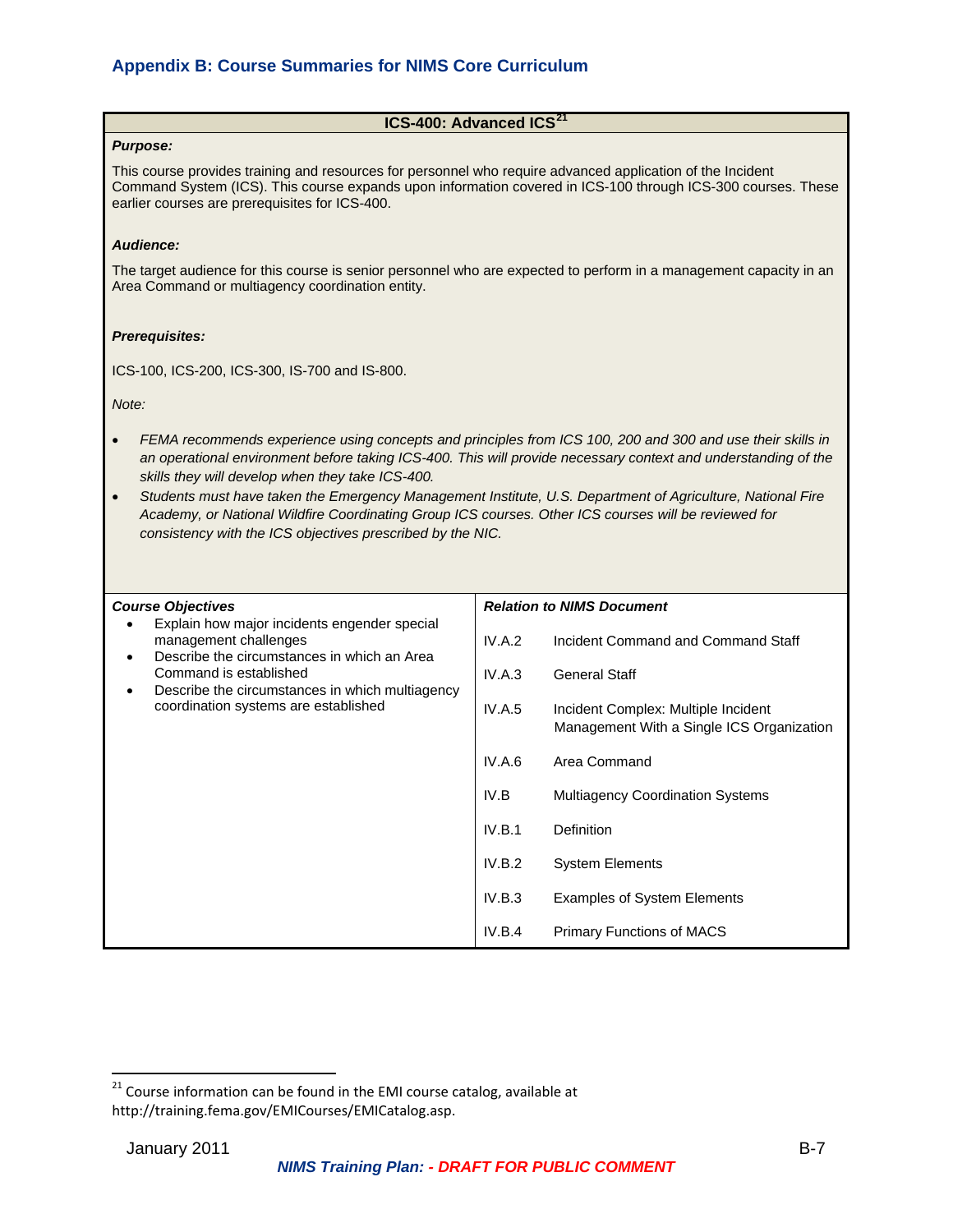### **<sup>21</sup> ICS-400: Advanced ICS**

### *Instruction Standards*

*Minimum course actual instructor-led classroom hours:* 14 total

**Instructor Qualifications:** (in addition to the General ICS Instructor Guidelines)

- The NIC recommends at least two instructors for ICS 400
- Successful completion of accredited ICS-100, ICS-200, ICS-300, ICS-400, IS-700, and IS-800.
- Service in an emergency management and incident response position within five years in real-world incidents, planned events, or accredited exercises that required a written IAP or went more than one operational period. Recognized qualifications in techniques of instruction and adult education methodologies.

1

2 and 2 and 2 and 2 and 2 and 2 and 2 and 2 and 2 and 2 and 2 and 2 and 2 and 2 and 2 and 2 and 2 and 2 and 2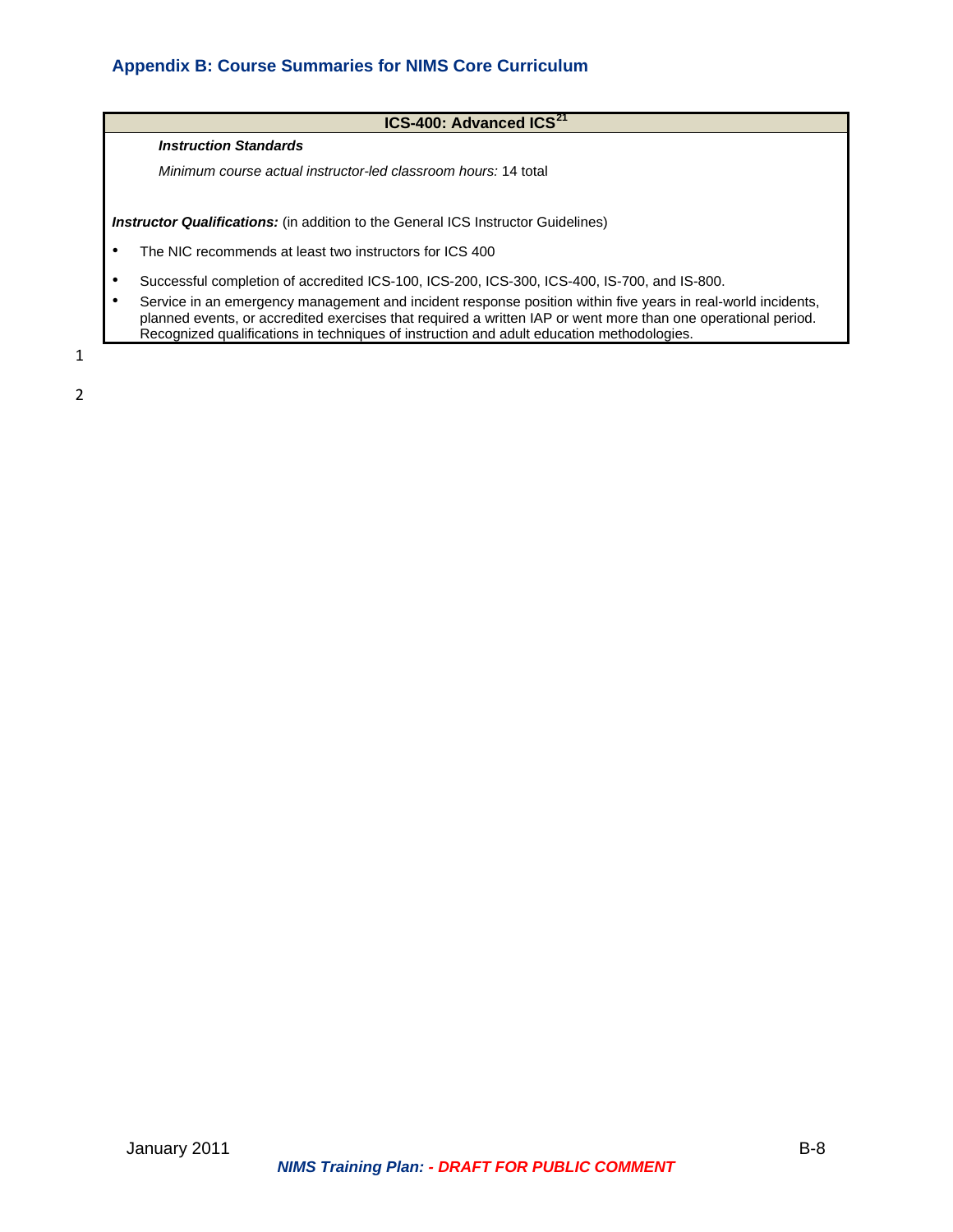### **IS-700: National Incident Management System, An Introduction[22](#page-38-0)**

### *Purpose*

This course provides training and resources for personnel who require a basic understanding of NIMS.

### *Audience*

This course is intended for individuals with emergency management responsibilities including prevention, preparedness, response, recovery, and mitigation.

### *Prerequisites***:** N/A

*Minimum course actual instructor-led classroom hours:* 8 classroom hours or interactive, Web-based course

### *Instructor qualifications:*

It is recommended that this training be taught by instructors with the following minimum qualifications:<sup>[23](#page-38-1)</sup>

- Successful completion of IS-700, IS-701 (NIMS Multiagency Coordination System), and IS-800 (National Response Framework, An Introduction)
- Formal instructor training (NWCG Facilitative Instructor, M-410, EMI Master Trainer Program, Office for Domestic Preparedness Instructor Course, or equivalent)
- Experience teaching emergency management material to adults
- Emergency management experience in a multiagency environment



<span id="page-38-0"></span><sup>&</sup>lt;sup>22</sup> Full course information can be found at http://training.fema.gov/EMIWeb/IS/is700a.asp.

<span id="page-38-1"></span><sup>&</sup>lt;sup>23</sup> The NIMS instructor guidelines for this course are also listed in the instructor guide for the course, which can be accessed at http://training.fema.gov/EMIWeb/IS/IS700a/IG%20files/IS700A\_InstructorGuide.pdf, January 2009.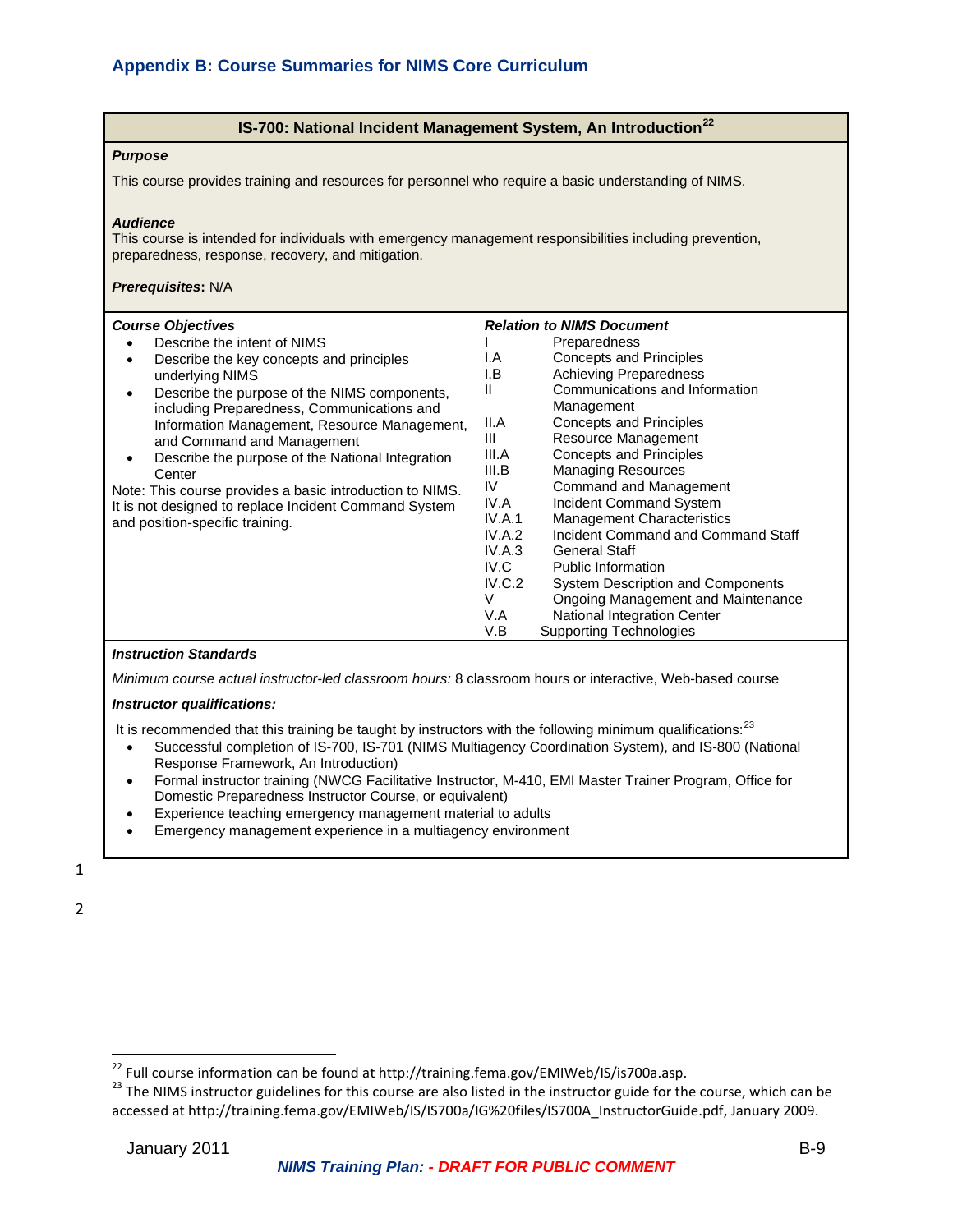### **IS-800: National Response Framework, An Introduction[24](#page-39-0)**

### *Purpose*

This course provides an introduction to the National Response Framework.

### *Audience*

This course is intended for government executives, private-sector and nongovernmental organization leaders, and emergency management practitioners. This includes senior elected and appointed leaders, such as Federal department or agency heads, State Governors, mayors, Tribal leaders, and city or county officials—those who have a responsibility to provide for effective response.

|  | <b>Prerequisites: N/A</b> |  |
|--|---------------------------|--|
|--|---------------------------|--|

| <b>Concepts and Principles</b><br><b>Achieving Preparedness</b><br>NIMS and Its Relationship to the National<br>Response Framework<br>Command and Management<br>Incident Command System<br><b>Management Characteristics</b><br>Incident Command and Command Staff<br>Incident Complex: Multiple Incident<br>Management With a Single ICS Organization<br><b>Multiagency Coordination Systems</b> |
|---------------------------------------------------------------------------------------------------------------------------------------------------------------------------------------------------------------------------------------------------------------------------------------------------------------------------------------------------------------------------------------------------|
|                                                                                                                                                                                                                                                                                                                                                                                                   |

### *Instruction Standards*

*Minimum course actual instructor-led classroom hours:* 3 classroom hours or interactive, Web-based course

### *Instructor qualifications:*

It is recommended that this training be taught by instructors with the following minimum qualifications:

- Successful completion of ICS-100 (Introduction to Incident Command), EMI's IS-700 (NIMS, An Introduction), IS-701 (NIMS Multiagency Coordination System), and IS-800 (NRF, An Introduction)
- Formal instructor training (NWCG Facilitative Instructor, M-410, EMI Master Trainer Program, Office for Domestic Preparedness Instructor Course, or equivalent)
- Experience teaching emergency management material to adults
- Emergency management experience in a multiagency environment

### 1

2

<span id="page-39-0"></span><sup>&</sup>lt;sup>24</sup> Full course information can be found at www.training.fema.gov/emiweb/is/is800b.asp.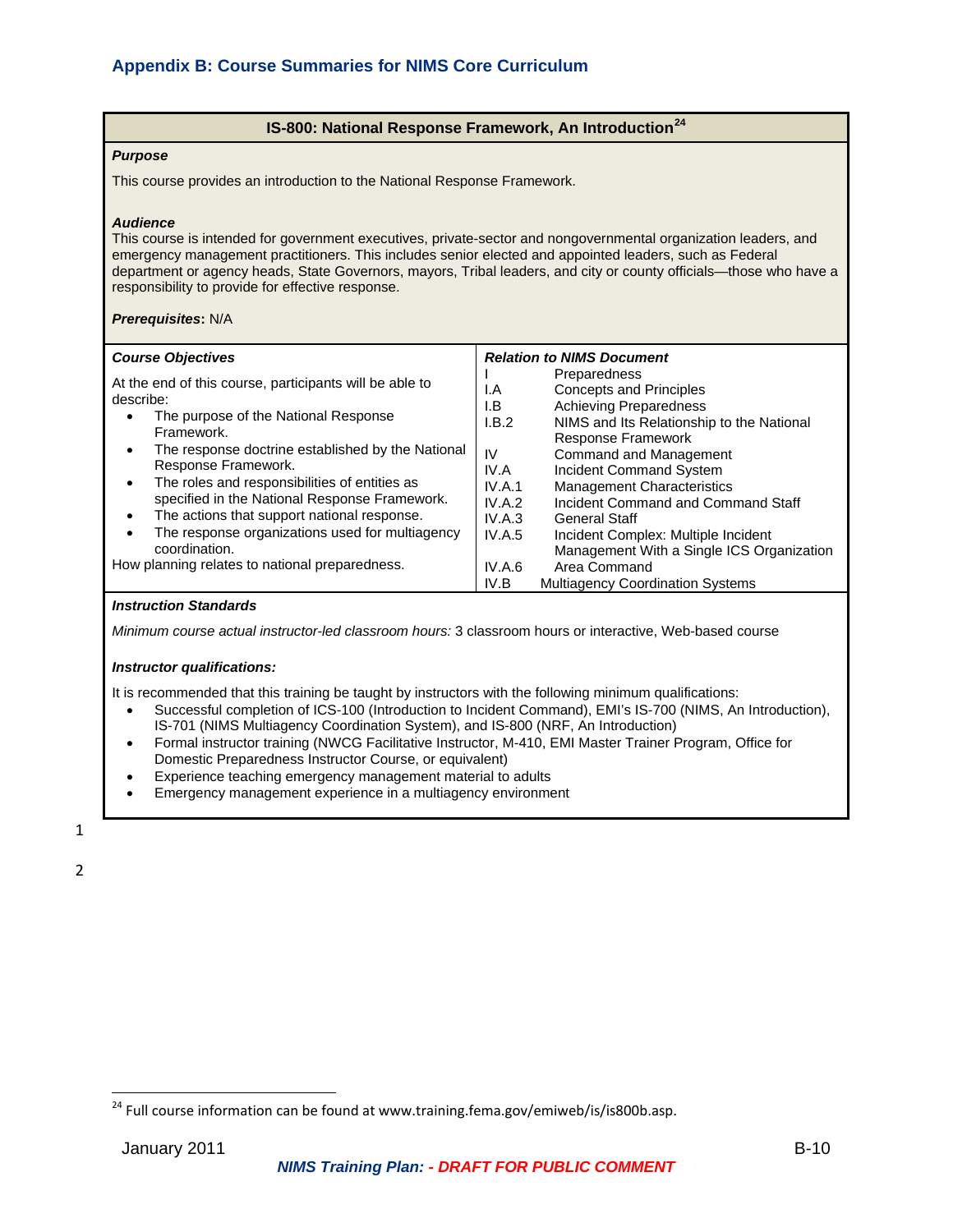# <sup>1</sup> **Appendix C:**

- 3 The following table provides the contact hours, minimum instructor qualifications, and pre-
- 4 requisites for awareness training (IS-701, IS-702, IS-703, IS-704, IS-705, IS-706) and the
- 5 additional, more-advanced ICS training (all-hazards position-specific training).
- 6 The following course codes categorize NIMS curriculum coursework:
- 7 E/L = Emergency Management Institute-delivered courses
- 8 F/R = National Fire Academy course (off /on campus)
- 9 G = State-delivered courses
- 10 • IS = Independent Study courses
- 11  $\bullet$  K = Instructor led on-line EMI course

| <b>Course Name</b>                                                                                       | <b>Contact</b><br><b>Hours</b> | <b>Minimum Instructor Qualifications</b>                                                                                                                                                                                                                                                                                                                                                                                                                                                                                                                                                                                                                                 | <b>Pre-requisite</b>                                                                                         |
|----------------------------------------------------------------------------------------------------------|--------------------------------|--------------------------------------------------------------------------------------------------------------------------------------------------------------------------------------------------------------------------------------------------------------------------------------------------------------------------------------------------------------------------------------------------------------------------------------------------------------------------------------------------------------------------------------------------------------------------------------------------------------------------------------------------------------------------|--------------------------------------------------------------------------------------------------------------|
| E/L-949:<br><b>NIMS ICS All-Hazards</b><br><b>Communications Unit</b><br><b>Leader Train-the-Trainer</b> | 5 Days                         | Instructors should:<br>Serve on a Type III or higher Incident<br>1.<br>Management Team, or<br>Work to obtain certification in these<br>2.<br>positions.                                                                                                                                                                                                                                                                                                                                                                                                                                                                                                                  | Required:<br><b>ICS-100</b><br><b>ICS-200</b><br>IS-700<br>IS-800<br><b>ICS-300</b><br><b>ICS-400</b>        |
| $E/L-950$ :<br><b>NIMS ICS All Hazards</b><br><b>Incident Commander</b>                                  | 5 days                         | Course should be conducted with at least<br>1.<br>two instructors, one of whom must be<br>qualified as a lead instructor.<br>2.<br>Instructors should have completed ICS-<br>400 and IS-800.<br>3.<br>Lead instructor should be fully qualified<br>as Type I, II, or III for this position and<br>have functioned in that capacity at an<br>incident that required multiagency<br>coordination beyond one operational<br>period and required a written IAP.<br>Lead instructors must have completed at<br>4.<br>least 32 hours of instructor training and<br>have previous experience as an instructor<br>on Incident Command System or<br>Emergency Management courses. | Required:<br><b>ICS-100</b><br><b>ICS-200</b><br><b>IS-700</b><br>IS-800<br><b>ICS-300</b><br><b>ICS-400</b> |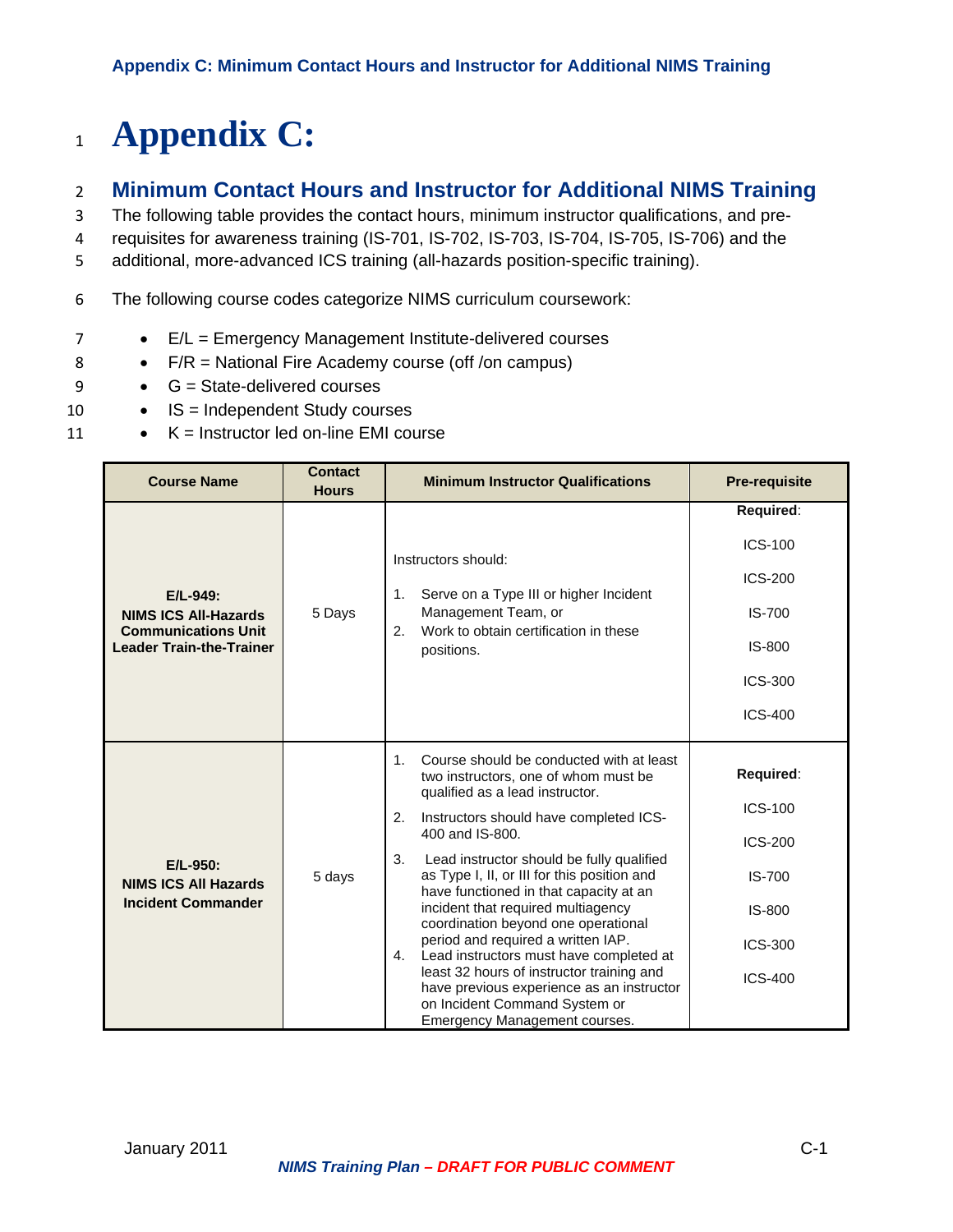| <b>Course Name</b>                                       | <b>Contact</b><br><b>Hours</b> | <b>Minimum Instructor Qualifications</b>                                                                                          | <b>Pre-requisite</b> |
|----------------------------------------------------------|--------------------------------|-----------------------------------------------------------------------------------------------------------------------------------|----------------------|
|                                                          |                                | Course should be conducted with at least<br>1.<br>two instructors, one of whom must be<br>qualified as a lead instructor.         | Required:            |
|                                                          |                                | 2.<br>Instructors should have completed ICS-<br>400 and IS-800.                                                                   | <b>ICS-100</b>       |
| $E/L-952$ :                                              |                                | 3.<br>Lead instructor should be fully qualified<br>as Type I, II, or III for this position and                                    | <b>ICS-200</b>       |
| <b>NIMS ICS All Hazards</b><br><b>Public Information</b> | 4 days                         | have functioned in that capacity at an<br>incident that required multiagency                                                      | <b>IS-700</b>        |
| <b>Officer</b>                                           |                                | coordination beyond one operational<br>period and required a written IAP.                                                         | <b>IS-800</b>        |
|                                                          |                                | 4.<br>Lead instructors must have completed at<br>least 32 hours of instructor training and                                        | <b>ICS-300</b>       |
|                                                          |                                | have previous experience as an instructor<br>on Incident Command System or<br>Emergency Management courses.                       | <b>ICS-400</b>       |
|                                                          |                                | 1.<br>Course should be conducted with at least<br>two instructors, one of whom must be                                            | Required:            |
|                                                          |                                | qualified as a lead instructor.                                                                                                   | <b>ICS-100</b>       |
| E/L-954:                                                 |                                | 2.<br>Instructors should have completed ICS-<br>400 and IS-800.                                                                   | <b>ICS-200</b>       |
| <b>NIMS ICS All Hazards</b><br><b>Safety Officer</b>     | 4 days                         | 3.<br>Lead instructor should be fully qualified<br>as Type I, II, or III for this position and                                    | <b>IS-700</b>        |
|                                                          |                                | have functioned in that capacity at an<br>incident that required multiagency                                                      | IS-800               |
|                                                          |                                | coordination beyond one operational<br>period and required a written IAP.                                                         | <b>ICS-300</b>       |
|                                                          |                                | Lead instructors must have completed at<br>least 32 hours of instructor training and<br>have previous experience as an instructor | <b>ICS-400</b>       |
|                                                          |                                | Course should be conducted with at least<br>1.<br>two instructors, one of whom must be<br>qualified as a lead instructor.         | Required:            |
|                                                          |                                | 2.<br>Instructors should have completed ICS-<br>400 and IS-800.                                                                   | <b>ICS-100</b>       |
|                                                          |                                | 3.<br>Lead instructor should be fully qualified<br>as Type I, II, or III for this position and                                    | <b>ICS-200</b>       |
| $E/L-956$ :<br><b>NIMS ICS All Hazards</b>               | 2 days                         | have functioned in that capacity at an<br>incident that required multiagency                                                      | <b>IS-700</b>        |
| <b>Liaison Officer</b>                                   |                                | coordination beyond one operational<br>period and required a written IAP.                                                         | IS-800               |
|                                                          |                                | Lead instructors must have completed at<br>4.<br>least 32 hours of instructor training and                                        | <b>ICS-300</b>       |
|                                                          |                                | have previous experience as an instructor<br>on Incident Command System or<br>Emergency Management courses.                       | <b>ICS-400</b>       |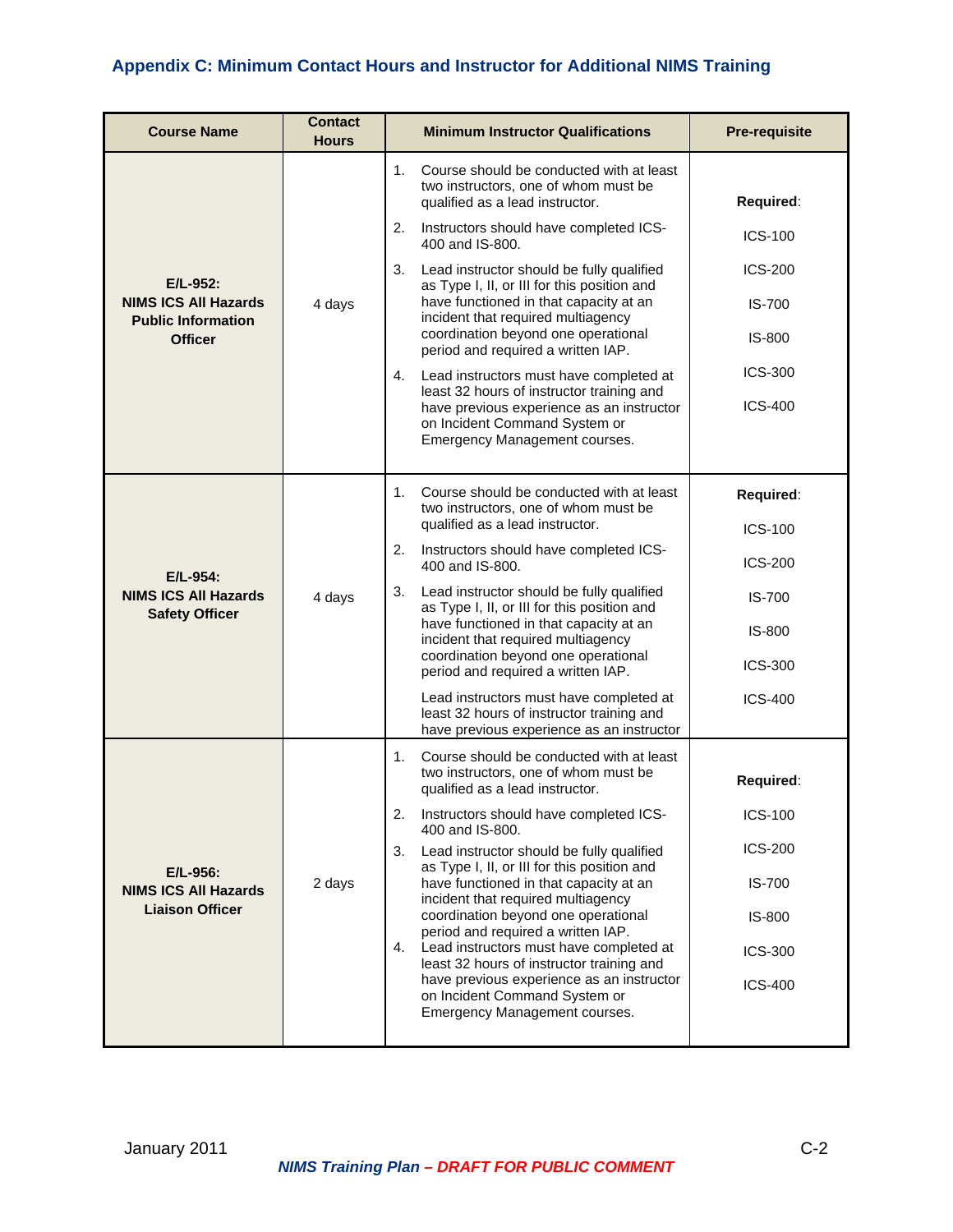| <b>Course Name</b>                                                                                                    | <b>Contact</b><br><b>Hours</b> | <b>Minimum Instructor Qualifications</b>                                                                                                                 | <b>Pre-requisite</b> |
|-----------------------------------------------------------------------------------------------------------------------|--------------------------------|----------------------------------------------------------------------------------------------------------------------------------------------------------|----------------------|
|                                                                                                                       |                                | 1.<br>Course should be conducted with at least<br>two instructors, one of whom must be<br>qualified as a lead instructor.                                | Required:            |
| E/L-958:<br><b>NIMS ICS All Hazards</b><br><b>Operations Section</b><br><b>Chief</b>                                  | 4 days                         | 2.<br>Instructors should have completed ICS-<br>400 and IS-800.                                                                                          | <b>ICS-100</b>       |
|                                                                                                                       |                                | 3.<br>Lead instructor should be fully qualified<br>as Type 1 or 2 for this position and have                                                             | <b>ICS-200</b>       |
|                                                                                                                       |                                | functioned in that capacity at an incident<br>that required multiagency coordination                                                                     | <b>IS-700</b>        |
|                                                                                                                       |                                | went beyond one operational period and<br>required a written IAP.                                                                                        | IS-800               |
|                                                                                                                       |                                | Lead instructors must have completed at<br>4.<br>least 32 hours of instructor training and                                                               | <b>ICS-300</b>       |
|                                                                                                                       |                                | have previous experience as an instructor<br>on Incident Command System or<br>Emergency Management courses.                                              | <b>ICS-400</b>       |
|                                                                                                                       |                                |                                                                                                                                                          | Required:            |
| $E/L-961$ :<br><b>NIMS ICS All-Hazards</b><br><b>Division/Group</b><br><b>Supervisor Train-the-</b><br><b>Trainer</b> | 3 Days                         | Instructors should:                                                                                                                                      | ICS-100              |
|                                                                                                                       |                                | 1.<br>Serve on a Type III or higher Incident                                                                                                             | <b>ICS-200</b>       |
|                                                                                                                       |                                | Management Team, or<br>Work to obtain certification in these<br>2.<br>positions.                                                                         | <b>IS-700</b>        |
|                                                                                                                       |                                |                                                                                                                                                          | IS-800               |
|                                                                                                                       |                                |                                                                                                                                                          | <b>ICS-300</b>       |
|                                                                                                                       |                                |                                                                                                                                                          | <b>ICS-400</b>       |
|                                                                                                                       |                                | Course should be conducted with at least<br>1.<br>two instructors, one of whom must be<br>qualified as a lead instructor.                                | Required:            |
|                                                                                                                       |                                | 2.<br>Instructors should have completed ICS-<br>400 and IS-800.                                                                                          | $ICS-100$            |
| $E/L-962$ :                                                                                                           |                                | 3.<br>Lead instructor should be fully qualified                                                                                                          | <b>ICS-200</b>       |
| <b>NIMS ICS All Hazards</b><br><b>Planning Section Chief</b>                                                          | 4 days                         | as Type I, II, or III for this position and<br>have functioned in that capacity at an                                                                    | <b>IS-700</b>        |
|                                                                                                                       |                                | incident that required multiagency<br>coordination beyond one operational<br>period and required a written IAP.                                          | IS-800               |
|                                                                                                                       |                                | 4.<br>Lead instructors must have completed at                                                                                                            | <b>ICS-300</b>       |
|                                                                                                                       |                                | least 32 hours of instructor training and<br>have previous experience as an instructor<br>on Incident Command System or<br>Emergency Management courses. | <b>ICS-400</b>       |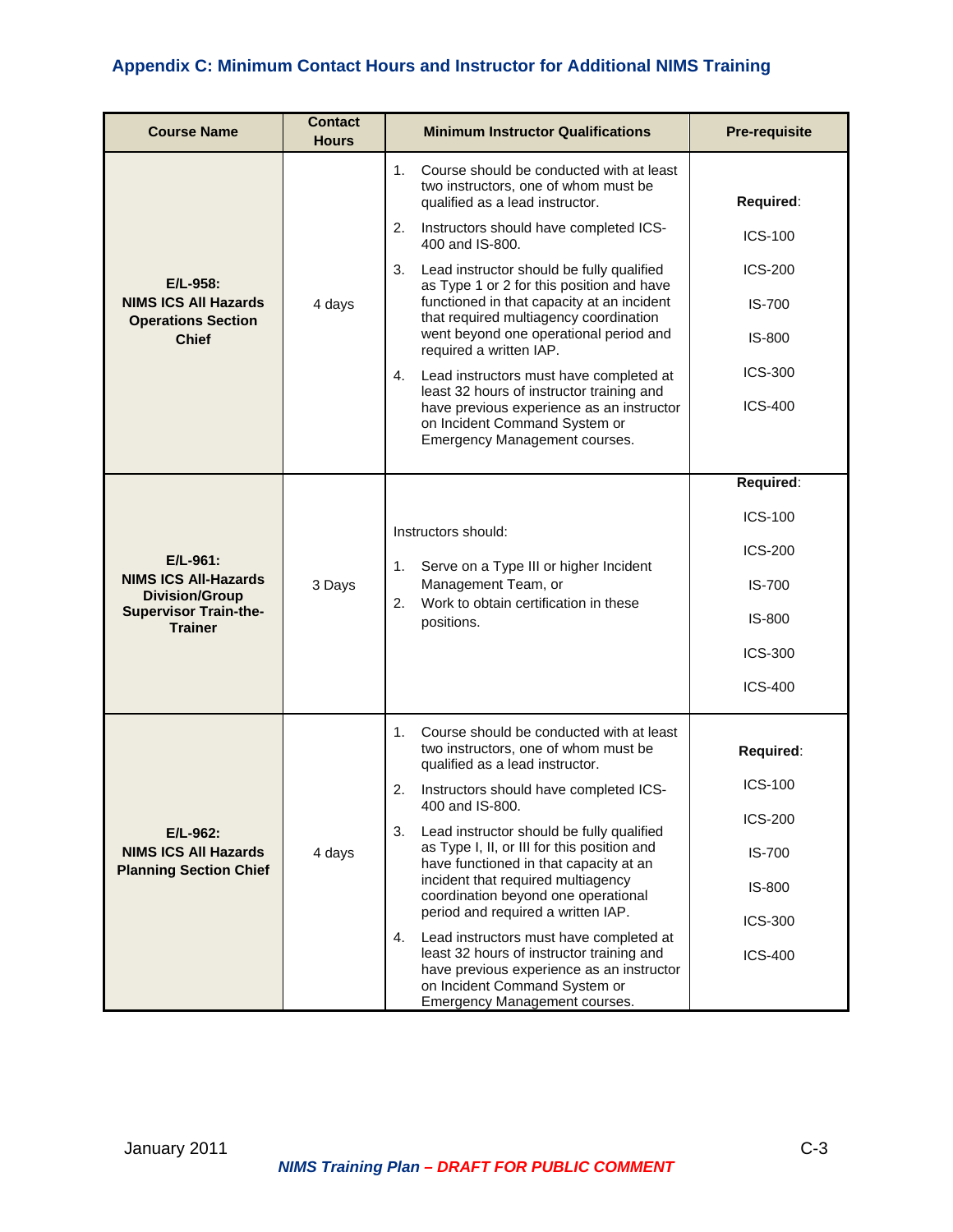| <b>Course Name</b>                                                                                    | <b>Contact</b><br><b>Hours</b> | <b>Minimum Instructor Qualifications</b>                                                                                                                                                                                                                                                                                                                                                                                                                                                                                                                                                                                                                               | <b>Pre-requisite</b>                                                                                         |
|-------------------------------------------------------------------------------------------------------|--------------------------------|------------------------------------------------------------------------------------------------------------------------------------------------------------------------------------------------------------------------------------------------------------------------------------------------------------------------------------------------------------------------------------------------------------------------------------------------------------------------------------------------------------------------------------------------------------------------------------------------------------------------------------------------------------------------|--------------------------------------------------------------------------------------------------------------|
| $E/L-966$ :<br><b>NIMS ICS All-Hazards</b><br><b>Resource Unit Leader</b><br><b>Train-the-Trainer</b> | 4 days                         | Instructors should:<br>Serve on a Type III or higher Incident<br>1.<br>Management Team, or<br>Work to obtain certification in these<br>2.<br>positions.                                                                                                                                                                                                                                                                                                                                                                                                                                                                                                                | Required:<br><b>ICS-100</b><br><b>ICS-200</b><br><b>IS-700</b><br>IS-800<br><b>ICS-300</b><br><b>ICS-400</b> |
| E/L-967:<br><b>NIMS ICS All Hazards</b><br><b>Logistics Section Chief</b>                             | 5 days                         | Course should be conducted with at least<br>1.<br>two instructors, one of whom must be<br>qualified as lead instructor.<br>2.<br>Instructors should have completed ICS-<br>400 and IS-800.<br>3.<br>Lead instructor should be fully qualified<br>as Type I, II, or III for this position and<br>have functioned in that capacity at an<br>incident that required multiagency<br>coordination beyond one operational<br>period and required a written IAP.<br>Lead instructors must have completed at<br>4.<br>least 32 hours of instructor training and<br>have previous experience as an instructor<br>on Incident Command System or<br>Emergency Management courses. | Required:<br>ICS-100<br><b>ICS-200</b><br><b>IS-700</b><br><b>IS-800</b><br><b>ICS-300</b><br><b>ICS-400</b> |
| E/L-972:<br><b>NIMS ICS All-Hazards</b><br><b>Facilities Unit Leader</b><br><b>Train-the-Trainer</b>  | 5 Days                         | Instructors should:<br>1.<br>Serve on a Type III or higher Incident<br>Management Team, or<br>Work to obtain certification in these<br>2.<br>positions.                                                                                                                                                                                                                                                                                                                                                                                                                                                                                                                | Required:<br><b>ICS-100</b><br><b>ICS-200</b><br>IS-700<br>IS-800<br><b>ICS-300</b><br><b>ICS-400</b>        |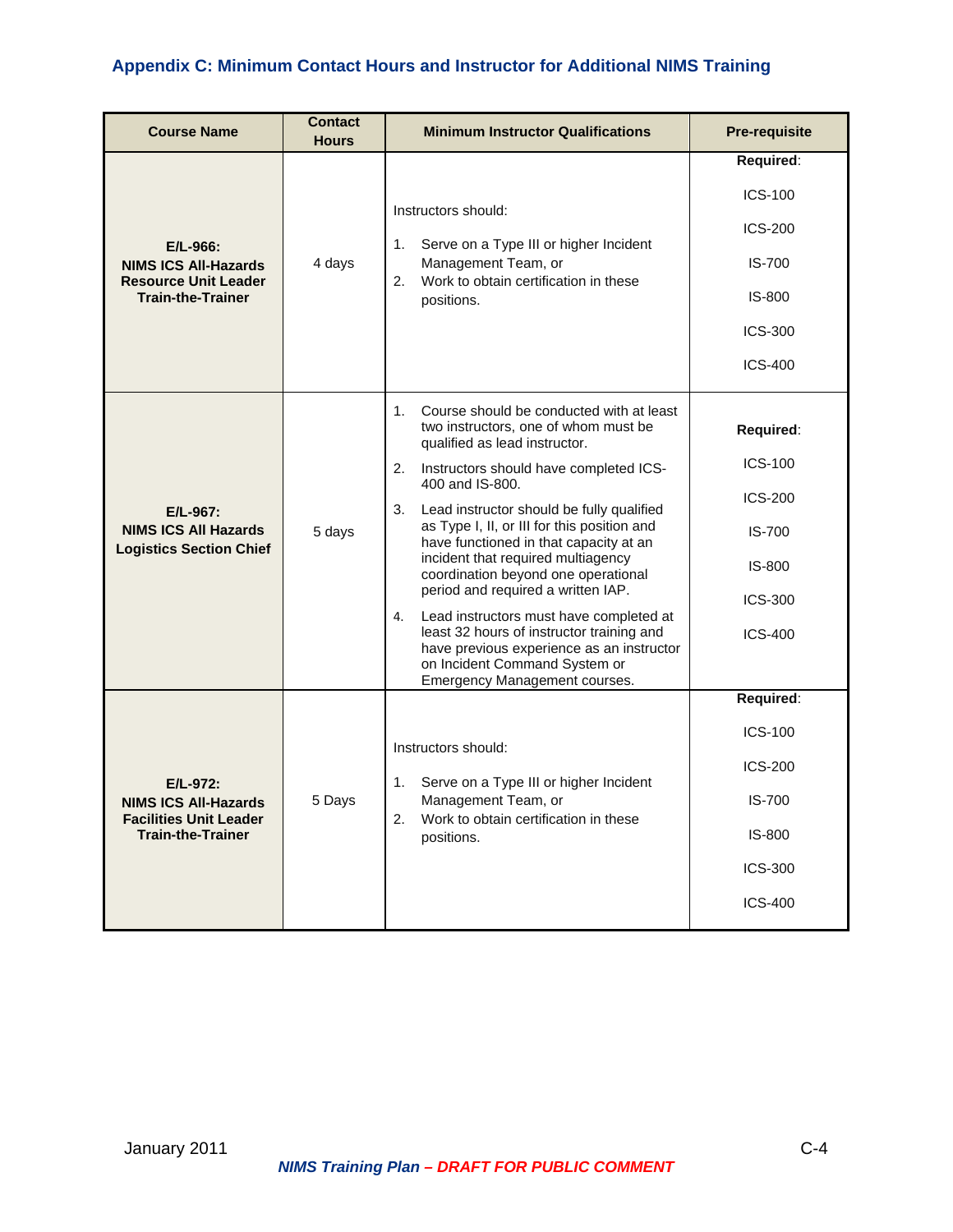| <b>Course Name</b>                                                                                                             | <b>Contact</b><br><b>Hours</b> | <b>Minimum Instructor Qualifications</b>                                                                                  | <b>Pre-requisite</b>        |
|--------------------------------------------------------------------------------------------------------------------------------|--------------------------------|---------------------------------------------------------------------------------------------------------------------------|-----------------------------|
|                                                                                                                                |                                | Course should be conducted with at least<br>1.<br>two instructors, one of whom must be<br>qualified as a lead instructor. | Required:<br><b>ICS-100</b> |
| $E/L-973$ :<br><b>NIMS ICS All Hazards</b><br><b>Finance/Administration</b><br><b>Section Chief</b>                            |                                | 2.<br>Instructors should have completed ICS-<br>400 and IS-800.                                                           | <b>ICS-200</b>              |
|                                                                                                                                |                                | 3.<br>Lead instructor should be fully qualified<br>as Type I, II, or III for this position and                            | IS-700                      |
|                                                                                                                                | 3 days                         | have functioned in that capacity at an<br>incident that required multiagency                                              | <b>IS-800</b>               |
|                                                                                                                                |                                | coordination beyond one operational<br>period and required a written IAP.                                                 | <b>ICS-300</b>              |
|                                                                                                                                |                                | 4.<br>Lead instructors must have completed at<br>least 32 hours of instructor training and                                | <b>ICS-400</b>              |
|                                                                                                                                |                                | have previous experience as an instructor<br>on Incident Command System or<br>Emergency Management courses.               |                             |
|                                                                                                                                |                                |                                                                                                                           | Required:                   |
| $E/L-976$ :<br><b>NIMS ICS All-Hazards</b><br><b>Finance/Administration</b><br><b>Unit Leader Train-the-</b><br><b>Trainer</b> | 3 Days                         | Instructors should:                                                                                                       | <b>ICS-100</b>              |
|                                                                                                                                |                                | 1.<br>Serve on a Type III or higher Incident                                                                              | <b>ICS-200</b>              |
|                                                                                                                                |                                | Management Team, or<br>Work to obtain certification in these<br>2.                                                        | IS-700                      |
|                                                                                                                                |                                | positions.                                                                                                                | IS-800                      |
|                                                                                                                                |                                |                                                                                                                           | <b>ICS-300</b>              |
|                                                                                                                                |                                |                                                                                                                           | <b>ICS-400</b>              |
|                                                                                                                                |                                |                                                                                                                           | Required:                   |
|                                                                                                                                |                                | Instructors should:<br>1.<br>Serve on a Type III or higher Incident                                                       | <b>ICS-100</b>              |
|                                                                                                                                |                                |                                                                                                                           | <b>ICS-200</b>              |
| E/L-977:<br><b>NIMS ICS All-Hazards</b><br><b>Supply Unit Leader</b><br><b>Train-the-Trainer</b>                               | 4 Days                         | Management Team, or<br>2.<br>Work to obtain certification in these                                                        | IS-700                      |
|                                                                                                                                |                                | positions.                                                                                                                | IS-800                      |
|                                                                                                                                |                                |                                                                                                                           | ICS-300                     |
|                                                                                                                                |                                |                                                                                                                           | <b>ICS-400</b>              |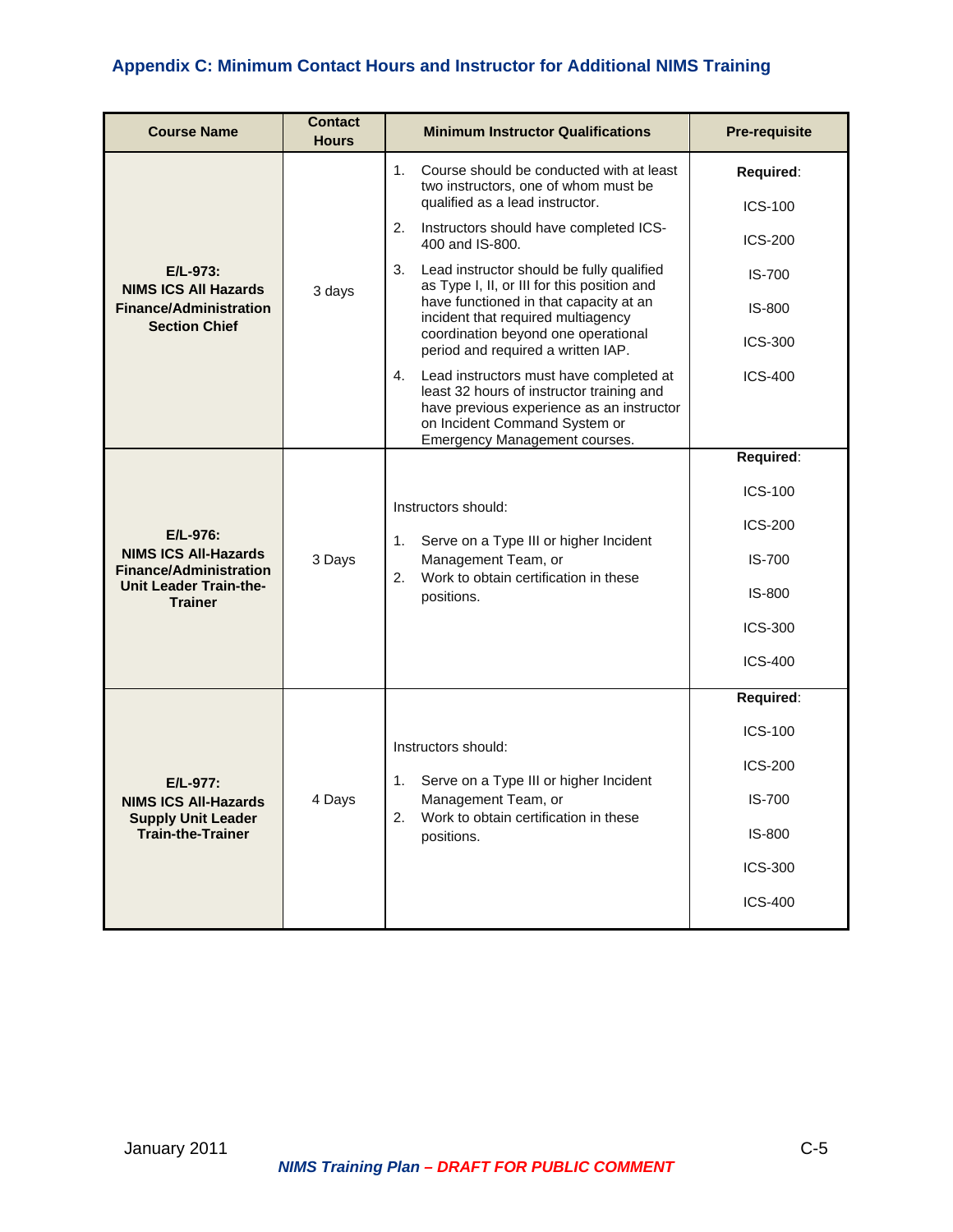| <b>Course Name</b>                                                                                  | <b>Contact</b><br><b>Hours</b>                                  | <b>Minimum Instructor Qualifications</b>                                                                                                                                                                                                                                                                                                                                                                                                                                                                                                                      | <b>Pre-requisite</b>                                                                                         |
|-----------------------------------------------------------------------------------------------------|-----------------------------------------------------------------|---------------------------------------------------------------------------------------------------------------------------------------------------------------------------------------------------------------------------------------------------------------------------------------------------------------------------------------------------------------------------------------------------------------------------------------------------------------------------------------------------------------------------------------------------------------|--------------------------------------------------------------------------------------------------------------|
| E/L-978:<br><b>NIMS ICS All-Hazards</b><br><b>Situation Unit Leader</b><br><b>Train-the-Trainer</b> | 4 Days                                                          | Instructors should:<br>1.<br>Serve on a Type III or higher Incident<br>Management Team, or<br>Work to obtain certification in these<br>2.<br>positions.                                                                                                                                                                                                                                                                                                                                                                                                       | Required:<br><b>ICS-100</b><br><b>ICS-200</b><br><b>IS-700</b><br>IS-800<br><b>ICS-300</b><br><b>ICS-400</b> |
| IS-701:<br><b>NIMS Multiagency</b><br><b>Coordination System</b>                                    | 8 classroom<br>hours<br>interactive,<br>web-based<br>course     | Successful completion of ICS-100<br>1.<br>(Introduction to Incident Command),<br>EMI's IS-700 (NIMS: An Introduction),<br>IS-701.A (NIMS Multiagency<br>Coordination Systems), and IS-800 (NRF:<br>An Introduction).<br>Formal instructor training (NWCG<br>2.<br>Facilitative Instructor, M-410, EMI Master<br>Trainer Program, Office for Domestic<br>Preparedness Instructor Course, or<br>equivalent).<br>3.<br>Experience teaching emergency<br>management material to adults.<br>4.<br>Emergency management experience in a<br>multiagency environment. | Recommended:<br><b>IS-700</b>                                                                                |
| IS-702:<br><b>NIMS Public Information</b>                                                           | interactive,<br>web-based<br>course                             | NA: IS-702: NIMS Public Information is a web-<br>based independent study module course that<br>explains NIMS public information systems<br>components, concepts, and principles. IS-702<br>takes approximately three hours to complete.                                                                                                                                                                                                                                                                                                                       | Recommended:<br><b>IS-700</b>                                                                                |
| IS-703:<br><b>NIMS Resource</b><br><b>Management</b>                                                | 16 classroom<br>hours or<br>interactive,<br>web-based<br>course | 1.<br>A minimum of two instructors is<br>recommended.<br>2.<br>Instructors should have experience<br>managing resources at a complex<br>incident.<br>3.<br>Instructors should have successfully<br>completed ICS-100, ICS-200, IS-700, and<br>IS-800.<br>4.<br>Instructor should have experience as an<br>instructor teaching adults.                                                                                                                                                                                                                         | Recommended:<br>IS-700                                                                                       |
| IS-704:<br><b>NIMS Communications</b><br>and Information<br><b>Management</b>                       | Interactive,<br>Web-based<br>course                             | N/A: IS-704: NIMS Communications and<br>Information Management is an interactive<br>web-based course that introduces<br>Communications and Information<br>Management component of NIMS. IS-704<br>takes approximately two hours to complete.                                                                                                                                                                                                                                                                                                                  | Recommended:<br>IS-700                                                                                       |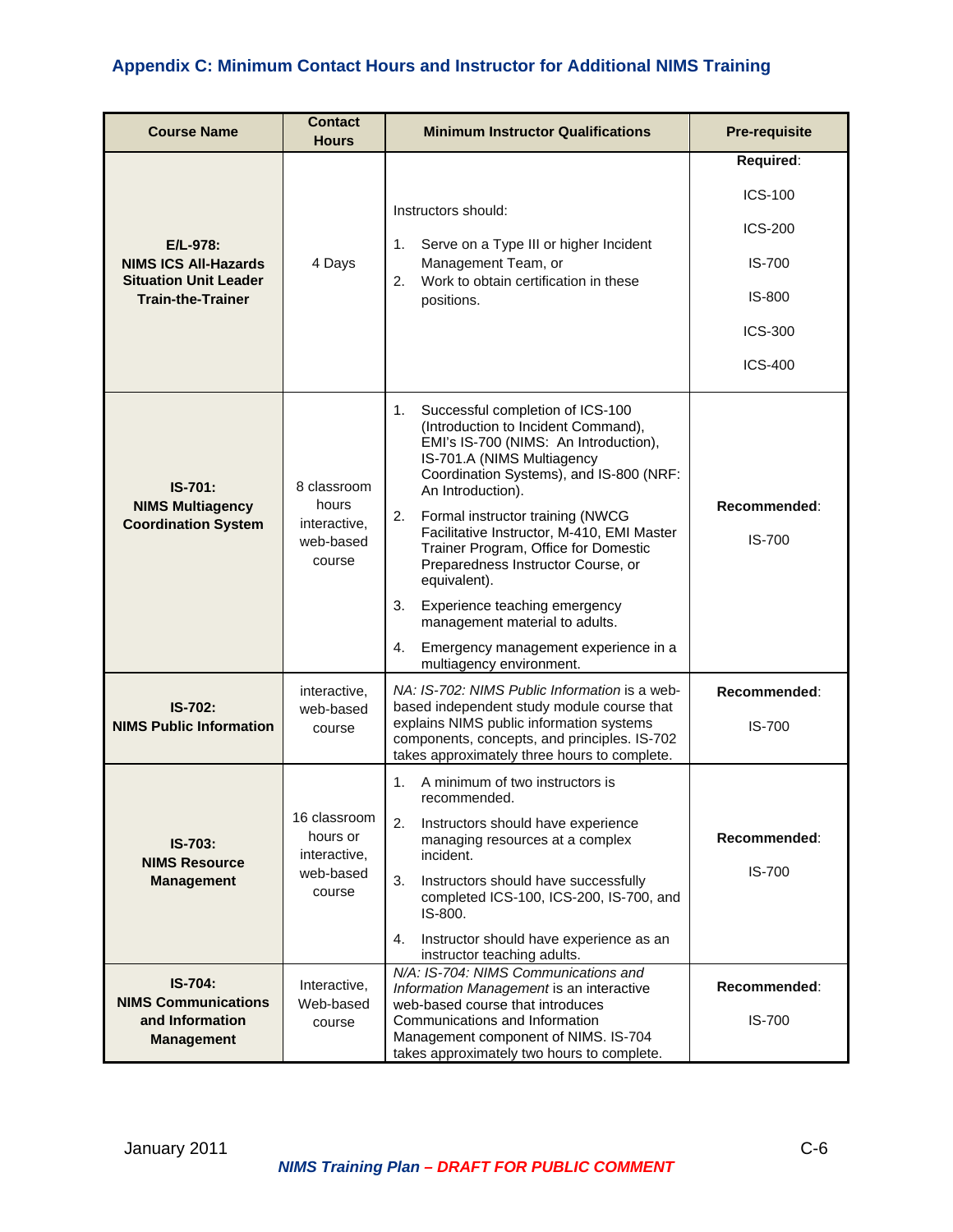| <b>Course Name</b>                                                      | <b>Contact</b><br><b>Hours</b>     | <b>Minimum Instructor Qualifications</b>                                                                                                                                                                                                                                       | <b>Pre-requisite</b>   |
|-------------------------------------------------------------------------|------------------------------------|--------------------------------------------------------------------------------------------------------------------------------------------------------------------------------------------------------------------------------------------------------------------------------|------------------------|
| <b>IS-706:</b><br><b>NIMS Intrastate Mutual</b><br>Aid, An Introduction | Interactive.<br>we-based<br>course | N/A: IS-706 NIMS Intrastate Mutual Aid – An<br>Introduction is a web-based course that<br>provides an introduction to NIMS intrastate<br>mutual aid and assistance and explains how<br>to develop mutual aid and assistance<br>agreements and mutual aid operational<br>plans. | Recommended:<br>IS-700 |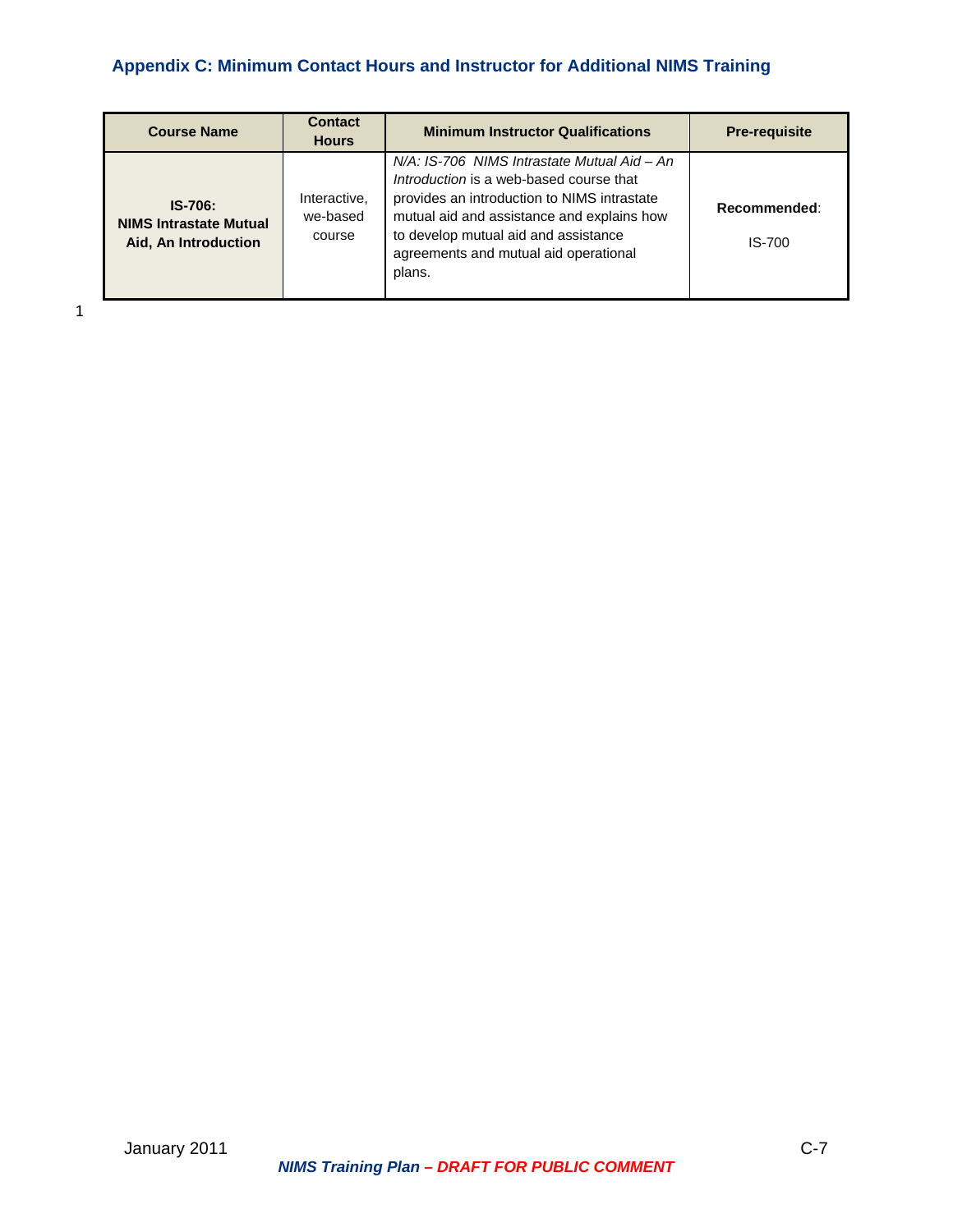# <sup>1</sup> **Appendix D:**

#### 2 **NIMS Curriculum**

3 Below are FEMA courses (sorted alphabetically) that support the integration and implementation

- 4 of NIMS as identified in:
- 5 1) Emergency Management Institute Training Catalog:
- 6 *www.training.fema.gov/EMICourses/EMICatalog.asp*
- 7 2) National Fire Academy Course Catalog:
- 8 *www.usfa.dhs.gov/nfa/catalog/index*
- 9
- 10 FEMA does not certify or validate any private vendor's NIMS training course(s), course
- 11 curricula, course materials, or instructors, regardless of content or instructor qualifications.
- 12 State, local, and private sector partners that rely on these vendors to provide NIMS training
- 13 must ensure the vendor training courses meet or exceed the minimum criteria as identified in
- 14 course instruction guides. Courses must be taught using instructors that meet the
- 15 recommended instructor qualification criteria and follow the timelines stated in the Instructor
- 16 Guide. While instructors are encouraged to "localize" course, they should not shorten courses
- 17 or otherwise change course design.
- 18 The following course codes categorize NIMS curriculum coursework:
- 19 • E/L = Emergency Management Institute-delivered courses
- 20 • F/R = National Fire Academy course (off /on campus)
- 21 • G = State-delivered courses
- 22 • IS = Independent Study courses
- 23  $\bullet$  K = Instructor led on-line EMI course
- 24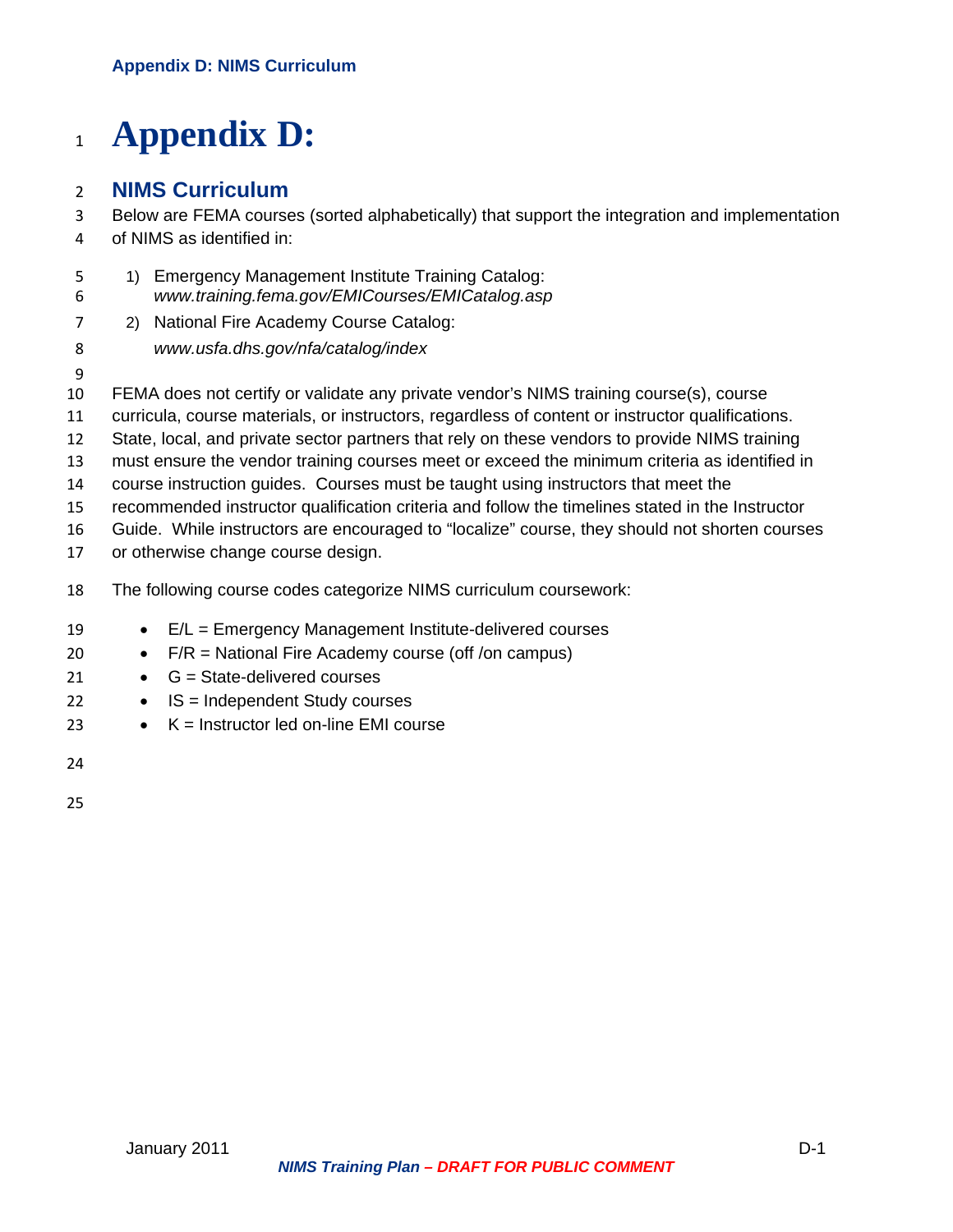# **Sorted Alphabetically**<sup>[25](#page-48-0)</sup>

2

| <b>Course</b> |               |                                                                      | <b>Association to NIMS</b>                     |
|---------------|---------------|----------------------------------------------------------------------|------------------------------------------------|
| Code          | <b>Number</b> | <b>Title</b>                                                         |                                                |
| IS            | 007.A         | A Citizen's Guide to Disaster Assistance                             | Preparedness                                   |
| Е             | 483           | Administration of Public Assistance for Community Recovery           | Preparedness                                   |
| Е             | 194           | Advanced Floodplain Management Concepts                              | Preparedness-Mitigation                        |
| Е             | 282           | Advanced Floodplain Management Concepts II                           | Preparedness Mitigation                        |
| Е             | 388           | <b>Advanced Public Information Officers Course</b>                   | Command and Management<br>[Public Information] |
| Е             | 392           | All Hazards Emergency Management Higher Education<br>Conference (IO) | Preparedness Training                          |
| IS            | 005.A         | An Introduction to Hazardous Materials                               | Preparedness                                   |
| IS            | 010           | Animals in Disaster - Module A - Awareness & Preparedness            | Preparedness                                   |
| IS            | 011           | Animals in Disaster - Module B - Community Planning                  | Preparedness                                   |
| IS            | 271           | Anticipating Hazardous Weather & Community Risk                      | Preparedness Mitigation                        |
| Е             | 179           | Application of HAZUS Multi-Hazard for Disaster Operations            | Preparedness Mitigation                        |
| Е             | 296           | Application of HAZUS Multi-Hazard for Risk Assessment                | <b>Preparedness Mitigation</b>                 |
| Е             | 190           | <b>ArcGIS for Emergency Managers</b>                                 | Preparedness Mitigation                        |
| IS            | 022           | Are you Ready? An In-depth Guide to Citizen Preparedness             | Preparedness [Training]                        |
| Е             | 313           | Basic HAZUS Multi-Hazard                                             | Preparedness Mitigation                        |
| G             | 290           | <b>Basic Public Information Officer</b>                              | Command and Management<br>[Public Information] |
| G             | 290           | <b>Basic Public Information Officers Course</b>                      | Command and Management<br>[Public Information] |

<span id="page-48-0"></span><sup>&</sup>lt;sup>25</sup> Course Summaries for ICS Position-specific training, while developed by EMI, are conducted primarily at the State and local level. Guidance found on EMI's training website will provide the most up-to-date, approved methodology for deploying a course eligible for a FEMA certificate. For additional information about Course Summaries or requirements for FEMA training certificates: [www.training.fema.gov](http://www.training.fema.gov/)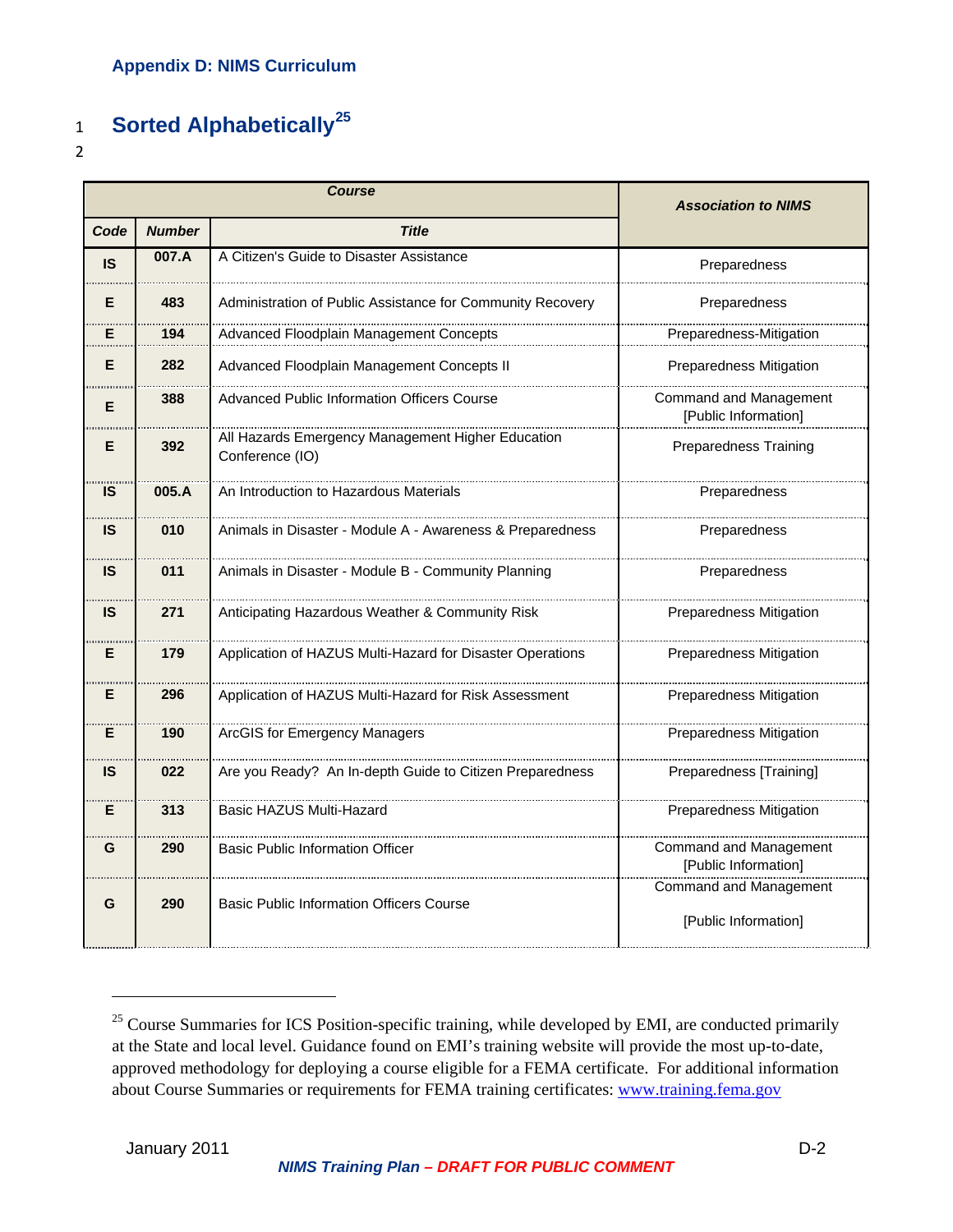|           |               | <b>Course</b>                                                                          | <b>Association to NIMS</b>                                |
|-----------|---------------|----------------------------------------------------------------------------------------|-----------------------------------------------------------|
| Code      | <b>Number</b> | <b>Title</b>                                                                           |                                                           |
| G         | 285           | Benefit Cost Analysis Using LD Module: Intermediate Training                           | Preparedness [Mitigation]                                 |
| G         | 278           | Benefit Cost Analysis: Entry Level                                                     | Preparedness [Mitigation]                                 |
| Е         | 275           | <b>Benefit Cost Users Workshop</b>                                                     | Preparedness Mitigation                                   |
| Е         | 276           | Benefit-Cost Analysis: Entry-Level Training                                            | Preparedness Mitigation                                   |
| Е         | 155           | <b>Building Design for Homeland Security</b>                                           | Preparedness                                              |
| Е         | 156           | Building Design for Homeland Security for COOP TTT                                     | Preparedness                                              |
| IS        | 008.A         | Building for Earthquakes of Tomorrow: Complying w/EO 12699                             | Preparedness [Mitigation]                                 |
| IS        | 650           | <b>Building Partnerships with Tribal Governments</b>                                   | Preparedness                                              |
| R         | 308           | Command and Control of Fire Department Operations at<br>Natural and Man-Made Disasters | Preparedness Training                                     |
| R         | 314           | Command and Control of Fire Department Operations at<br><b>Target Hazards</b>          | Preparedness Training                                     |
| R         | 825           | Command and Control of Fire Department Operations at<br><b>Target Hazards</b>          | <b>Preparedness Training</b>                              |
| R         | 312           | Command and Control of Incident Operations                                             | Command and Management<br>[Incident Command System (ICS)] |
| R         | 831           | Command and Control of Incident Operations                                             | Command and Management<br>[Incident Command System (ICS)] |
| G         | 575           | Communications Interoperability                                                        | Communications/Information<br>Management                  |
| G         | 575           | Communications Interoperability                                                        | Communications and Information<br>Management              |
| <b>IS</b> | 324           | Community Hurricane Preparedness (Web based Only)                                      | Preparedness [Planning]                                   |
| Е         | 317           | Comprehensive Data Management                                                          | Preparedness Mitigation                                   |
| Е         | 206           | Conducting Hazard Mitigation Disaster Operations TTT                                   | Preparedness Mitigation                                   |
| <b>IS</b> | 546.A         | Continuity of Operations (COOP) Awareness                                              | Preparedness [Planning]                                   |
|           | 522           | Continuity of Operations for Tribal Governments                                        | Preparedness Planning                                     |
| Е         | 550           | Continuity of Operations Planning TTT                                                  | Preparedness [Planning]                                   |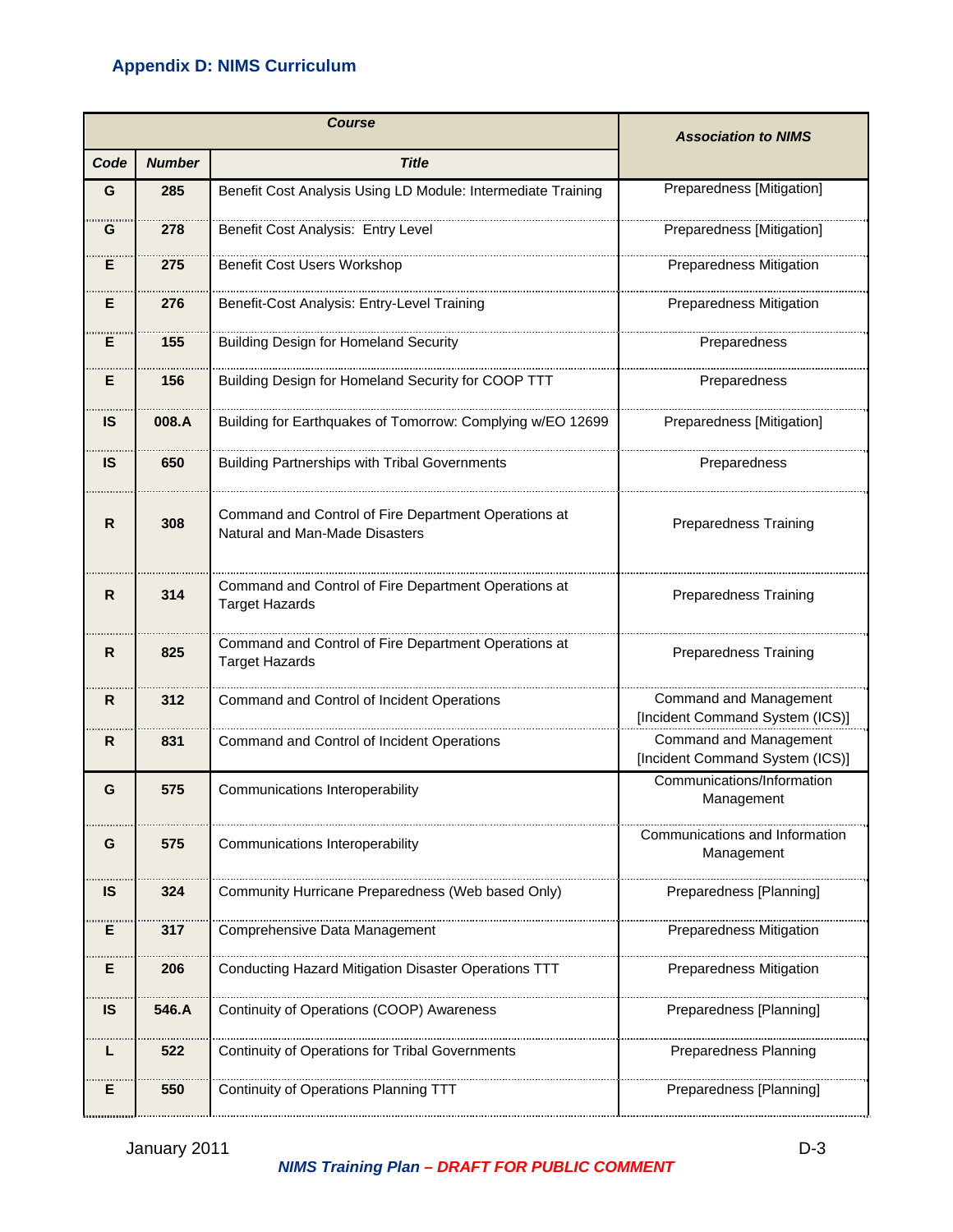|           |               | <b>Course</b>                                                              | <b>Association to NIMS</b>                                            |
|-----------|---------------|----------------------------------------------------------------------------|-----------------------------------------------------------------------|
| Code      | <b>Number</b> | <b>Title</b>                                                               |                                                                       |
| E         | 551           | COOP Devolution Planning Workshop TTT                                      | Preparedness [Planning]                                               |
| <b>IS</b> | 548           | <b>COOP Managers Training Course</b>                                       | Preparedness [Planning]                                               |
| Е.        | 548           | COOP Program Manager TTT Course                                            | Preparedness [Planning]                                               |
| Е         | 241           | Cooperating Technical Partners Program: Special Topics                     | Preparedness Mitigation                                               |
| Е         | 604           | <b>Course Development</b>                                                  | <b>Preparedness Training</b>                                          |
| IS        | 821           | Critical Infrastructure and Key Resources                                  | Preparedness [Planning]                                               |
| Е         | 263           | Dam Break Analysis Using HEC/HMS & HEC/RAS                                 | Preparedness Mitigation                                               |
| Е         | 202           | Debris Management                                                          | Preparedness                                                          |
| G         | 202           | Debris Management Planning for State, Tribal and Local<br><b>Officials</b> | Preparedness                                                          |
| IS        | 241           | Decision-making and Problem-Solving                                        | <b>Preparedness Training</b>                                          |
| Е         | 384           | Defense Support of Civil Authorities (DSCA)                                | Preparedness                                                          |
| IS        | 244           | Developing and Managing Volunteers                                         | Resource Management                                                   |
| Е         | 132           | Discussion-Based Exercise Design and Evaluation Course                     | Preparedness [Exercise]                                               |
| Е         | 488           | Donations Management Workshop Train-the-Trainer (TTT)                      | Resource Management                                                   |
| G         | 434.A         | Earthquake: Safety Program for Schools                                     | Preparedness [Mitigation]                                             |
| Е         | 436           | Earthquakes: A Teacher's Package for K-6 TTT                               | <b>Preparedness Training</b>                                          |
| IS        | 242           | Effective Communication                                                    | Preparedness Fraining                                                 |
| <b>IS</b> | 031           | eGrants for States and Tribes                                              | Preparedness [Mitigation]                                             |
| Е.        | 123           | <b>EMAP Accreditation Manager Orientation</b>                              | Preparedness                                                          |
| Е         | 124           | <b>EMAP Assessor Training Course</b>                                       | Preparedness                                                          |
| Е         | 580           | <b>Emergency Management Framework for Tribal Governments</b>               | Preparedness                                                          |
| G         | 110           | <b>Emergency Management Operations Course (EMOC)</b>                       | Command and Management<br>[Multiagency Coordination System<br>(MACS)] |
| Е         | 581           | <b>Emergency Management Operations for Tribal Governments</b>              | Preparedness                                                          |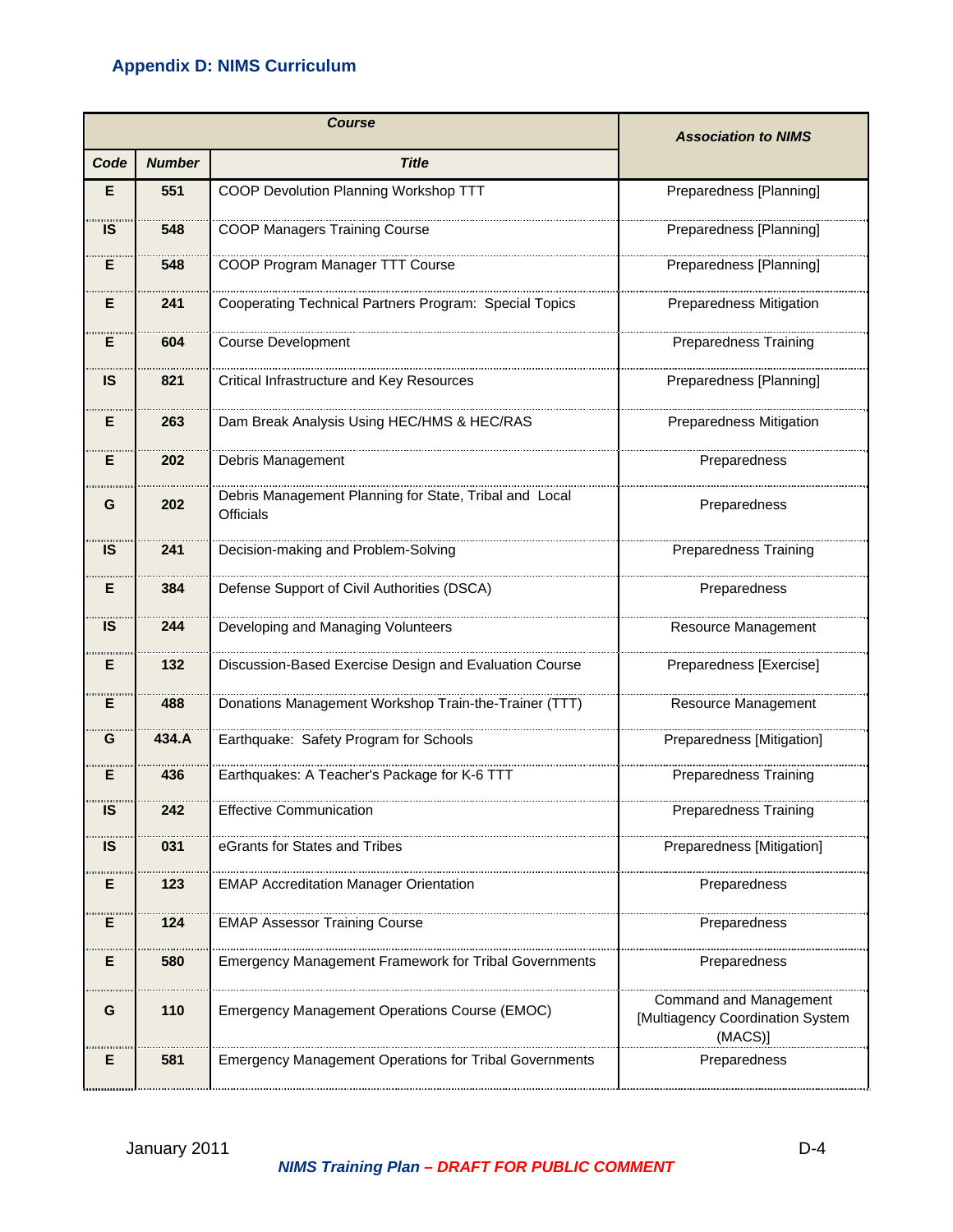|           |               | <b>Course</b>                                                                                                       | <b>Association to NIMS</b>                                           |
|-----------|---------------|---------------------------------------------------------------------------------------------------------------------|----------------------------------------------------------------------|
| Code      | <b>Number</b> | <b>Title</b>                                                                                                        |                                                                      |
| G         | 775           | Emergency Operations Center (EOC) Mgmt & Operations<br>Course                                                       | Command and Management<br>[Multiagency Coordination System<br>(MACS) |
| Е         | 947           | Emergency Operations Center (EOC)-Incident Management<br>Team (IMT) Interface                                       | Command and Management                                               |
| G         | 357           | Emergency Response to Criminal and Terrorist Incidents                                                              | Preparedness [Planning]                                              |
| F         | 549           | Emergency Response to Terrorism: Strategic and Tactical<br>Considerations for Supervisors (ERT:STCS)                | Command and Management<br>[Incident Command System (ICS)]            |
| <b>IS</b> | 250           | Emergency Support Function (ESF) #15 External Affairs: A<br>New Approach to Emergency Communication and Information | Command and Management<br>[Public Information]                       |
| <b>IS</b> | 279           | Engineering Principles and Practices for Retrofitting Flood-<br><b>Prone Residential Structures</b>                 | Preparedness Mitigation                                              |
| Е         | 252           | Environmental and Historic Preservation Cadre Training                                                              | Preparedness Mitigation                                              |
| E         | 247           | EO 11988 & EO 11990: Floodplain Management and<br>Protections of Wetlands TTT                                       | Preparedness Mitigation                                              |
| <b>IS</b> | 775           | <b>EOC Management &amp; Operations</b>                                                                              | Command and Management<br>[Multiagency Coordination System<br>(MACS) |
| <b>IS</b> | 810           | ESF #10, Oil and Hazardous Materials Resources                                                                      | Preparedness [Planning]                                              |
| IS        | 811           | ESF #11, Agriculture and Natural Resources                                                                          | Preparedness [Planning]                                              |
| <b>IS</b> | 812           | ESF #12, Energy                                                                                                     | Preparedness [Planning]                                              |
| <b>IS</b> | 813           | ESF #13, Public Safety and Security                                                                                 | Preparedness [Planning]                                              |
| <b>IS</b> | 814           | ESF #14, Long-Term Community Recovery                                                                               | Preparedness [Planning]                                              |
| <b>IS</b> | 807           | ESF #7, Logistics Management and Resource Support                                                                   | Preparedness [Planning]                                              |
| <b>IS</b> | 808           | ESF #8, Public Health and Medical Services                                                                          | Preparedness [Planning]                                              |
| <b>IS</b> | 809           | ESF #9, Search and Rescue                                                                                           | Preparedness [Planning]                                              |
| G         | 358           | Evacuation & Re-entry Planning Course                                                                               | Preparedness [Planning]                                              |
| K         | 606           | <b>Evaluation of Training</b>                                                                                       | Preparedness Training                                                |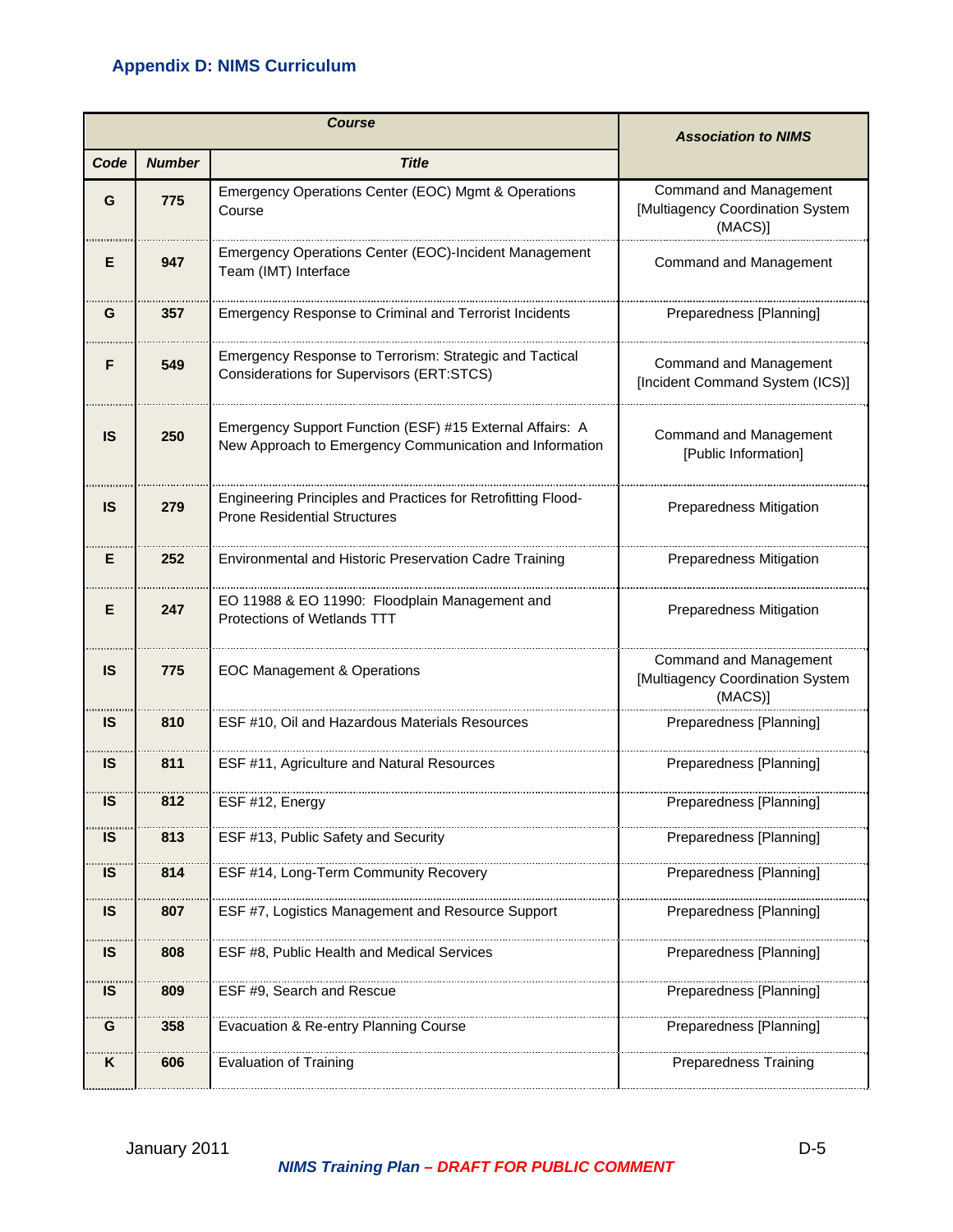|           |               | <b>Course</b>                                                                                  | <b>Association to NIMS</b>                                |
|-----------|---------------|------------------------------------------------------------------------------------------------|-----------------------------------------------------------|
| Code      | <b>Number</b> | <b>Title</b>                                                                                   |                                                           |
| R.        | 306           | Executive Analysis of Fire Service Operations in Emergency<br>Management                       | <b>Preparedness Training</b>                              |
| G         | 135           | <b>Exercise Control/Simulation Course</b>                                                      | Preparedness [Exercise]                                   |
| Е         | 131           | <b>Exercise Evaluation and Improvement Planning</b>                                            | Preparedness [Exercise]                                   |
| IS        | 130           | Exercise Evaluation and Improvement Planning                                                   | Preparedness [Exercise]                                   |
| G         | 138           | Exercise Practicum for the Master Exercise Practitioner                                        | Preparedness [Exercise]                                   |
| G         | 137           | Exercise Program Manager/Management Course                                                     | Preparedness [Exercise]                                   |
| Е         | 731           | <b>External Affairs Overview</b>                                                               | Command and Management<br>[Public Information]            |
| IS        | 230.a         | Fundamentals of Emergency Management                                                           | Preparedness Training                                     |
| R.        | 243           | Hazardous Materials Incident Management                                                        | Command and Management<br>[Incident Command System (ICS)] |
| IS        | 340           | Hazardous Materials Prevention and Planning                                                    | Preparedness [Planning]                                   |
| Е         | 174           | HAZUS Multi-Hazard for Earthquake                                                              | Preparedness Mitigation                                   |
| Е         | 172           | HAZUS Multi-Hazard for Flood                                                                   | Preparedness Mitigation                                   |
| Е         | 170           | <b>HAZUS Multi-Hazard for Hurricanes</b>                                                       | Preparedness Mitigation                                   |
| G         | 408           | Homeland Security Planning for Local Governments                                               | Preparedness [Planning]                                   |
| G         | 147           | Homeland Security Exercise and Evaluation Program<br>(HSEEP) Training Course Train-the-Trainer | Preparedness [Exercise]                                   |
| Е         | 146           | Homeland Security Exercise and Evaluation Program (HSEEP)<br><b>Training Course</b>            | Preparedness [Exercise]                                   |
| Е         | 147           | Homeland Security Exercise and Evaluation Program (HSEEP)<br>Training Course Train-the-Trainer | Preparedness [Exercise]                                   |
| G         | 146           | Homeland Security Exercise and Evaluation Program (HSEEP)<br><b>Training Course</b>            | Preparedness [Exercise]                                   |
| <b>IS</b> | 055           | <b>Household Hazardous Materials</b>                                                           | Preparedness                                              |
| <b>IS</b> | 324           | Hurricane Planning Course                                                                      | Preparedness [Planning]                                   |
| G         | 363           | Hurricane Readiness for Coastal Communities                                                    | Preparedness [Planning]                                   |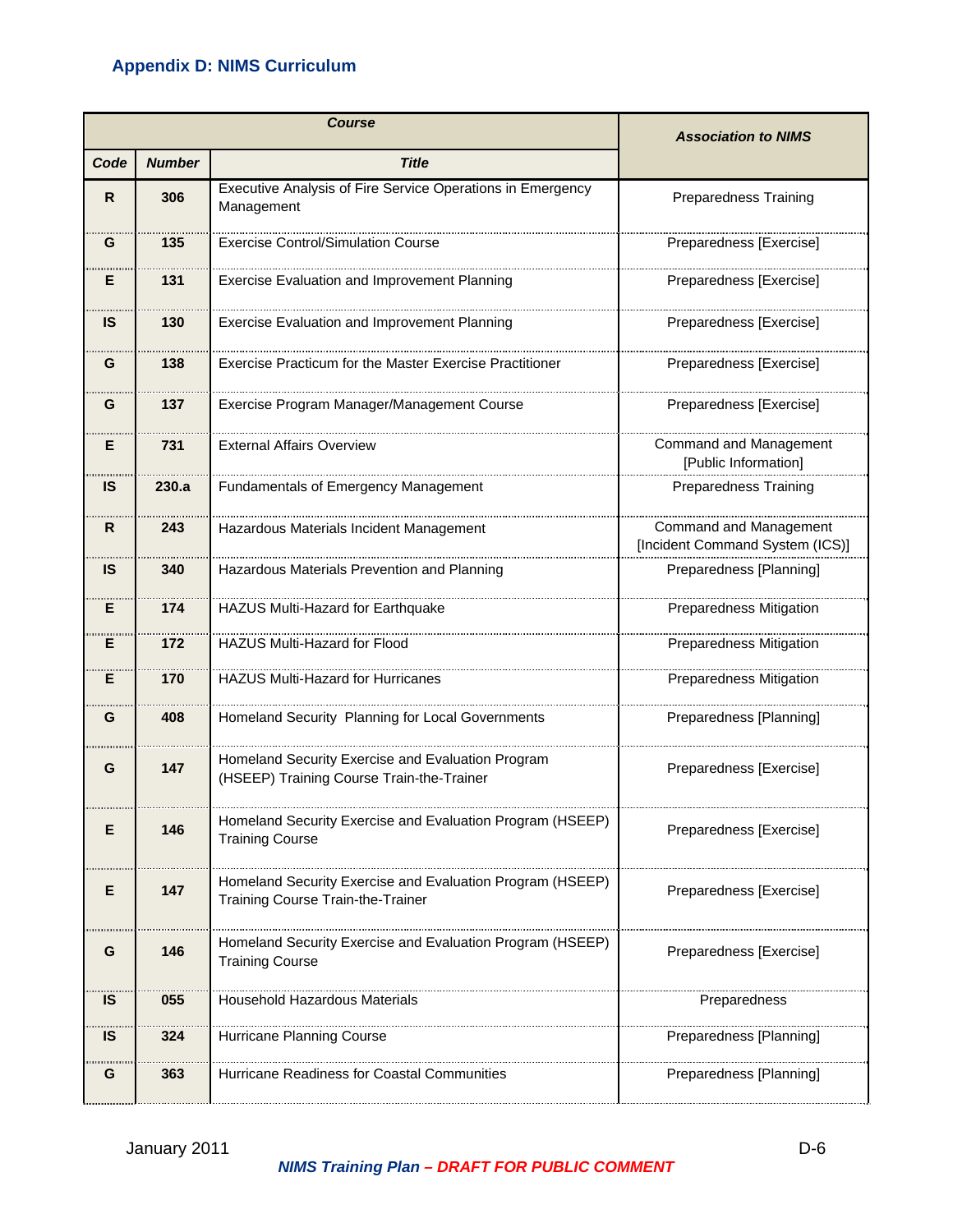|           |               | <b>Course</b>                                                                            | <b>Association to NIMS</b>                                |
|-----------|---------------|------------------------------------------------------------------------------------------|-----------------------------------------------------------|
| Code      | <b>Number</b> | <b>Title</b>                                                                             |                                                           |
| Е         | 271           | Hydrologic Engineering Center: Hydrologic Modeling Systems                               | Preparedness Mitigation                                   |
| Е         | 264           | Hydrologic Engineering Center: Software Course (Riverine<br>Analysis System) (IO)        | Preparedness Mitigation                                   |
| G         | 300           | ICS 300, Intermediate Incident Command System for<br><b>Expanding Incidents</b>          | Command and Management<br>[Incident Command System (ICS)] |
| G         | 400           | ICS 400: Advanced Incident Command System, Command &<br>General Staff, Complex Incidents | Command and Management<br>[Incident Command System (ICS)] |
| Е         | 930           | IEMC: Community-specific                                                                 | Preparedness [Exercise]                                   |
| Е         | 920           | IEMC: Hazardous Materials Preparedness & Response                                        | Preparedness [Exercise]                                   |
| Е         | 915           | IEMC: Homeland Security Preparedness and Response                                        | Preparedness [Exercise]                                   |
| Е         | 905           | IEMC: Hurricane Preparedness & Response                                                  | Preparedness [Exercise]                                   |
| Е         | 910           | IEMC: Earthquake Preparedness & Response                                                 | Preparedness [Exercise]                                   |
| F         | 321           | Incident Command for High-rise Operations (ICHO)                                         | Command and Management<br>[Incident Command System (ICS)] |
| G         | 402           | Incident Command System (ICS) Overview for Executives and<br>Senior Officials, ICS-402   | Command and Management<br>[Incident Command System (ICS)] |
| Е         | 449           | Incident Command System Curricula Train-the-Trainer (TTT)                                | Command and Management<br>[Incident Command System (ICS)] |
| <b>IS</b> | 200.a         | Incident Command System for Single Resources and Initial<br><b>Action Incidents</b>      | Command and Management<br>[Incident Command System (ICS)] |
|           | 322           | Incident Command System for Structural Collapse Incidents<br>(ICSSCI)                    | Command and Management<br>[Incident Command System (ICS)] |
| G         | 191           | Incident Command System/Emergency Operations Center<br>Interface (ICS/EOC)               | Command and Management<br>[Incident Command System (ICS)] |
| F         | 729           | Incident Safety Officer--Revised (ISO)                                                   | Command and Management<br>[Incident Command System (ICS)] |
| Е         | 605           | <b>Instructional Delivery</b>                                                            | <b>Preparedness Training</b>                              |
| Е         | 262           | Instructional Delivery for Subject Matter Experts                                        | <b>Preparedness Training</b>                              |
| G         | 265           | <b>Instructional Delivery Skills</b>                                                     | Preparedness [Training]                                   |
| Е         | 603           | Instructional Design                                                                     | <b>Preparedness Training</b>                              |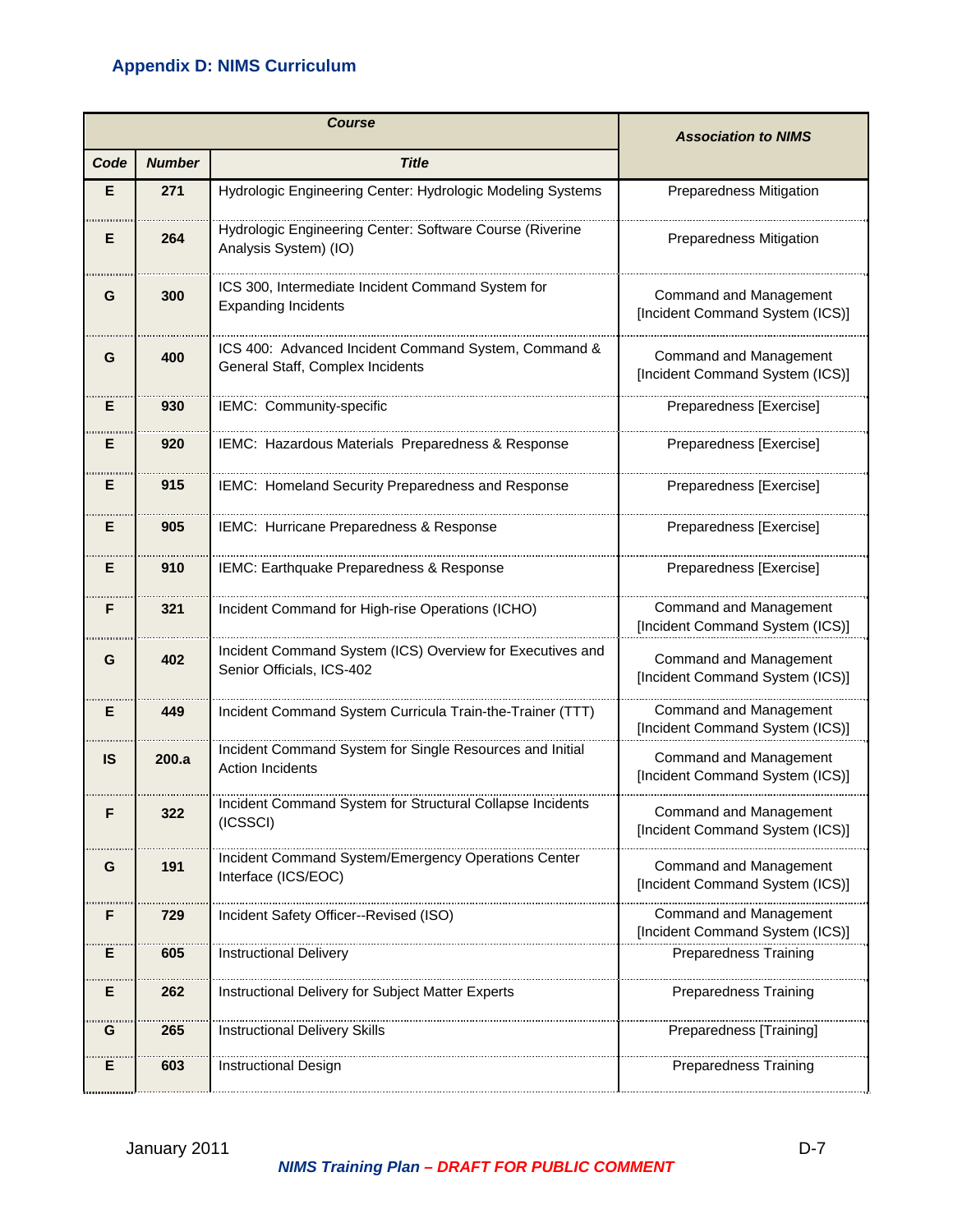|           |                | <b>Course</b>                                                                           | <b>Association to NIMS</b>                                |
|-----------|----------------|-----------------------------------------------------------------------------------------|-----------------------------------------------------------|
| Code      | <b>Number</b>  | <b>Title</b>                                                                            |                                                           |
| E         | 141            | <b>Instructional Presentation &amp; Evaluation Skills</b>                               | <b>Preparedness Training</b>                              |
| IS        | 820            | Intro to National Response Framework (NRF) Support<br>Annexes                           | Preparedness [Planning]                                   |
| IS        | 317            | Introduction to Community Emergency Response Team<br>(CERT)                             | Preparedness                                              |
| IS        | 520            | Introduction to COOP Planning for Pandemic Influenza                                    | Preparedness [Planning]                                   |
| IS.       | 393.A          | Introduction to Hazard Mitigation                                                       | Preparedness [Mitigation]                                 |
| IS        | 100.a          | Introduction to Incident Command System                                                 | Command and Management<br>[Incident Command System (ICS)] |
| <b>IS</b> | 100.HC         | Introduction to Incident Command System (ICS), ICS-100 for<br>Healthcare/Hospitals      | Command and Management<br>[Incident Command System (ICS)] |
| IS        | 100.Pwa        | Introduction to Incident Command System (ICS), ICS-100 for<br>Public Works              | Command and Management<br>[Incident Command System (ICS)] |
| IS        | <b>100.Lea</b> | Introduction to Incident Command System (ICS), ICS-100, for<br>Law Enforcement          | Command and Management<br>[Incident Command System (ICS)] |
| <b>IS</b> | 331            | Introduction to Radiological Emergency Preparedness (REP)<br><b>Exercise Evaluation</b> | Preparedness                                              |
| IS.       | 386            | Introduction to Residential Coastal Construction                                        | Preparedness [Mitigation]                                 |
| <b>IS</b> | 100.HE         | Introduction to the Incident Command System for Higher<br>Education                     | Command and Management<br>[Incident Command System (ICS)] |
| <b>IS</b> | 100.Sca        | Introduction to the Incident Command System, ICS-100 for<br>Schools                     | Command and Management<br>[Incident Command System (ICS)] |
| G         | 291            | Joint Information System/Center Planning for Tribal, State, and<br>Local PIO's          | Command and Management<br>[Public Information]            |
| G         | 291            | Joint Information System/Center Planning for Tribal, State, and<br>Local PIO's          | Command and Management<br>[Public Information]            |
| <b>IS</b> | 240            | Leadership and Influence                                                                | <b>Preparedness Training</b>                              |
| G         | 194.3          | Letters of Map Change                                                                   | Preparedness [Mitigation]                                 |
| <b>IS</b> | 111            | Livestock in Disaster                                                                   | Preparedness                                              |
| G         | 194.1          | Local Floodplain Manager Roles and Responsibilities                                     | Preparedness [Mitigation]                                 |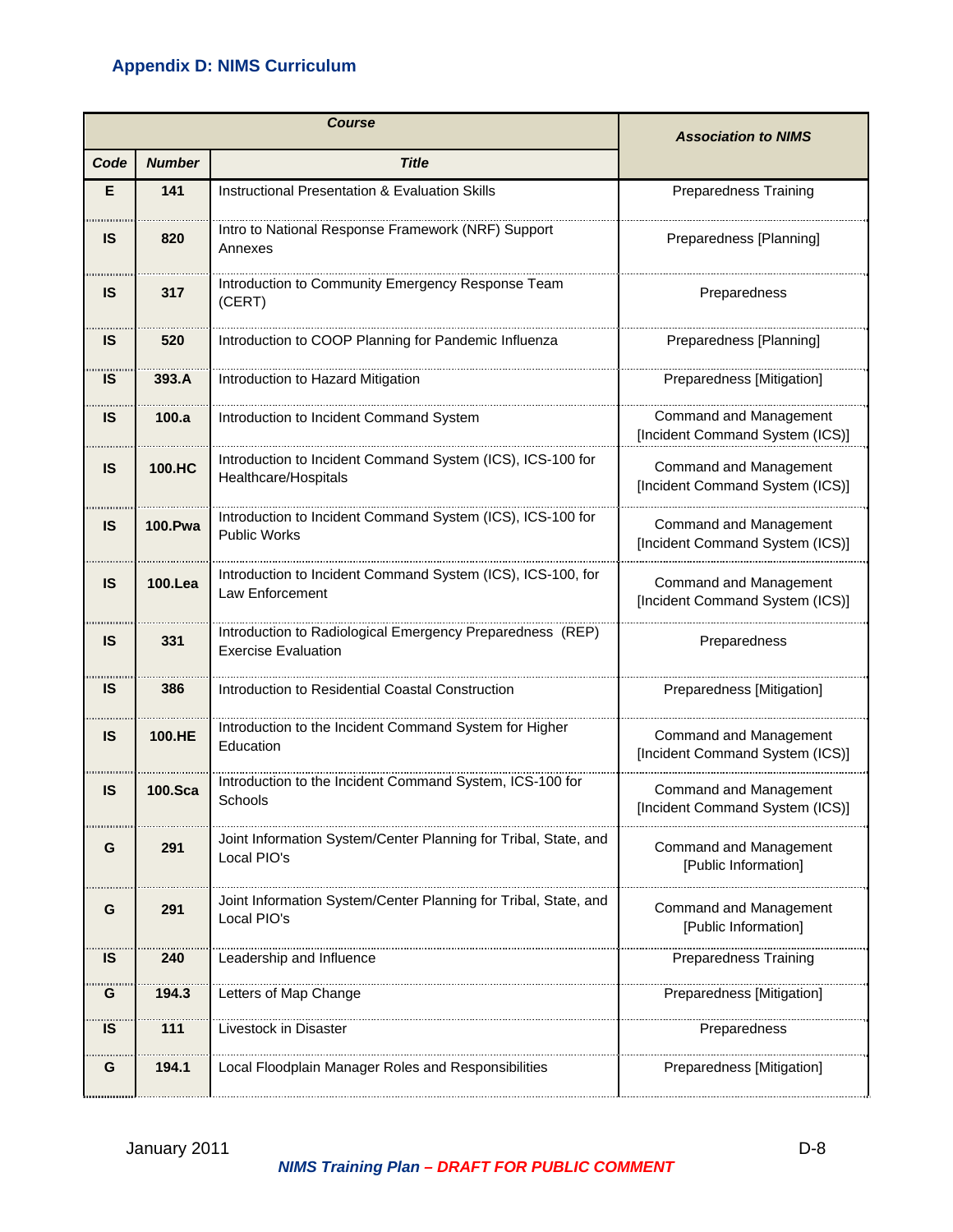|           |               | <b>Course</b>                                                                    | <b>Association to NIMS</b>                                            |
|-----------|---------------|----------------------------------------------------------------------------------|-----------------------------------------------------------------------|
| Code      | <b>Number</b> | <b>Title</b>                                                                     |                                                                       |
| G         | 288           | <b>Local Volunteer and Donations</b>                                             | Resource Management                                                   |
| Е         | 601           | Management and Supervision of Training                                           | Preparedness Training                                                 |
| Е         | 270           | Managing Floodplain Development through the NFIP TTT                             | Preparedness Mitigation                                               |
| Е         | 273           | Managing Floodplain Development through the NFIP                                 | Preparedness Mitigation                                               |
| G         | 273           | Managing Floodplain Development thru the NFIP                                    | Preparedness [Mitigation]                                             |
| Е         | 272           | Managing Floodplain Post-Disaster                                                | Preparedness Mitigation                                               |
| G         | 386           | Mass Fatalities Incident Response Course                                         | Preparedness Planning                                                 |
| Е         | 609           | Master Trainer Program Practicum                                                 | Preparedness Training                                                 |
| G         | 318           | Mitigation Planning Workshop for Local Governments                               | Preparedness [Mitigation]                                             |
| <b>IS</b> | 701           | Multi-Agency Coordination System (MACS) Course                                   | Command and Management<br>[Multiagency Coordination System<br>(MACS)] |
|           | 363           | Multi-Hazard Emergency Planning for Higher Education                             | Preparedness [Planning]                                               |
| Е         | 361           | Multihazard Emergency Planning for Schools                                       | Preparedness Planning                                                 |
| IS        | 362           | Multi-Hazard Emergency Planning for Schools                                      | Preparedness [Planning]                                               |
| Е         | 274           | National Dam Safety Technical Workshop                                           | Preparedness Mitigation                                               |
| Е         | 278           | National Flood Insurance Program/Community Rating System                         | Preparedness Mitigation                                               |
| IS        | 706           | National Incident Management System (NIMS), Intrastate<br>Mutual Aid, An Intro   | Resource Management                                                   |
| <b>IS</b> | 702           | National Incident Management Systems (NIMS) Public<br><b>Information Systems</b> | Command and Management Public<br>Information                          |
| <b>IS</b> | 860.a         | National Infrastructure Protection Plan (NIPP)                                   | Preparedness [Planning]                                               |
| Е         | 237           | National Preparedness Training and Exercise Conference                           | <b>Preparedness Training</b>                                          |
| G         | 194.2         | NFIP Rules and Regulations in Depth                                              | Preparedness [Mitigation]                                             |
| <b>IS</b> | 704           | NIMS Communication & Information Management System                               | Communications and Information<br>Management                          |
| Е         | 969           | NIMS ICS All Hazards Communications Unit Leader                                  | Command and Management<br>[Incident Command System (ICS)]             |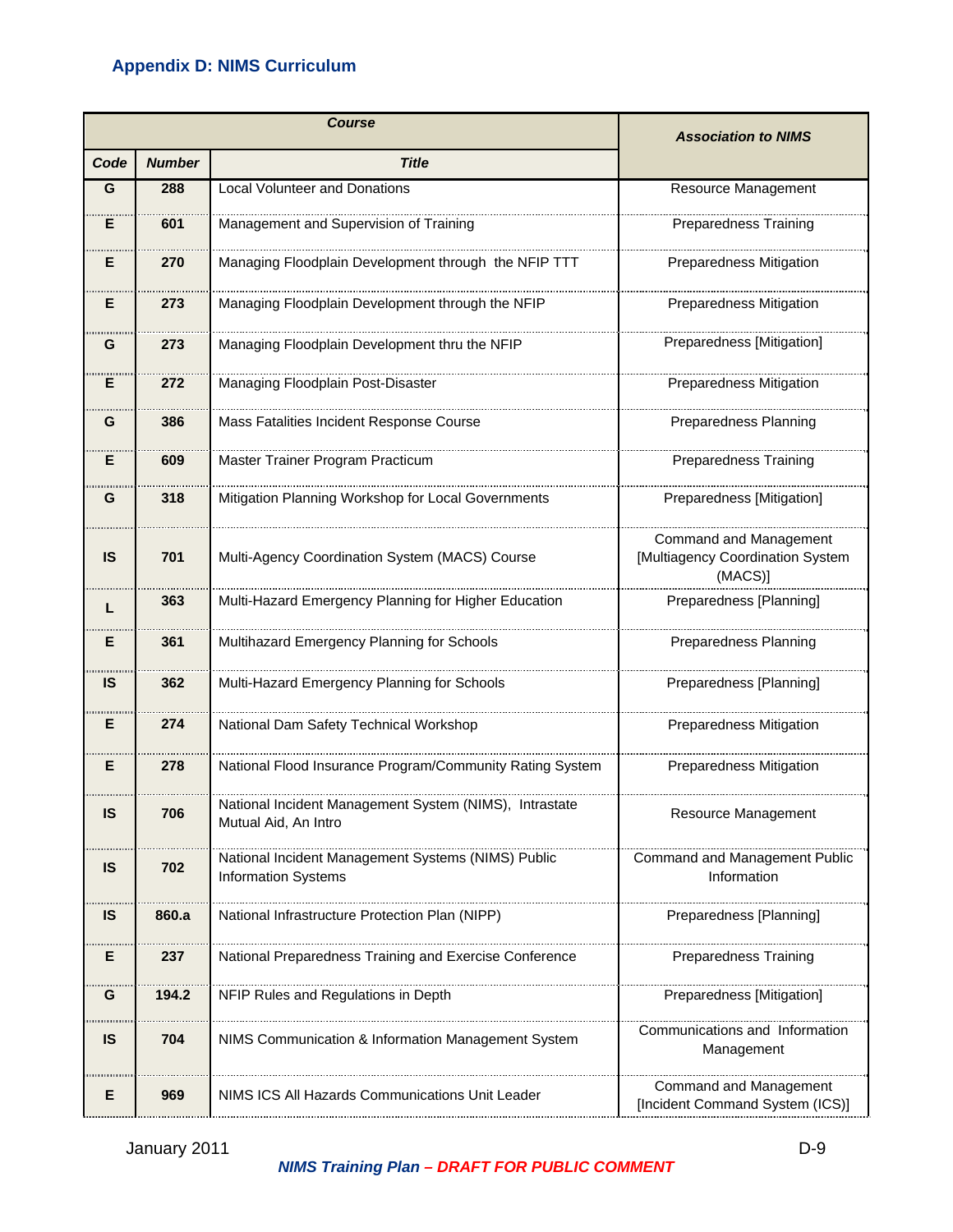|      |               | <b>Course</b>                                                       | <b>Association to NIMS</b>                                |
|------|---------------|---------------------------------------------------------------------|-----------------------------------------------------------|
| Code | <b>Number</b> | <b>Title</b>                                                        |                                                           |
| E/L  | 949           | NIMS ICS All Hazards Communications Unit Leader TTT                 | Preparedness [Training]                                   |
| Е    | 960           | NIMS ICS All Hazards Division/Group Supervisor Course               | Command and Management<br>[Incident Command System (ICS)] |
| E/L  | 961           | NIMS ICS All Hazards Division/Group Supervisor TTT                  | Preparedness [Training]                                   |
| E    | 971           | NIMS ICS All Hazards Facilities Unit Leader Course                  | Command and Management<br>[Incident Command System (ICS)] |
| E/L  | 972           | NIMS ICS All Hazards Facilities Unit Leader TTT                     | Preparedness [Training]                                   |
| Е    | 973           | NIMS ICS All Hazards Finance/Administration Section Chief<br>Course | Command and Management<br>[Incident Command System (ICS)] |
| Е    | 974           | NIMS ICS All Hazards Finance/Administration TTT                     | Command and Management<br>[Incident Command System (ICS)] |
| Е    | 975           | NIMS ICS All Hazards Finance/Administration Unit Leader<br>Course   | Command and Management<br>[Incident Command System (ICS)] |
| E/L  | 976           | NIMS ICS All Hazards Finance/Administration Unit Leader TTT         | Preparedness [Training]                                   |
| Е    | 950           | NIMS ICS All Hazards Incident Commander Course                      | Command and Management<br>[Incident Command System (ICS)] |
| E    | 951           | NIMS ICS All Hazards Incident Commander TTT                         | Command and Management<br>[Incident Command System (ICS)] |
| Е    | 956           | NIMS ICS All Hazards Liaison Officer Course                         | Command and Management<br>[Incident Command System (ICS)] |
| Е    | 957           | NIMS ICS All Hazards Liaison Officer TTT                            | Command and Management<br>[Incident Command System (ICS)] |
| E    | 967           | NIMS ICS All Hazards Logistics Section Chief Course                 | Command and Management<br>[Incident Command System (ICS)] |
| Е    | 968           | NIMS ICS All Hazards Logistics Section Chief TTT                    | Command and Management<br>[Incident Command System (ICS)] |
| Е    | 958           | NIMS ICS All Hazards Operations Section Chief Course                | Command and Management<br>[Incident Command System (ICS)] |
| Е    | 959           | NIMS ICS All Hazards Operations Section Chief TTT                   | Command and Management<br>[Incident Command System (ICS)] |
| Е    | 962           | NIMS ICS All Hazards Planning Section Chief                         | Command and Management<br>[Incident Command System (ICS)] |
| Е    | 963           | NIMS ICS All Hazards Planning Section Chief TTT                     | Command and Management<br>[Incident Command System (ICS)] |
| Е    | 952           | NIMS ICS All Hazards Public Information Officer Course              | Command and Management<br>[Incident Command System (ICS)] |
| Е    | 953           | NIMS ICS All Hazards Public Information Officer TTT                 | Command and Management<br>[Incident Command System (ICS)] |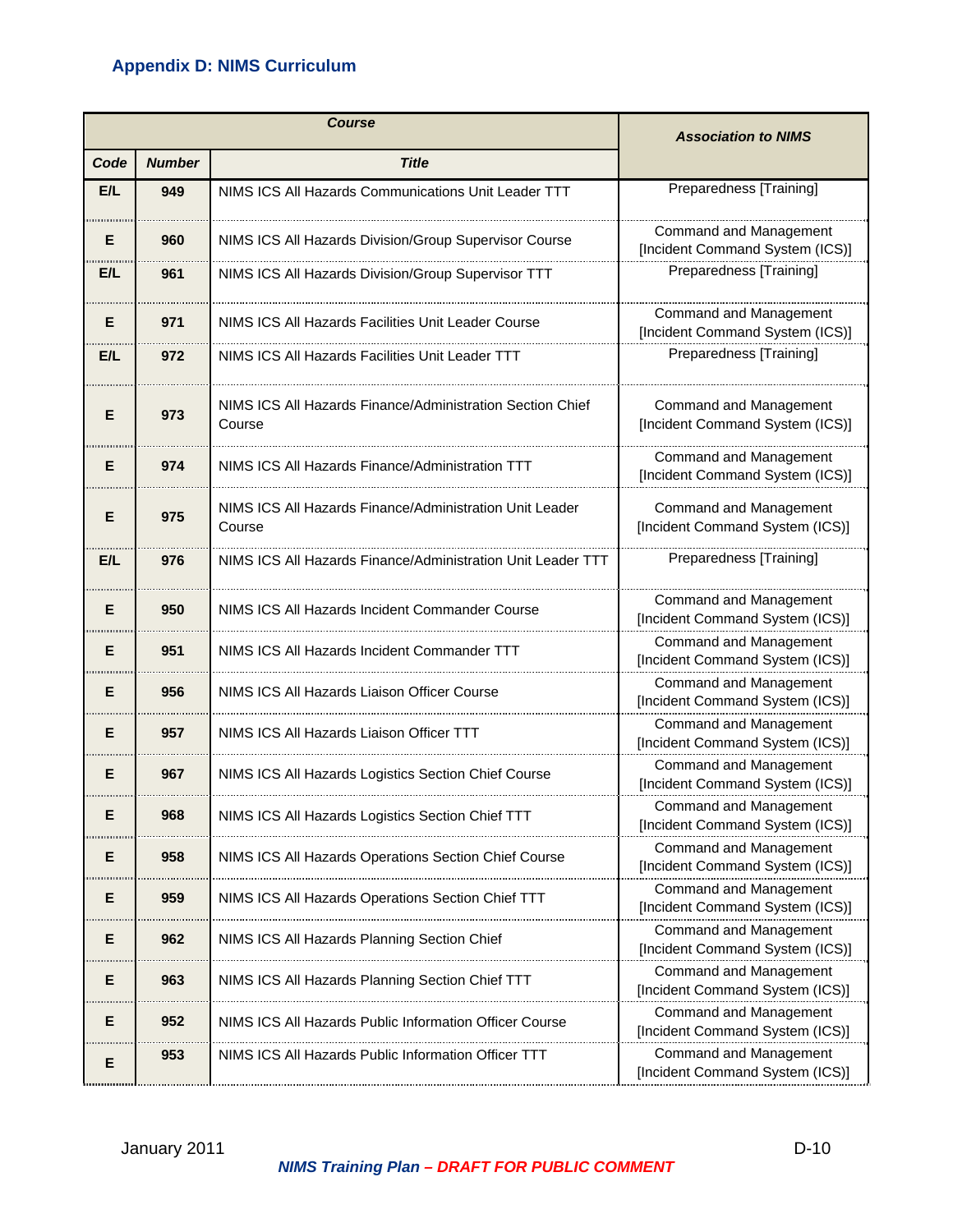|           |               | <b>Course</b>                                                                 | <b>Association to NIMS</b>                                |
|-----------|---------------|-------------------------------------------------------------------------------|-----------------------------------------------------------|
| Code      | <b>Number</b> | <b>Title</b>                                                                  |                                                           |
| E         | 965           | NIMS ICS All Hazards Resource Unit Leader Course                              | Command and Management<br>[Incident Command System (ICS)] |
| E/L       | 966           | NIMS ICS All Hazards Resource Unit Leader TTT                                 | Preparedness [Training]                                   |
| Е         | 954           | NIMS ICS All Hazards Safety Officer Course                                    | Command and Management<br>[Incident Command System (ICS)] |
| Е         | 955           | NIMS ICS All Hazards Safety Officer TTT                                       | Command and Management<br>[Incident Command System (ICS)] |
| Е         | 964           | NIMS ICS All Hazards Situation Unit Leader                                    | Command and Management<br>[Incident Command System (ICS)] |
| E/L       | 978           | NIMS ICS All Hazards Situation Unit Leader TTT                                | Preparedness [Training]                                   |
| E         | 970           | NIMS ICS All Hazards Supply Unit Leader Course                                | Command and Management<br>[Incident Command System (ICS)] |
| E/L       | 977           | NIMS ICS All Hazards Supply Unit Leader TTT                                   | Preparedness [Training]                                   |
| IS        | 703.a         | <b>NIMS Resource Management</b>                                               | Resource Management                                       |
| IS.       | 700.A         | NIMS, An Introduction                                                         | Preparedness                                              |
| F         | 806           | NIMS--Incident Command System for the Fire Service (NIMS--<br>ICS for the FS) | Command and Management<br>[Incident Command System (ICS)] |
| <b>IS</b> | 837           | NRF Incident Annex: Terrorism Incident Law Enforcement and<br>Investigation   | Preparedness [Planning]                                   |
| IS        | 831           | NRF Support Annex: Biological Incident                                        | Preparedness [Planning]                                   |
| IS        | 832           | NRF Support Annex: Catastrophic Incident                                      | Preparedness [Planning]                                   |
| IS        | 833           | NRF Support Annex: Cyber Incident                                             | Preparedness [Planning]                                   |
| <b>IS</b> | 834           | NRF Support Annex: Food and Agriculture Incident                              | Preparedness [Planning]                                   |
| <b>IS</b> | 8835          | NRF Support Annex: Mass Evacuation Incident                                   | Preparedness [Planning]                                   |
| <b>IS</b> | 836           | Nuclear/Radiological Incident Annex                                           | Preparedness [Planning]                                   |
| Е         | 133           | Operations-based Exercise Design and Evaluation                               | Preparedness [Exercise]                                   |
| Е         | 136           | Operations-Based Exercise Development Course                                  | Preparedness [Exercise]                                   |
| <b>IS</b> | 346           | Orientation to Hazardous Materials for Medical Personnel                      | Preparedness                                              |
| Е         | 602           | Performance and Needs Analysis                                                | <b>Preparedness Training</b>                              |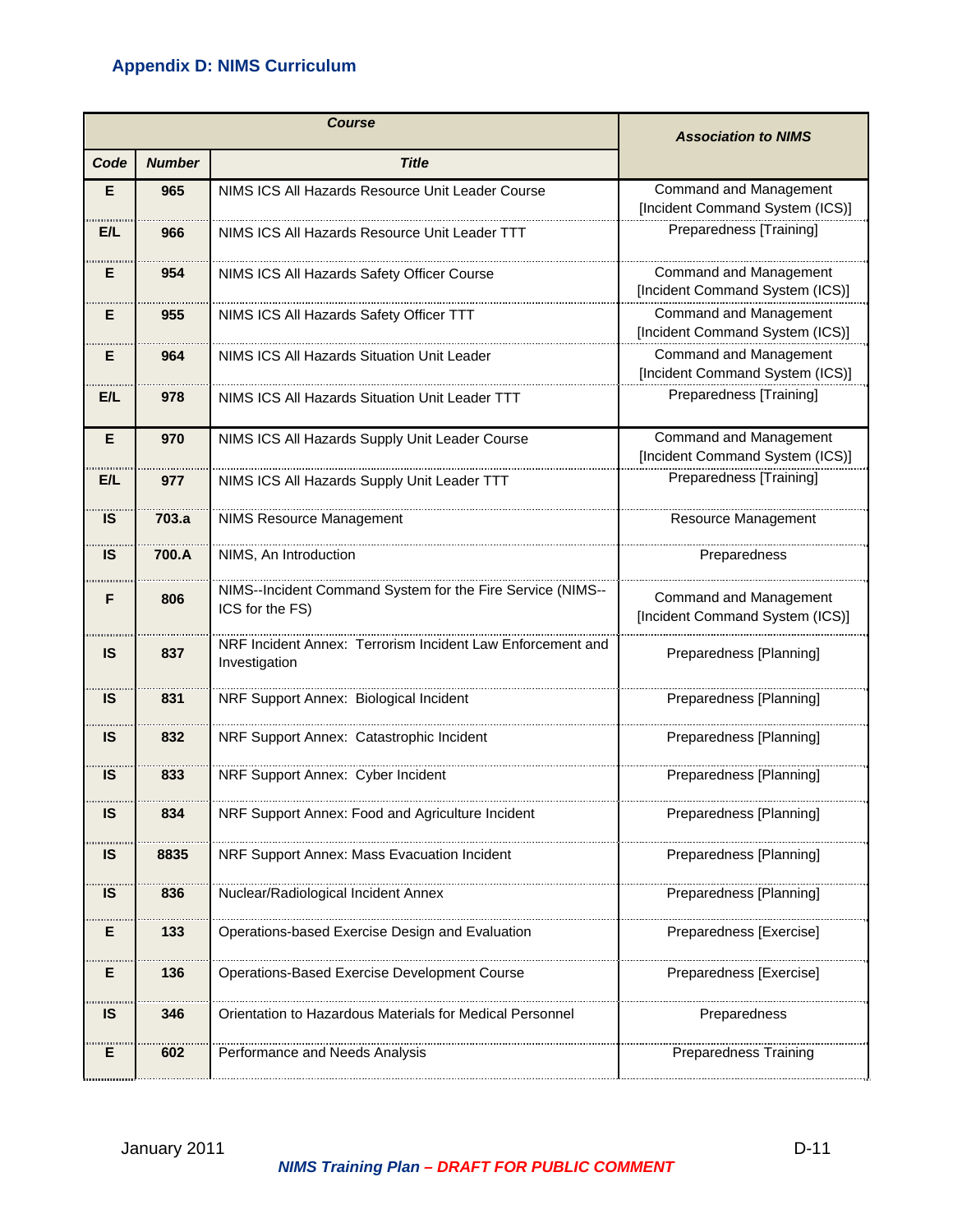| <b>Course</b> |               |                                                                                   | <b>Association to NIMS</b>                                           |
|---------------|---------------|-----------------------------------------------------------------------------------|----------------------------------------------------------------------|
| Code          | <b>Number</b> | <b>Title</b>                                                                      |                                                                      |
| G             | 194.4         | Preparing for Post-Disaster Responsibilities                                      | Preparedness                                                         |
| Е             | 344           | Protecting Tribal Communities and Acquiring Resources                             | Preparedness Mitigation                                              |
| IS            | 394.A         | Protecting Your Home or Small Business from Disaster                              | Preparedness [Mitigation]                                            |
| G             | 289           | <b>Public Information Officer Awareness</b>                                       | Command and Management<br>[Public Information]                       |
| G             | 289           | <b>Public Information Officer Awareness Training</b>                              | Command and Management<br>[Public Information]                       |
| Е             | 341           | Radiological Accident Assessment Concepts                                         | Preparedness                                                         |
| Е             | 340           | Radiological Emergency Program and Planning Course                                | Preparedness [Planning]                                              |
| Е             | 386           | <b>Residential Coastal Construction</b>                                           | Preparedness Mitigation                                              |
| G             | 277           | <b>Residential Coastal Construction</b>                                           | Preparedness [Mitigation]                                            |
| Е             | 279           | Retrofitting Flood-prone Residential Buildings                                    | Preparedness Mitigation                                              |
| G             | 279           | Retrofitting Flood-Prone Residential Buildings                                    | Preparedness [Mitigation]                                            |
| G             | 439           | Seismic Sleuths: A Teacher's Package on Earthquakes TTT                           | Preparedness [Mitigation]                                            |
| IS            | 15.a          | Special Events Contingency Planning                                               | Preparedness [Planning]                                              |
| <b>IS</b>     | 197.SP        | Special Needs Planning Considerations for Service and<br><b>Support Providers</b> | Preparedness [Planning]                                              |
| Е             | 208           | <b>State Coordinating Officer</b>                                                 | Command and Management<br>[Multiagency Coordination System<br>(MACS) |
| Е             | 257           | <b>State Director Training Course</b>                                             | Command and Management<br>[Multiagency Coordination System<br>(MACS) |
| L             | 945           | State IEMC National Response Framework (NRF)                                      | Preparedness [Exercise]                                              |
| Е             | 289           | State Volunteer & Donations Management                                            | Resource Management                                                  |
|               | 460           | The Role of Community Officials in Emergency Management                           | Preparedness                                                         |
| G             | 436           | Tremor Troops: A Teacher's Package for K-6                                        | Preparedness [Training]                                              |
| Е             | 431           | Understanding the Emergency Management Assistance<br>Compact (EMAC)               | Resource Management                                                  |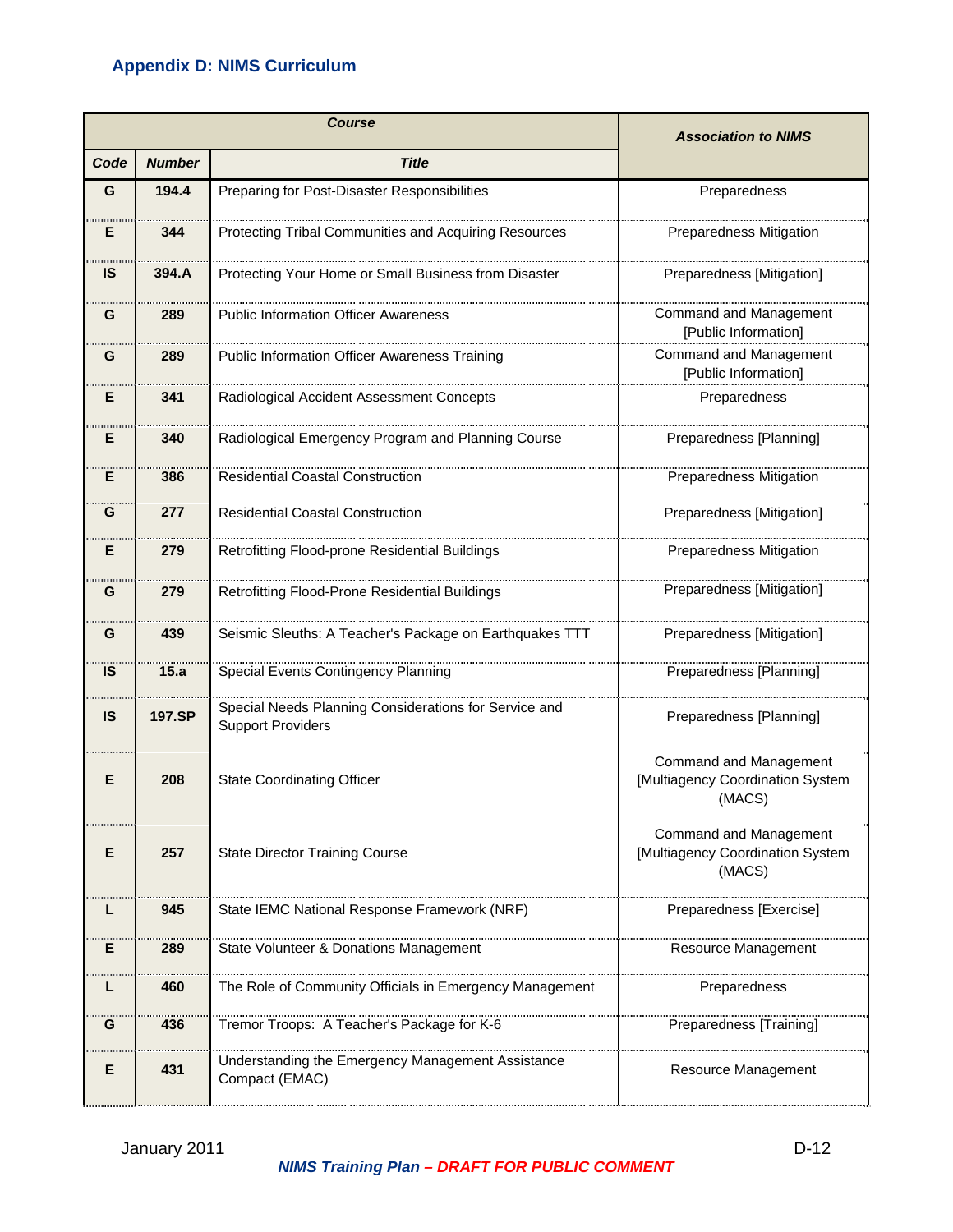|      |               | <b>Course</b>                                            | <b>Association to NIMS</b> |
|------|---------------|----------------------------------------------------------|----------------------------|
| Code | <b>Number</b> | <b>Title</b>                                             |                            |
| E.   | 212           | Unified Hazard Mitigation Assistance Program             | Preparedness Mitigation    |
| E    | 287           | Voluntary Agency Liaison: Functions and Methods          | Preparedness               |
| G    | 310           | Weapons of Mass Destruction Tabletop Exercises           | Preparedness [Exercises]   |
| G    | 310.06        | Weapons of Mass Destruction: Suicide Bomber Scenario     | Preparedness [Exercises]   |
| G    | 310.05        | Weapons of Mass Destruction: Biological-Anthrax Scenario | Preparedness [Exercises]   |
| G    | 310.04        | Weapons of Mass Destruction: Chemical VX Scenario        | Preparedness [Exercises]   |
| G    | 310.03        | Weapons of Mass Destruction: Chemical-Sarin Scenario     | Preparedness [Exercises]   |
| G    | 310.01        | Weapons of Mass Destruction: Nuclear Scenario            | Preparedness [Exercises]   |
| G    | 310.02        | Weapons of Mass Destruction: Radiological Scenario       | Preparedness [Exercises]   |

1

2

3

January 2011  $\Box$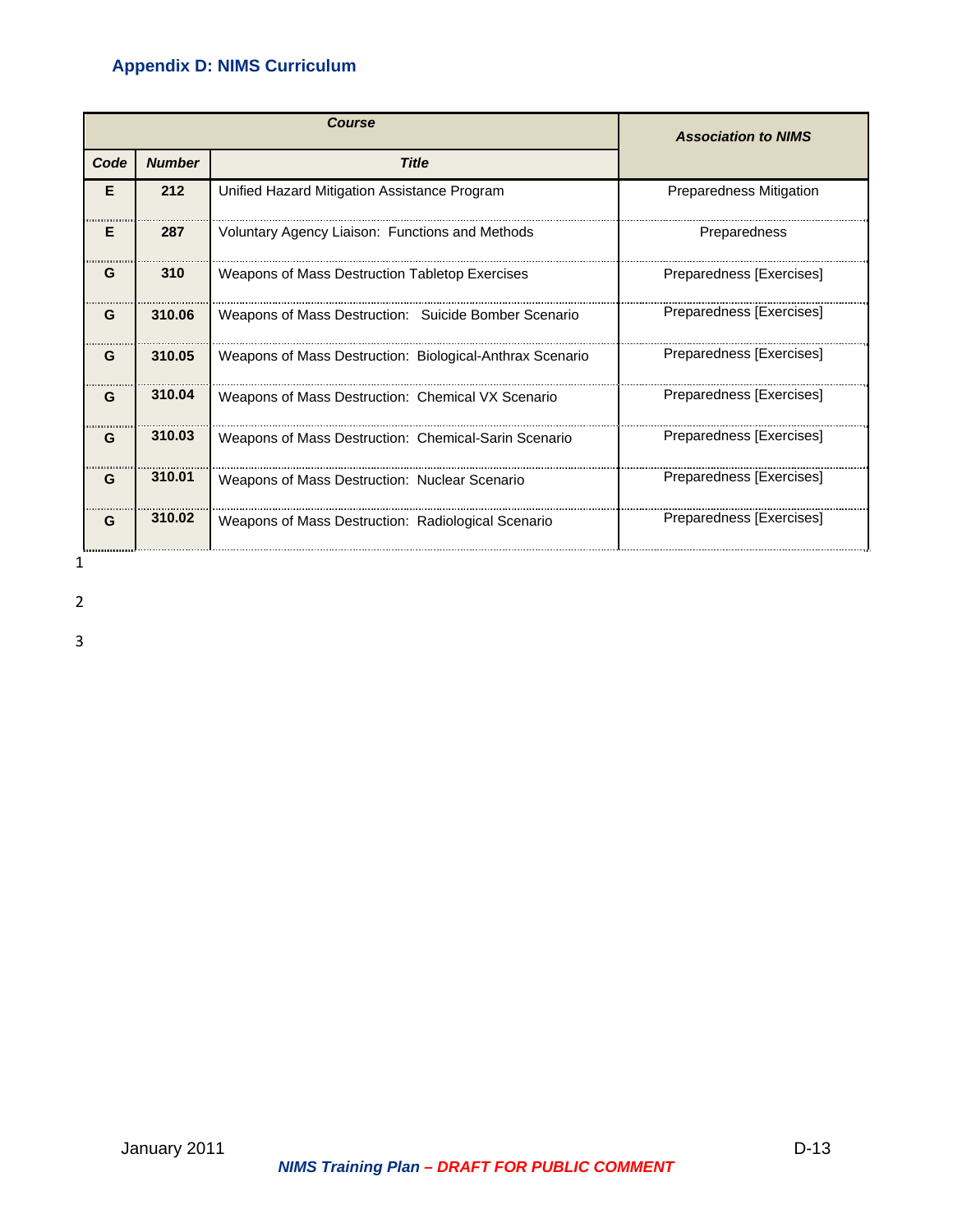# **Sorted by Course Code<sup>[26](#page-60-0)</sup>**

- 2 E/L = Emergency Management Institute-delivered courses
- 3 F/R = National Fire Academy course (off /on campus)
- 4 G = State-delivered courses
- 5 IS = Independent Study courses
- $6 \rightarrow K =$  Instructor led on-line EMI course

|      |               | <b>Association to NIMS</b>                                                                     |                              |
|------|---------------|------------------------------------------------------------------------------------------------|------------------------------|
| Code | <b>Number</b> | <b>Title</b>                                                                                   |                              |
| E    | 123           | <b>EMAP Accreditation Manager Orientation</b>                                                  | Preparedness                 |
| Е    | 124           | <b>EMAP Assessor Training Course</b>                                                           | Preparedness                 |
| E    | 131           | Exercise Evaluation and Improvement Planning                                                   | Preparedness [Exercise]      |
| Е    | 132           | Discussion-Based Exercise Design and Evaluation Course                                         | Preparedness [Exercise]      |
| Е    | 133           | Operations-based Exercise Design and Evaluation                                                | Preparedness [Exercise]      |
| Е    | 136           | Operations-Based Exercise Development Course                                                   | Preparedness [Exercise]      |
| Е    | 141           | <b>Instructional Presentation &amp; Evaluation Skills</b>                                      | <b>Preparedness Training</b> |
| E    | 146           | Homeland Security Exercise and Evaluation Program (HSEEP)<br><b>Training Course</b>            | Preparedness [Exercise]      |
| Е    | 147           | Homeland Security Exercise and Evaluation Program (HSEEP)<br>Training Course Train-the-Trainer | Preparedness [Exercise]      |
| E    | 155           | <b>Building Design for Homeland Security</b>                                                   | Preparedness                 |
| Е    | 156           | Building Design for Homeland Security for COOP TTT                                             | Preparedness                 |
| Е    | 170           | HAZUS Multi-Hazard for Hurricanes                                                              | Preparedness Mitigation      |
| Е    | 172           | <b>HAZUS Multi-Hazard for Flood</b>                                                            | Preparedness Mitigation      |
| E.   | 174           | HAZUS Multi-Hazard for Earthquake                                                              | Preparedness Mitigation      |
| Е    | 179           | Application of HAZUS Multi-Hazard for Disaster Operations                                      | Preparedness [Mitigation]    |
| Е    | 190           | <b>ArcGIS for Emergency Managers</b>                                                           | Preparedness [Mitigation]    |

<span id="page-60-0"></span><sup>&</sup>lt;sup>26</sup> Course Summaries for ICS Position-specific training, while developed by EMI, are conducted primarily at the State and local level. Guidance found on EMI's training website will provide the most up-to-date, approved methodology for deploying a course eligible for a FEMA certificate. For additional information about Course Summaries or requirements for FEMA training certificates: www.training.fema.gov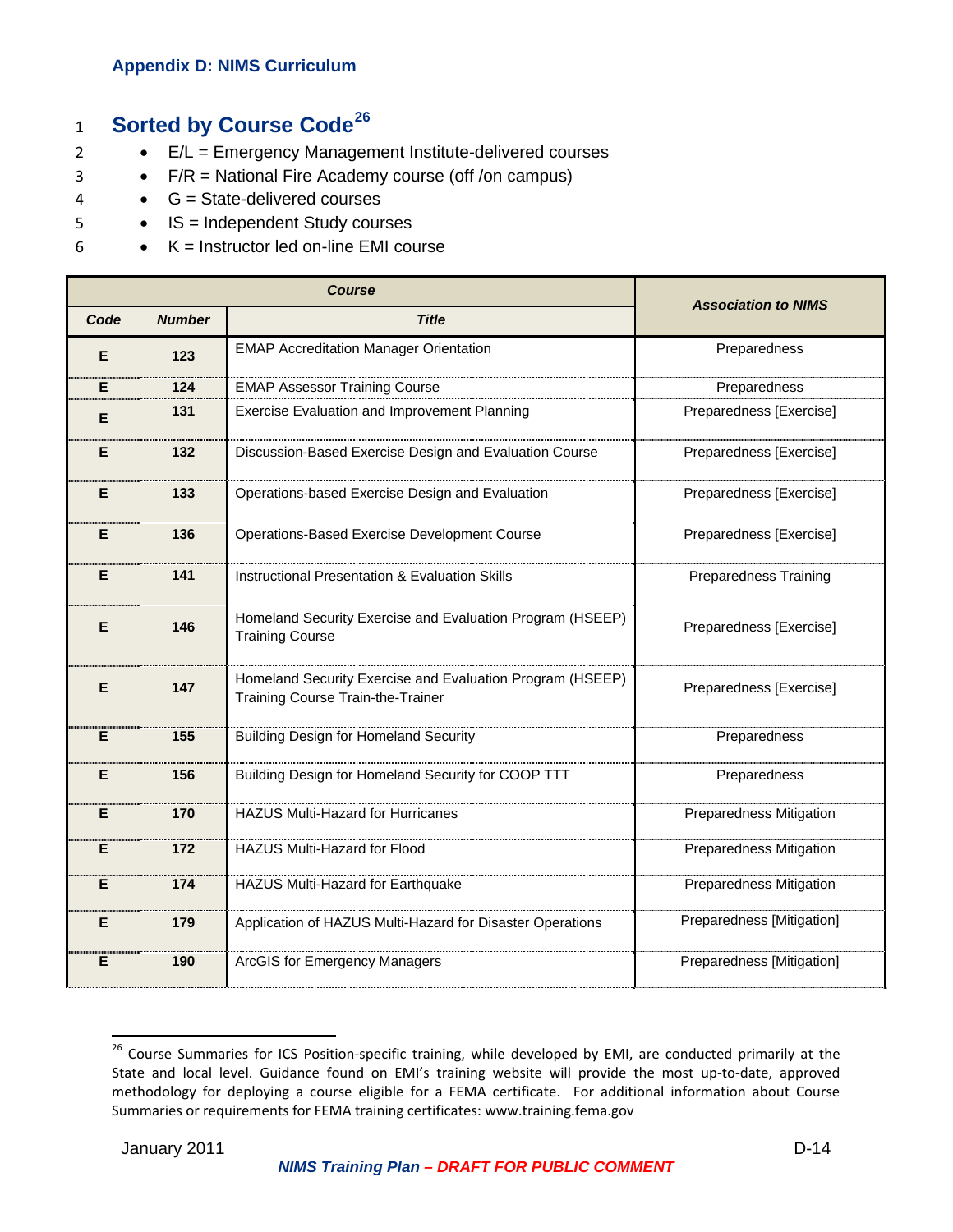| <b>Course</b> |               |                                                                                   | <b>Association to NIMS</b>                                            |
|---------------|---------------|-----------------------------------------------------------------------------------|-----------------------------------------------------------------------|
| Code          | <b>Number</b> | <b>Title</b>                                                                      |                                                                       |
| Е             | 194           | Advanced Floodplain Management Concepts                                           | Preparedness [Mitigation]                                             |
| Е             | 202           | Debris Management                                                                 | Preparedness                                                          |
| Е             | 206           | Conducting Hazard Mitigation Disaster Operations TTT                              | Preparedness Mitigation                                               |
| E             | 208           | <b>State Coordinating Officer</b>                                                 | Command and Management<br>[Multiagency Coordination System<br>(MACS)] |
| Е             | 212           | Unified Hazard Mitigation Assistance Program                                      | Preparedness Mitigation                                               |
| Е             | 237           | National Preparedness Training and Exercise Conference                            | Preparedness Training                                                 |
| Е             | 241           | Cooperating Technical Partners Program: Special Topics                            | Preparedness Mitigation                                               |
| Е             | 247           | EO 11988 & EO 11990: Floodplain Management and<br>Protections of Wetlands TTT     | Preparedness Mitigation                                               |
| E             | 252           | Environmental and Historic Preservation Cadre Training                            | Preparedness Mitigation                                               |
| Е             | 257           | <b>State Director Training Course</b>                                             | Command and Management<br>[Multiagency Coordination System<br>(MACS)  |
| Е             | 262           | Instructional Delivery for Subject Matter Experts                                 | Preparedness Training                                                 |
| E             | 263           | Dam Break Analysis Using HEC/HMS & HEC/RAS                                        | Preparedness Mitigation                                               |
| Е             | 264           | Hydrologic Engineering Center: Software Course (Riverine<br>Analysis System) (IO) | Preparedness Mitigation                                               |
| Е             | 270           | Managing Floodplain Development through the NFIP TTT                              | Preparedness Mitigation                                               |
| E             | 271           | Hydrologic Engineering Center: Hydrologic Modeling Systems                        | Preparedness Mitigation                                               |
| E.            | 272           | Managing Floodplain Post-Disaster                                                 | Preparedness Mitigation                                               |
| Е             | 273           | Managing Floodplain Development through the NFIP                                  | Preparedness Mitigation                                               |
| E             | 274           | National Dam Safety Technical Workshop                                            | Preparedness Mitigation                                               |
| E             | 275           | <b>Benefit Cost Users Workshop</b>                                                | Preparedness [Mitigation]                                             |
| Е             | 276           | Benefit-Cost Analysis: Entry-Level Training                                       | Preparedness [Mitigation]                                             |
| Е             | 278           | National Flood Insurance Program/Community Rating System                          | Preparedness Mitigation                                               |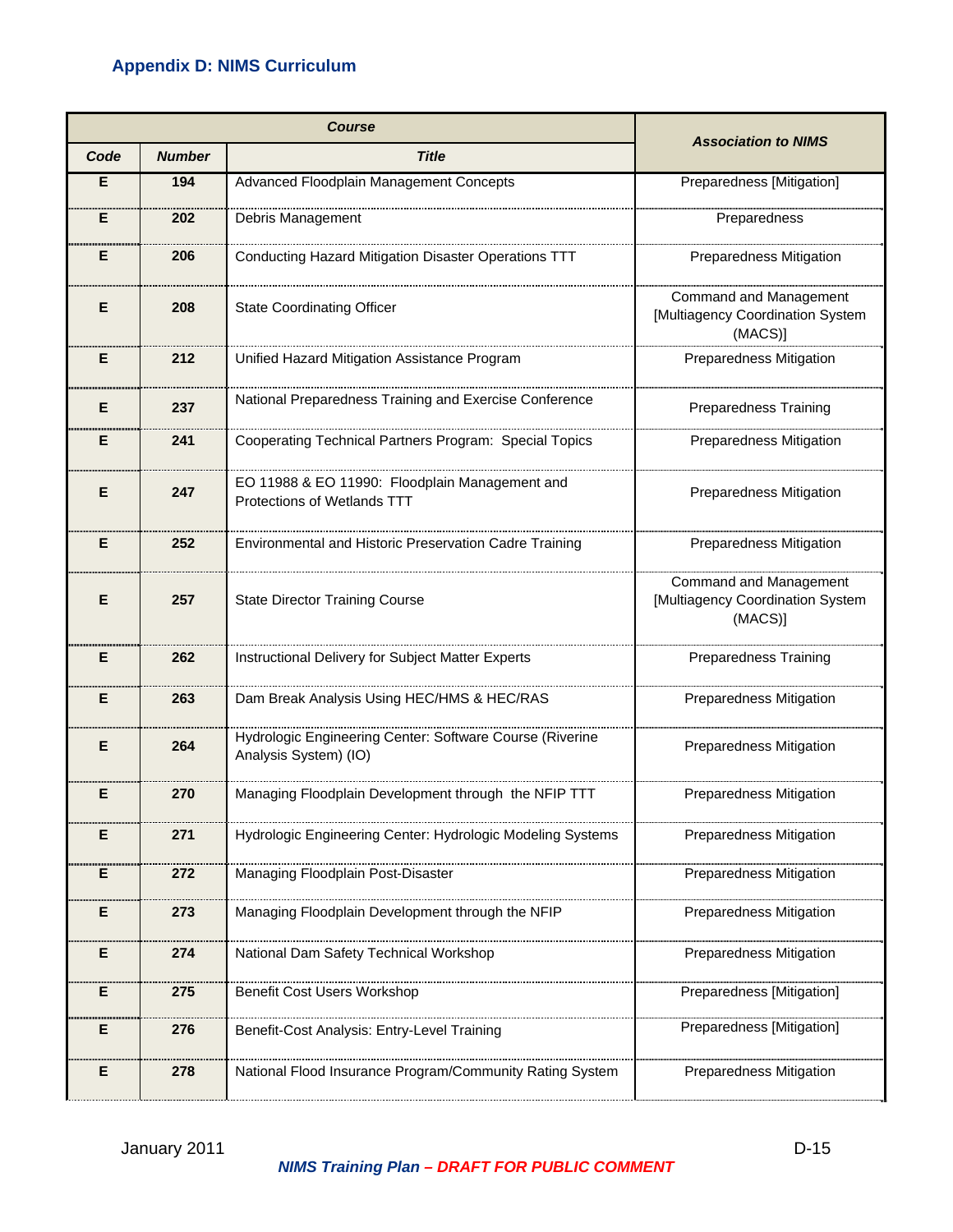| <b>Course</b> |               |                                                                      | <b>Association to NIMS</b>                                |
|---------------|---------------|----------------------------------------------------------------------|-----------------------------------------------------------|
| Code          | <b>Number</b> | <b>Title</b>                                                         |                                                           |
| Е             | 279           | Retrofitting Flood-prone Residential Buildings                       | Preparedness Mitigation                                   |
| Е             | 282           | Advanced Floodplain Management Concepts II                           | Preparedness [Mitigation]                                 |
| E             | 287           | Voluntary Agency Liaison: Functions and Methods                      | Preparedness                                              |
| E             | 289           | State Volunteer & Donations Management                               | Resource Management                                       |
| E             | 296           | Application of HAZUS Multi-Hazard for Risk Assessment                | Preparedness [Mitigation]                                 |
| Е             | 313           | Basic HAZUS Multi-Hazard                                             | Preparedness [Mitigation]                                 |
| E             | 317           | Comprehensive Data Management                                        | Preparedness Mitigation                                   |
| Е             | 340           | Radiological Emergency Program and Planning Course                   | Preparedness [Planning]                                   |
| Е             | 341           | Radiological Accident Assessment Concepts                            | Preparedness                                              |
| E             | 344           | Protecting Tribal Communities and Acquiring Resources                | Preparedness Mitigation                                   |
| Е             | 361           | Multihazard Emergency Planning for Schools                           | Preparedness Planning                                     |
| E             | 384           | Defense Support of Civil Authorities (DSCA)                          | Preparedness                                              |
| E             | 386           | <b>Residential Coastal Construction</b>                              | Preparedness Mitigation                                   |
| Е             | 388           | <b>Advanced Public Information Officers Course</b>                   | Command and Management<br>[Public Information]            |
| E             | 392           | All Hazards Emergency Management Higher Education<br>Conference (IO) | Preparedness Training                                     |
| Е             | 431           | Understanding the Emergency Management Assistance<br>Compact (EMAC)  | Resource Management                                       |
| Е             | 436           | Earthquakes: A Teacher's Package for K-6 TTT                         | Preparedness Training                                     |
| Е             | 449           | Incident Command System Curricula Train-the-Trainer (TTT)            | Command and Management<br>[Incident Command System (ICS)] |
| Е             | 483           | Administration of Public Assistance for Community Recovery           | Preparedness                                              |
| Е             | 488           | Donations Management Workshop Train-the-Trainer (TTT)                | Resource Management                                       |
| Е             | 548           | COOP Program Manager TTT Course                                      | Preparedness [Planning]                                   |
| Е             | 550           | Continuity of Operations Planning TTT                                | Preparedness [Planning]                                   |
| Е             | 551           | COOP Devolution Planning Workshop TTT                                | Preparedness [Planning]                                   |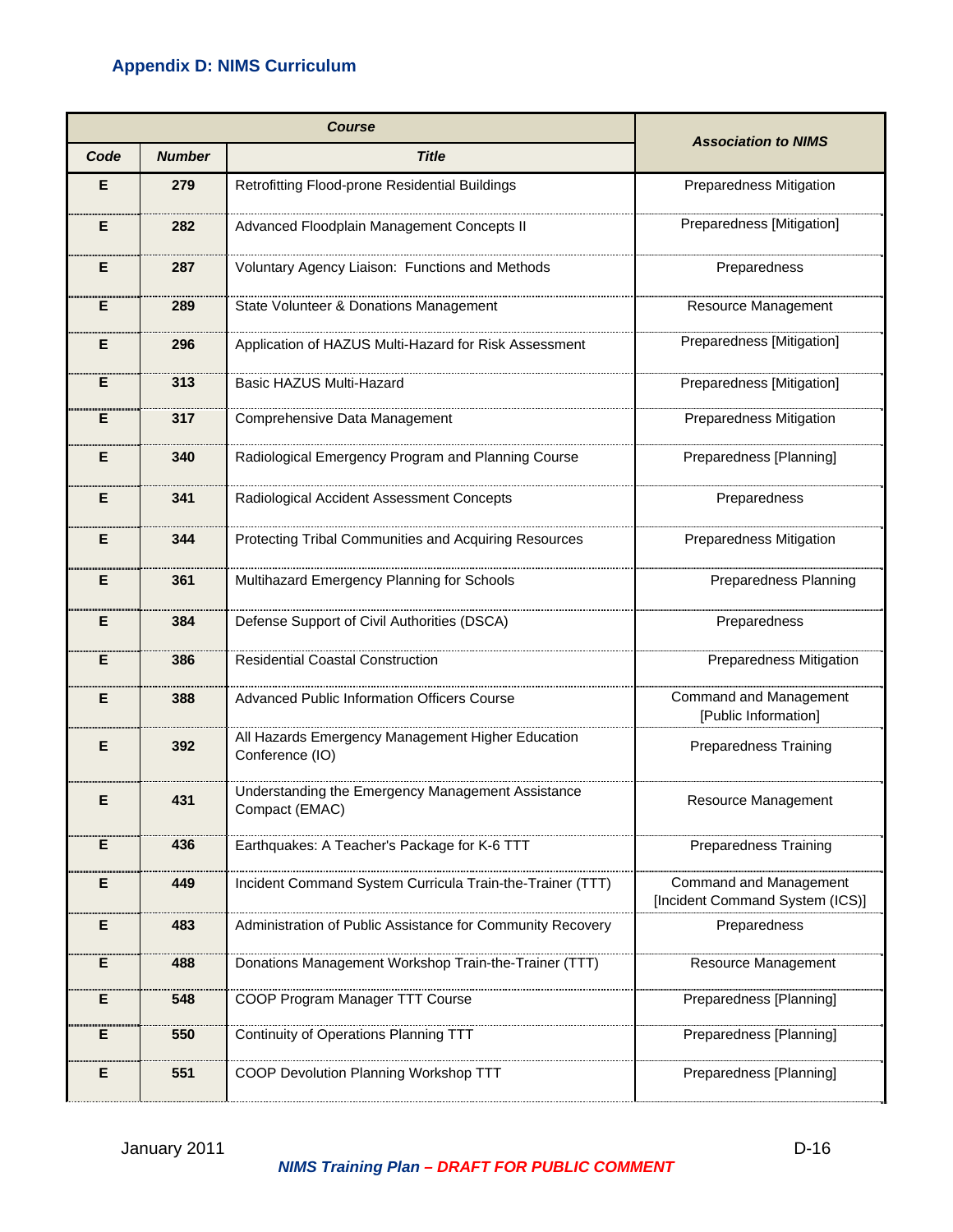| <b>Course</b> |               |                                                                               | <b>Association to NIMS</b>                                       |
|---------------|---------------|-------------------------------------------------------------------------------|------------------------------------------------------------------|
| Code          | <b>Number</b> | <b>Title</b>                                                                  |                                                                  |
| Е             | 580           | <b>Emergency Management Framework for Tribal Governments</b>                  | Preparedness                                                     |
| Е             | 581           | <b>Emergency Management Operations for Tribal Governments</b>                 | Preparedness                                                     |
| E             | 601           | Management and Supervision of Training                                        | Preparedness Training                                            |
| E             | 602           | Performance and Needs Analysis                                                | <b>Preparedness Training</b>                                     |
| Е             | 603           | Instructional Design                                                          | Preparedness Training                                            |
| E             | 604           | <b>Course Development</b>                                                     | <b>Preparedness Training</b>                                     |
| Е             | 605           | <b>Instructional Delivery</b>                                                 | <b>Preparedness Training</b>                                     |
| Е             | 609           | Master Trainer Program Practicum                                              | <b>Preparedness Training</b>                                     |
| Е             | 731           | <b>External Affairs Overview</b>                                              | Command and Management<br>[Public Information]                   |
| Е             | 905           | IEMC: Hurricane Preparedness & Response                                       | Preparedness [Exercise]                                          |
| E             | 910           | IEMC: Earthquake Preparedness & Response                                      | Preparedness [Exercise]                                          |
| Е             | 915           | IEMC: Homeland Security Preparedness and Response                             | Preparedness [Exercise]                                          |
| Е             | 920           | IEMC: Hazardous Materials Preparedness & Response                             | Preparedness [Exercise]                                          |
| E             | 930           | IEMC: Community-specific                                                      | Preparedness [Exercise]                                          |
| E             | 947           | Emergency Operations Center (EOC)-Incident Management<br>Team (IMT) Interface | Command and Management                                           |
| E             | 950           | NIMS ICS All Hazards Incident Commander Course                                | Command and Management<br>[Incident Command System (ICS)]        |
| Е             | 951           | NIMS ICS All Hazards Incident Commander TTT                                   | Command and Management<br>[Incident Command System (ICS)]        |
| Е             | 952           | NIMS ICS All Hazards Public Information Officer Course                        | Command and Management<br>[Incident Command System (ICS)]        |
| E             | 953           | NIMS ICS All Hazards Public Information Officer TTT                           | Command and Management<br>[Incident Command System (ICS)]        |
| Е             | 954           | NIMS ICS All Hazards Safety Officer Course                                    | <b>Command and Management</b><br>[Incident Command System (ICS)] |
| Е             | 955           | NIMS ICS All Hazards Safety Officer TTT                                       | Command and Management<br>[Incident Command System (ICS)]        |
| Е             | 956           | NIMS ICS All Hazards Liaison Officer Course                                   | Command and Management<br>[Incident Command System (ICS)]        |
| Е             | 957           | NIMS ICS All Hazards Liaison Officer TTT                                      | Command and Management<br>[Incident Command System (ICS)]        |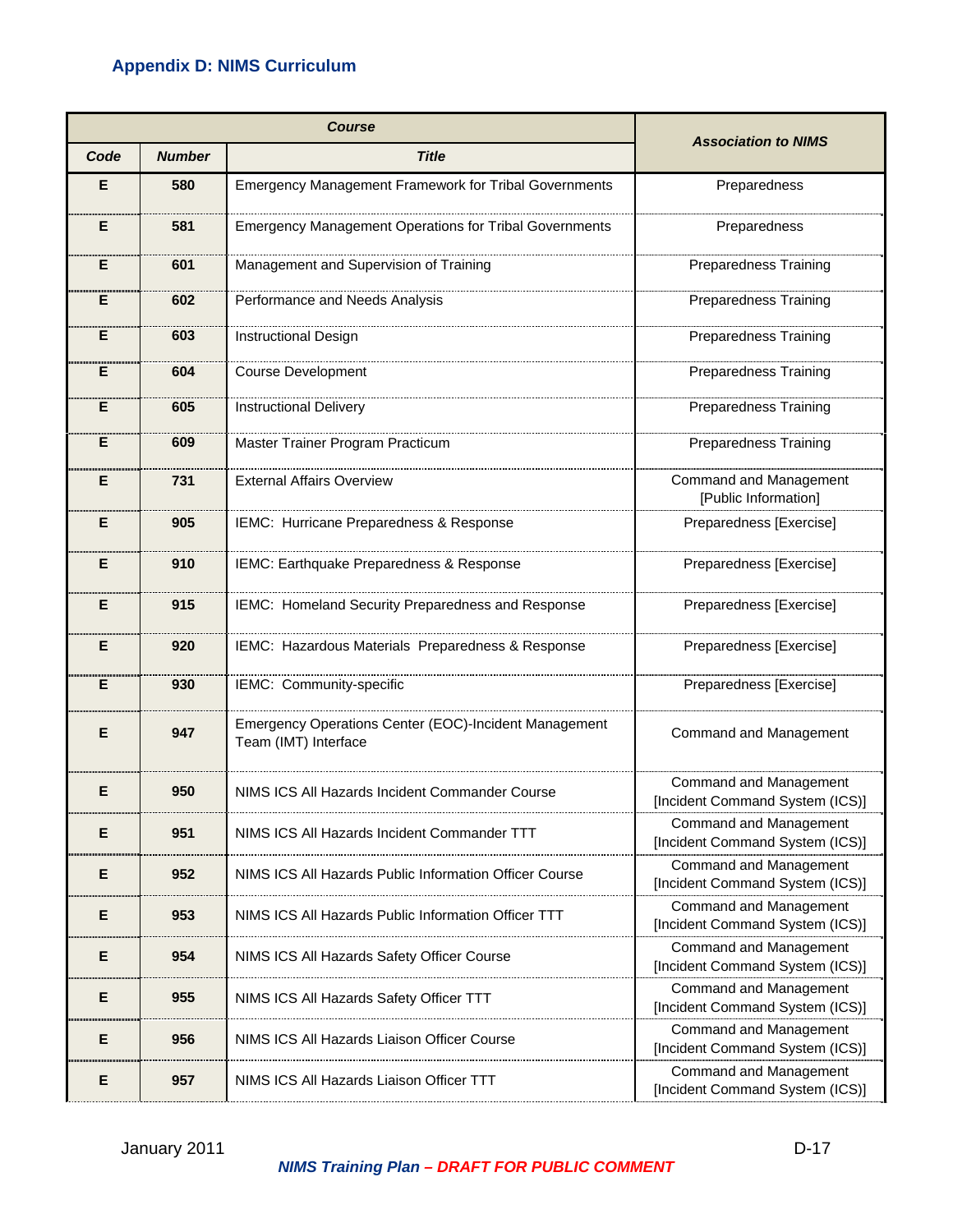| <b>Course</b> |               |                                                             | <b>Association to NIMS</b>                                |
|---------------|---------------|-------------------------------------------------------------|-----------------------------------------------------------|
| Code          | <b>Number</b> | <b>Title</b>                                                |                                                           |
| E             | 958           | NIMS ICS All Hazards Operations Section Chief Course        | Command and Management<br>[Incident Command System (ICS)] |
| Е             | 959           | NIMS ICS All Hazards Operations Section Chief TTT           | Command and Management                                    |
|               |               |                                                             | [Incident Command System (ICS)]                           |
| Е             | 960           | NIMS ICS All Hazards Division/Group Supervisor Course       | Command and Management<br>[Incident Command System (ICS)] |
|               |               |                                                             | Command and Management                                    |
| E             | 962           | NIMS ICS All Hazards Planning Section Chief                 | [Incident Command System (ICS)]                           |
| Е             | 963           |                                                             | Command and Management                                    |
|               |               | NIMS ICS All Hazards Planning Section Chief TTT             | [Incident Command System (ICS)]                           |
| E             | 964           | NIMS ICS All Hazards Situation Unit Leader                  | Command and Management                                    |
|               |               |                                                             | [Incident Command System (ICS)]<br>Command and Management |
| Е             | 965           | NIMS ICS All Hazards Resource Unit Leader Course            | [Incident Command System (ICS)]                           |
|               |               |                                                             | Command and Management                                    |
| Е             | 967           | NIMS ICS All Hazards Logistics Section Chief Course         | [Incident Command System (ICS)]                           |
| E             | 968           | NIMS ICS All Hazards Logistics Section Chief TTT            | Command and Management                                    |
|               |               |                                                             | [Incident Command System (ICS)]                           |
| Е             | 969           | NIMS ICS All Hazards Communications Unit Leader             | Command and Management<br>[Incident Command System (ICS)] |
|               |               |                                                             | Command and Management                                    |
| Е             | 970           | NIMS ICS All Hazards Supply Unit Leader Course              | [Incident Command System (ICS)]                           |
| Е             | 971           | NIMS ICS All Hazards Facilities Unit Leader Course          | Command and Management                                    |
|               |               |                                                             | [Incident Command System (ICS)]                           |
| Е             | 973           | NIMS ICS All Hazards Finance/Administration Section Chief   | Command and Management                                    |
|               |               | Course                                                      | [Incident Command System (ICS)]                           |
| Е             | 974           | NIMS ICS All Hazards Finance/Administration TTT             | Command and Management                                    |
|               |               |                                                             | [Incident Command System (ICS)]                           |
| E             | 975           | NIMS ICS All Hazards Finance/Administration Unit Leader     | <b>Command and Management</b>                             |
|               |               | Course                                                      | [Incident Command System (ICS)]                           |
| E/L           | 949           | NIMS ICS All Hazards Communications Unit Leader TTT         | Preparedness [Training]                                   |
|               |               |                                                             |                                                           |
| E/L           | 961           | NIMS ICS All Hazards Division/Group Supervisor TTT          | Preparedness [Training]                                   |
| E/L           | 966           | NIMS ICS All Hazards Resource Unit Leader TTT               | Preparedness [Training]                                   |
| E/L           | 972           | NIMS ICS All Hazards Facilities Unit Leader TTT             | Preparedness [Training]                                   |
| E/L           | 976           | NIMS ICS All Hazards Finance/Administration Unit Leader TTT | Preparedness [Training]                                   |
| E/L           | 977           | NIMS ICS All Hazards Supply Unit Leader TTT                 | Preparedness [Training]                                   |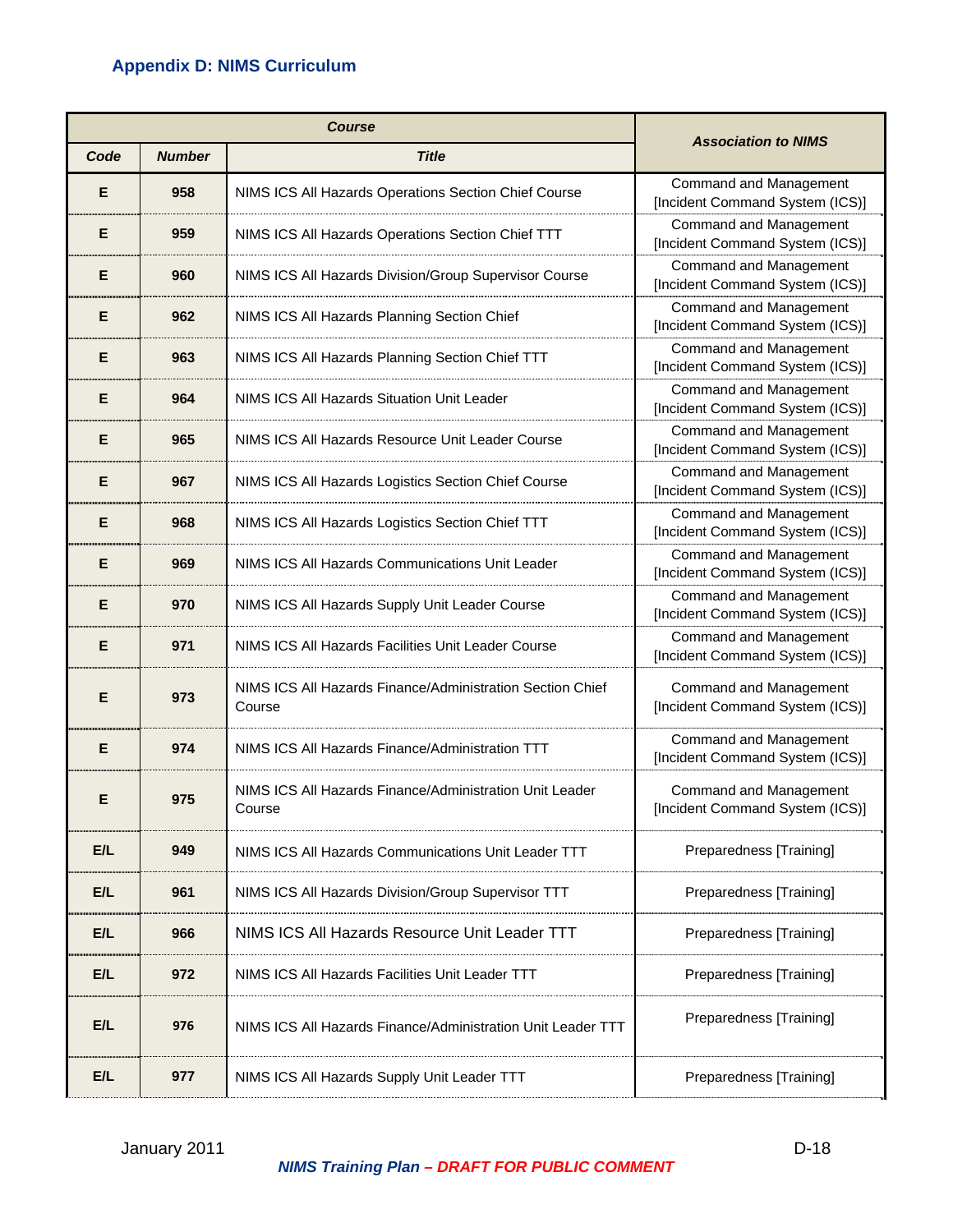| <b>Course</b> |               |                                                                                                      | <b>Association to NIMS</b>                                           |
|---------------|---------------|------------------------------------------------------------------------------------------------------|----------------------------------------------------------------------|
| Code          | <b>Number</b> | <b>Title</b>                                                                                         |                                                                      |
| E/L           | 978           | NIMS ICS All Hazards Situation Unit Leader TTT                                                       | Preparedness [Training]                                              |
| F             | 321           | Incident Command for High-rise Operations (ICHO)                                                     | Command and Management<br>[Incident Command System (ICS)]            |
| F             | 322           | Incident Command System for Structural Collapse Incidents<br>(ICSSCI)                                | <b>Command and Management</b><br>[Incident Command System (ICS)]     |
| F             | 549           | Emergency Response to Terrorism: Strategic and Tactical<br>Considerations for Supervisors (ERT:STCS) | Command and Management<br>[Incident Command System (ICS)]            |
| F             | 729           | Incident Safety Officer (ISO)                                                                        | Command and Management<br>[Incident Command System (ICS)]            |
| F             | 806           | NIMS--Incident Command System for the Fire Service (NIMS--<br>ICS for the FS)                        | Command and Management<br>[Incident Command System (ICS)]            |
| G             | 110           | Emergency Management Operations Course (EMOC)                                                        | Command and Management<br>[Multiagency Coordination System<br>(MACS) |
| G             | 135           | <b>Exercise Control/Simulation Course</b>                                                            | Preparedness [Exercise]                                              |
| G             | 137           | Exercise Program Manager/Management Course                                                           | Preparedness [Exercise]                                              |
| G             | 138           | Exercise Practicum for the Master Exercise Practitioner                                              | Preparedness [Exercise]                                              |
| G             | 146           | Homeland Security Exercise and Evaluation Program (HSEEP)<br><b>Training Course</b>                  | Preparedness [Exercise]                                              |
| G             | 147           | Homeland Security Exercise and Evaluation Program<br>(HSEEP) Training Course Train-the-Trainer       | Preparedness [Exercise]                                              |
| G             | 191           | Incident Command System/Emergency Operations Center<br>Interface (ICS/EOC)                           | <b>Command and Management</b><br>[Incident Command System (ICS)]     |
| G             | 194.1         | Local Floodplain Manager Roles and Responsibilities                                                  | Preparedness [Mitigation]                                            |
| G             | 194.2         | NFIP Rules and Regulations in Depth                                                                  | Preparedness [Mitigation]                                            |
| G             | 194.3         | Letters of Map Change                                                                                | Preparedness [Mitigation]                                            |
| G             | 194.4         | Preparing for Post-Disaster Responsibilities                                                         | Preparedness                                                         |
| G             | 202           | Debris Management Planning for State, Tribal and Local<br>Officials                                  | Preparedness                                                         |
| G             | 265           | <b>Instructional Delivery Skills</b>                                                                 | Preparedness [Training]                                              |
| G             | 273           | Managing Floodplain Development thru the NFIP                                                        | Preparedness [Mitigation]                                            |
| G             | 277           | <b>Residential Coastal Construction</b>                                                              | Preparedness [Mitigation]                                            |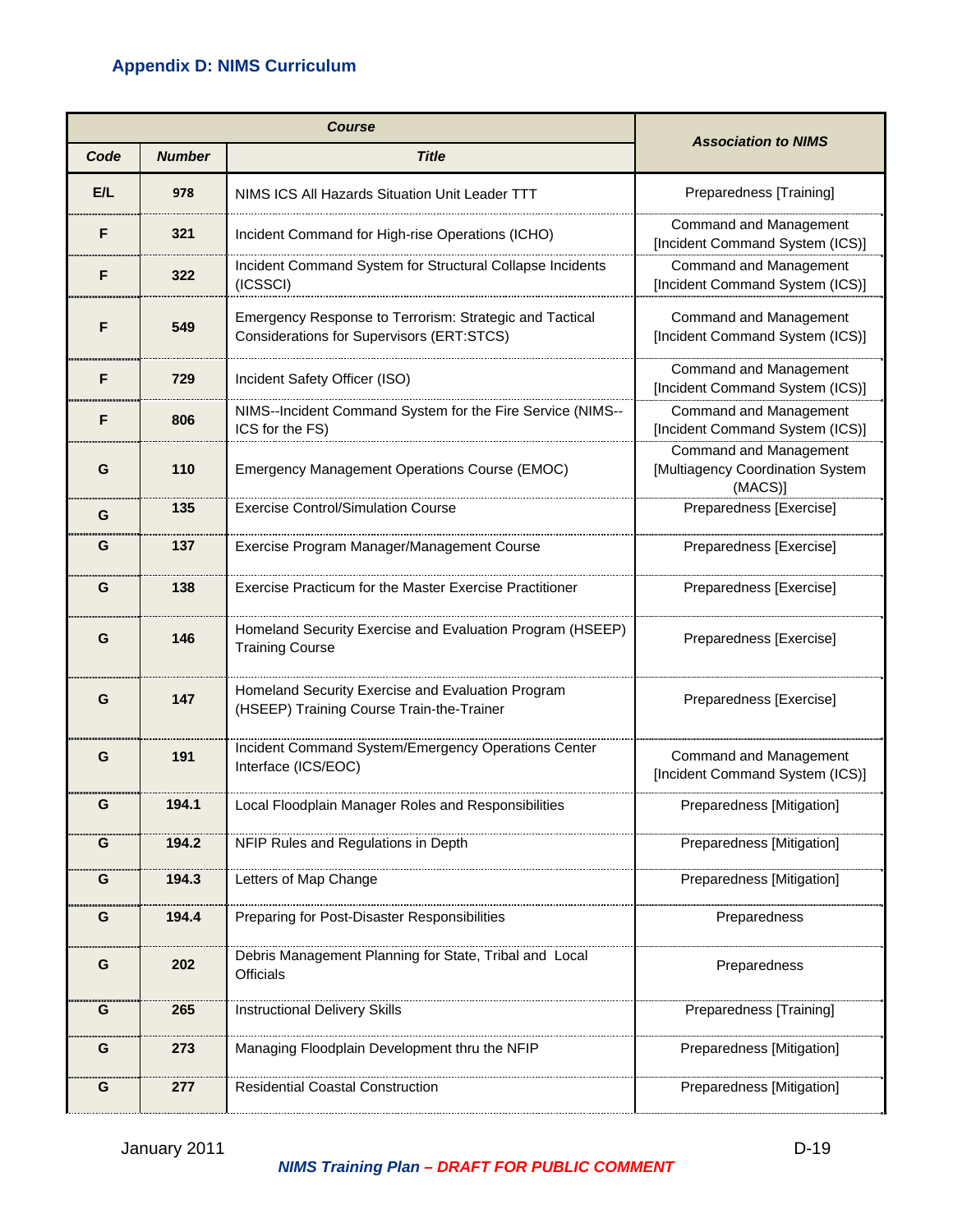| <b>Course</b> |               |                                                                                 | <b>Association to NIMS</b>                                |
|---------------|---------------|---------------------------------------------------------------------------------|-----------------------------------------------------------|
| Code          | <b>Number</b> | <b>Title</b>                                                                    |                                                           |
| G             | 278           | Benefit Cost Analysis: Entry Level                                              | Preparedness [Mitigation]                                 |
| G             | 279           | Retrofitting Flood-Prone Residential Buildings                                  | Preparedness [Mitigation]                                 |
| G             | 285           | Benefit Cost Analysis Using LD Module: Intermediate Training                    | Preparedness [Mitigation]                                 |
| G             | 288           | <b>Local Volunteer and Donations</b>                                            | Resource Management                                       |
| G             | 289           | <b>Public Information Officer Awareness</b>                                     | Command and Management<br>[Public Information]            |
| G             | 289           | <b>Public Information Officer Awareness Training</b>                            | Command and Management<br>[Public Information]            |
| G             | 290           | <b>Basic Public Information Officer</b>                                         | Command and Management<br>[Public Information]            |
| G             | 290           | <b>Basic Public Information Officers Course</b>                                 | Command and Management<br>[Public Information]            |
| G             | 291           | Joint Information System/Center Planning for Tribal, State, and<br>Local PIO's  | Command and Management<br>[Public Information]            |
| G             | 291           | Joint Information System/Center Planning for Tribal, State, and<br>Local PIO's  | Command and Management<br>[Public Information]            |
| G             | 300           | ICS 300, Intermediate Incident Command System for<br><b>Expanding Incidents</b> | Command and Management<br>[Incident Command System (ICS)] |
| G             | 310           | Weapons of Mass Destruction Tabletop Exercises                                  | Preparedness [Exercises]                                  |
| G             | 310.01        | Weapons of Mass Destruction: Nuclear Scenario                                   | Preparedness [Exercises]                                  |
| G             | 310.02        | Weapons of Mass Destruction: Radiological Scenario                              | Preparedness [Exercises]                                  |
| G             | 310.03        | Weapons of Mass Destruction: Chemical-Sarin Scenario                            | Preparedness [Exercises]                                  |
| G             | 310.04        | Weapons of Mass Destruction: Chemical VX Scenario                               | Preparedness [Exercises]                                  |
| G             | 310.05        | Weapons of Mass Destruction: Biological-Anthrax Scenario                        | Preparedness [Exercises]                                  |
| G             | 310.06        | Weapons of Mass Destruction: Suicide Bomber Scenario                            | Preparedness [Exercises]                                  |
| G             | 318           | Mitigation Planning Workshop for Local Governments                              | Preparedness [Mitigation]                                 |
| G             | 357           | Emergency Response to Criminal and Terrorist Incidents                          | Preparedness [Planning]                                   |
| G             | 358           | Evacuation & Re-entry Planning Course                                           | Preparedness [Planning]                                   |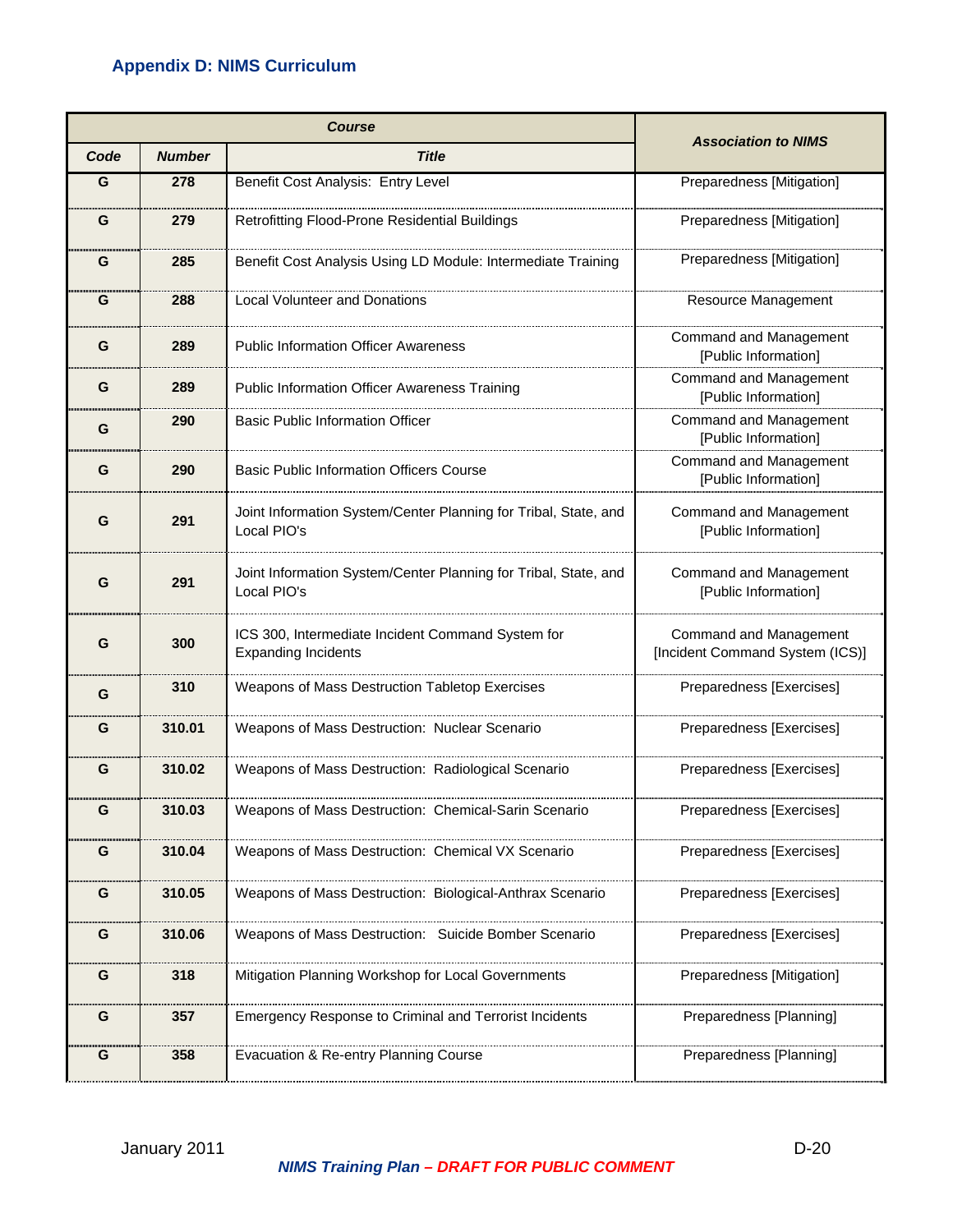|           |               | <b>Association to NIMS</b>                                                               |                                                                      |
|-----------|---------------|------------------------------------------------------------------------------------------|----------------------------------------------------------------------|
| Code      | <b>Number</b> | <b>Title</b>                                                                             |                                                                      |
| G         | 363           | Hurricane Readiness for Coastal Communities                                              | Preparedness [Planning]                                              |
| G         | 386           | Mass Fatalities Incident Response Course                                                 | Preparedness Planning                                                |
| G         | 400           | ICS 400: Advanced Incident Command System, Command &<br>General Staff, Complex Incidents | Command and Management<br>[Incident Command System (ICS)]            |
| G         | 402           | Incident Command System (ICS) Overview for Executives and<br>Senior Officials, ICS-402   | Command and Management<br>[Incident Command System (ICS)]            |
| G         | 408           | Homeland Security Planning for Local Governments                                         | Preparedness [Planning]                                              |
| G         | 434.A         | Earthquake: Safety Program for Schools                                                   | Preparedness [Mitigation]                                            |
| G         | 436           | Tremor Troops: A Teacher's Package for K-6                                               | Preparedness [Training]                                              |
| G         | 439           | Seismic Sleuths: A Teacher's Package on Earthquakes TTT                                  | Preparedness [Mitigation]                                            |
| G         | 575           | Communications Interoperability                                                          | Communications/Information<br>Management                             |
| G         | 575           | Communications Interoperability                                                          | Communications and Information<br>Management                         |
| G         | 775           | Emergency Operations Center (EOC) Mgmt & Operations<br>Course                            | Command and Management<br>[Multiagency Coordination System<br>(MACS) |
| <b>IS</b> | 005.A         | An Introduction to Hazardous Materials                                                   | Preparedness                                                         |
| <b>IS</b> | 007.A         | A Citizen's Guide to Disaster Assistance                                                 | Preparedness                                                         |
| IS        | 008.A         | Building for Earthquakes of Tomorrow: Complying w/EO 12699                               | Preparedness [Mitigation]                                            |
| <b>IS</b> | 010           | Animals in Disaster - Module A - Awareness & Preparedness                                | Preparedness                                                         |
| <b>IS</b> | 011           | Animals in Disaster - Module B - Community Planning                                      | Preparedness                                                         |
| <b>IS</b> | 15.a          | Special Events Contingency Planning                                                      | Preparedness [Planning]                                              |
| <b>IS</b> | 022           | Are you Ready? An In-depth Guide to Citizen Preparedness                                 | Preparedness [Training]                                              |
| <b>IS</b> | 031           | eGrants for States and Tribes                                                            | Preparedness [Mitigation]                                            |
| <b>IS</b> | 055           | <b>Household Hazardous Materials</b>                                                     | Preparedness                                                         |
| <b>IS</b> | 100.a         | Introduction to Incident Command System                                                  | Command and Management<br>[Incident Command System (ICS)]            |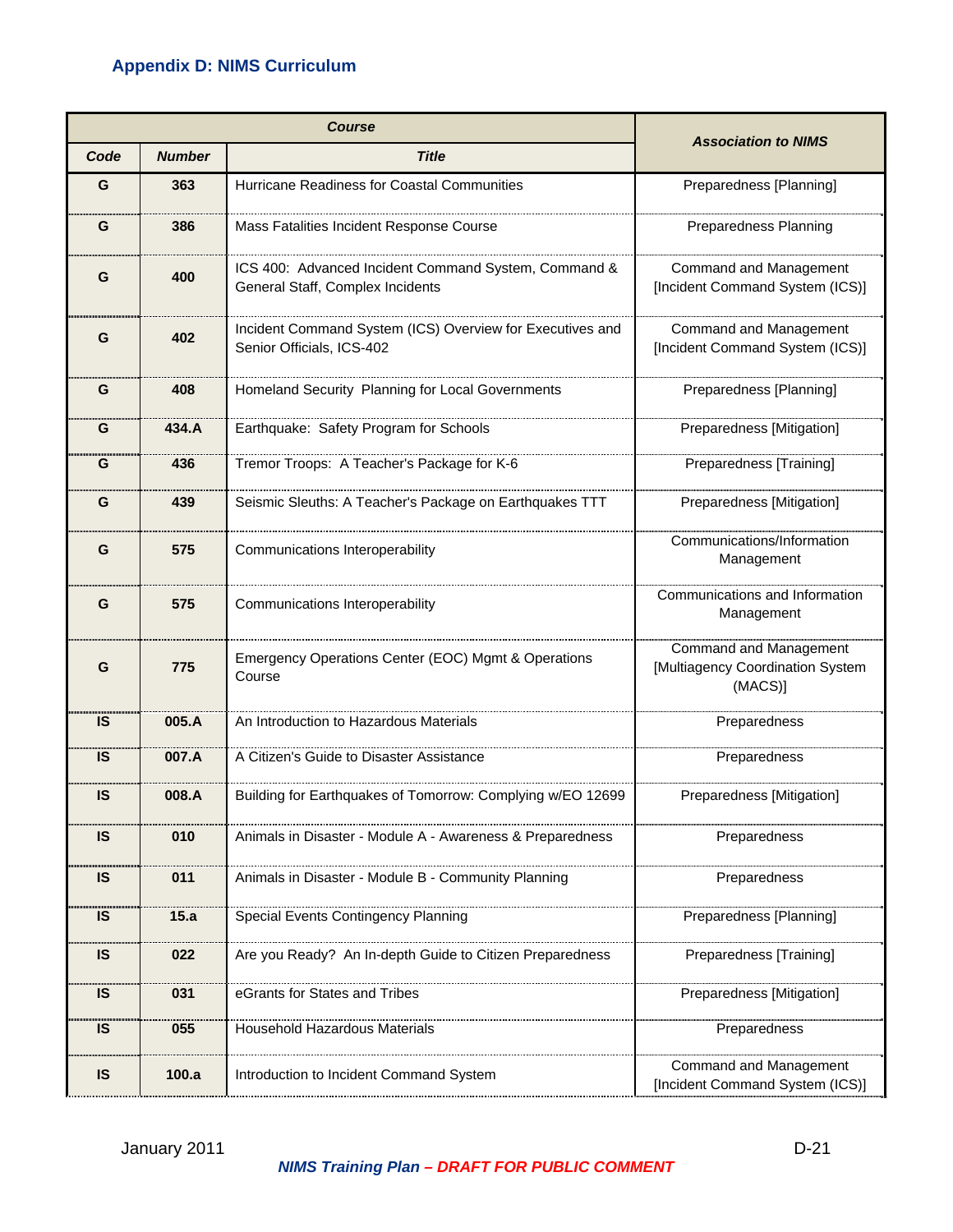| <b>Course</b> |                |                                                                                                                     | <b>Association to NIMS</b>                                |
|---------------|----------------|---------------------------------------------------------------------------------------------------------------------|-----------------------------------------------------------|
| Code          | <b>Number</b>  | <b>Title</b>                                                                                                        |                                                           |
| <b>IS</b>     | 100.HC         | Introduction to Incident Command System (ICS), ICS-100 for<br>Healthcare/Hospitals                                  | Command and Management<br>[Incident Command System (ICS)] |
| <b>IS</b>     | 100.Pwa        | Introduction to Incident Command System (ICS), ICS-100 for<br><b>Public Works</b>                                   | Command and Management<br>[Incident Command System (ICS)] |
| <b>IS</b>     | <b>100.Lea</b> | Introduction to Incident Command System (ICS), ICS-100, for<br><b>Law Enforcement</b>                               | Command and Management<br>[Incident Command System (ICS)] |
| <b>IS</b>     | 100.HE         | Introduction to the Incident Command System for Higher<br>Education                                                 | Command and Management<br>[Incident Command System (ICS)] |
| <b>IS</b>     | <b>100.Sca</b> | Introduction to the Incident Command System, ICS-100 for<br><b>Schools</b>                                          | Command and Management<br>[Incident Command System (ICS)] |
| <b>IS</b>     | 111            | Livestock in Disaster                                                                                               | Preparedness                                              |
| IS            | 130            | <b>Exercise Evaluation and Improvement Planning</b>                                                                 | Preparedness [Exercise]                                   |
| <b>IS</b>     | 197.SP         | Special Needs Planning Considerations for Service and<br><b>Support Providers</b>                                   | Preparedness [Planning]                                   |
| <b>IS</b>     | 200.a          | Incident Command System for Single Resources and Initial<br><b>Action Incidents</b>                                 | Command and Management<br>[Incident Command System (ICS)] |
| IS            | 230.a          | Fundamentals of Emergency Management                                                                                | Preparedness Training                                     |
| <b>IS</b>     | 240            | Leadership and Influence                                                                                            | Preparedness Training                                     |
| IS            | 241            | Decision-making and Problem-Solving                                                                                 | <b>Preparedness Training</b>                              |
| <b>IS</b>     | 242            | <b>Effective Communication</b>                                                                                      | <b>Preparedness Training</b>                              |
| IS            | 244            | Developing and Managing Volunteers                                                                                  | Resource Management                                       |
| <b>IS</b>     | 250            | Emergency Support Function (ESF) #15 External Affairs: A<br>New Approach to Emergency Communication and Information | Command and Management<br>[Public Information]            |
| IS            | 271            | Anticipating Hazardous Weather & Community Risk                                                                     | Preparedness [Mitigation]                                 |
| <b>IS</b>     | 279            | Engineering Principles and Practices for Retrofitting Flood-<br><b>Prone Residential Structures</b>                 | Preparedness Mitigation                                   |
| <b>IS</b>     | 317            | Introduction to Community Emergency Response Team<br>(CERT)                                                         | Preparedness                                              |
| IS            | 324            | Community Hurricane Preparedness (Web based Only)                                                                   | Preparedness [Planning]                                   |
| <b>IS</b>     | 324            | Hurricane Planning Course                                                                                           | Preparedness [Planning]                                   |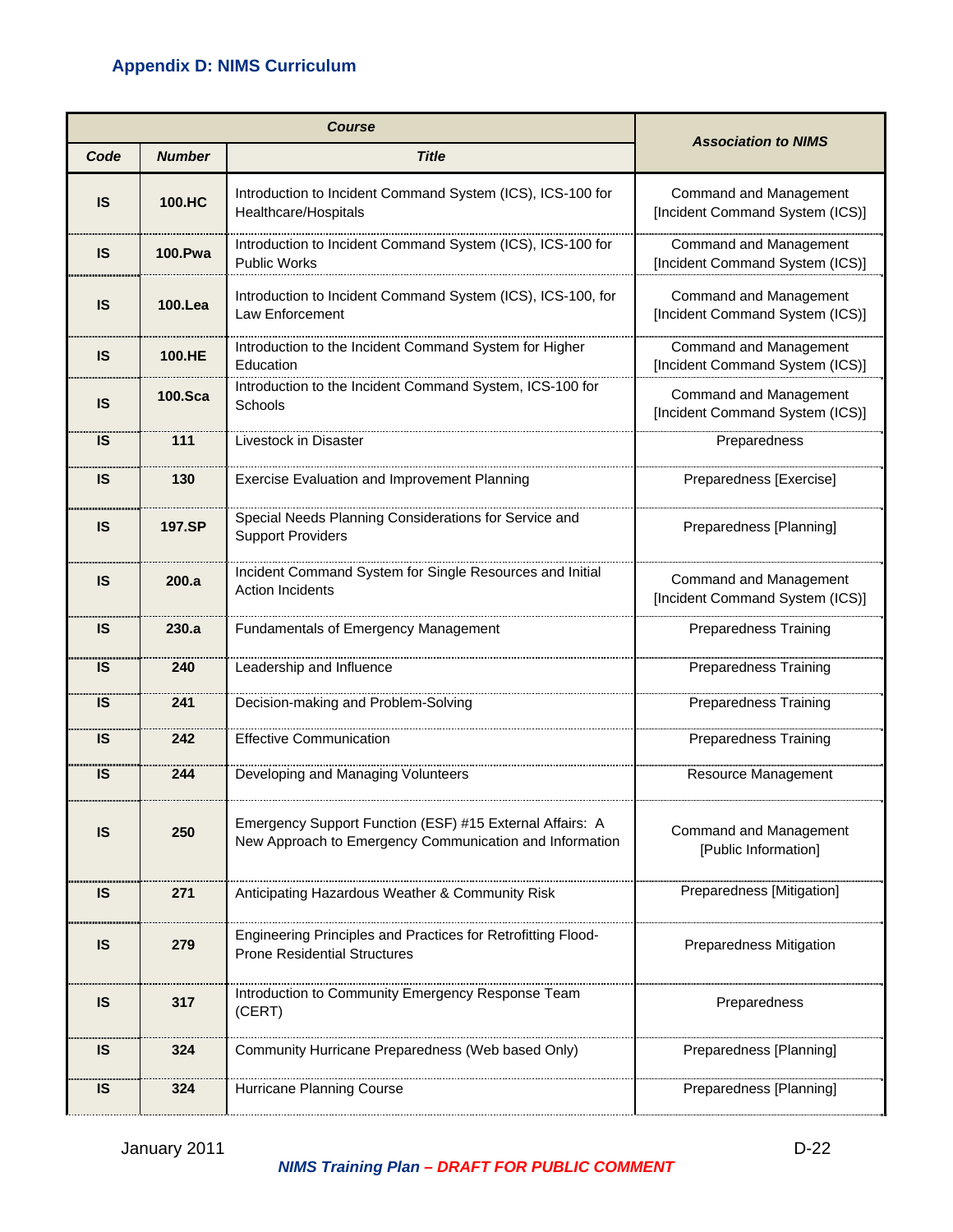|           |               | <b>Association to NIMS</b>                                                              |                                                                       |
|-----------|---------------|-----------------------------------------------------------------------------------------|-----------------------------------------------------------------------|
| Code      | <b>Number</b> | <b>Title</b>                                                                            |                                                                       |
| <b>IS</b> | 331           | Introduction to Radiological Emergency Preparedness (REP)<br><b>Exercise Evaluation</b> | Preparedness                                                          |
| IS        | 340           | Hazardous Materials Prevention and Planning                                             | Preparedness [Planning]                                               |
| <b>IS</b> | 346           | Orientation to Hazardous Materials for Medical Personnel                                | Preparedness                                                          |
| IS        | 362           | Multi-Hazard Emergency Planning for Schools                                             | Preparedness [Planning]                                               |
| <b>IS</b> | 386           | Introduction to Residential Coastal Construction                                        | Preparedness [Mitigation]                                             |
| <b>IS</b> | 393.A         | Introduction to Hazard Mitigation                                                       | Preparedness [Mitigation]                                             |
| <b>IS</b> | 394.A         | Protecting Your Home or Small Business from Disaster                                    | Preparedness [Mitigation]                                             |
| <b>IS</b> | 520           | Introduction to COOP Planning for Pandemic Influenza                                    | Preparedness [Planning]                                               |
| <b>IS</b> | 546.A         | Continuity of Operations (COOP) Awareness                                               | Preparedness [Planning]                                               |
| IS        | 548           | <b>COOP Managers Training Course</b>                                                    | Preparedness [Planning]                                               |
| IS        | 650           | <b>Building Partnerships with Tribal Governments</b>                                    | Preparedness                                                          |
| <b>IS</b> | 700.A         | NIMS, An Introduction                                                                   | Preparedness                                                          |
| <b>IS</b> | 701           | Multi-Agency Coordination System (MACS) Course                                          | Command and Management<br>[Multiagency Coordination System<br>(MACS)] |
| <b>IS</b> | 702           | National Incident Management Systems (NIMS) Public<br><b>Information Systems</b>        | Command and Management Public<br>Information                          |
| IS        | 703.a         | <b>NIMS Resource Management</b>                                                         | Resource Management                                                   |
| <b>IS</b> | 704           | NIMS Communication & Information Management System                                      | Communications and Information<br>Management                          |
| <b>IS</b> | 706           | National Incident Management System (NIMS), Intrastate<br>Mutual Aid, An Introduction   | Resource Management                                                   |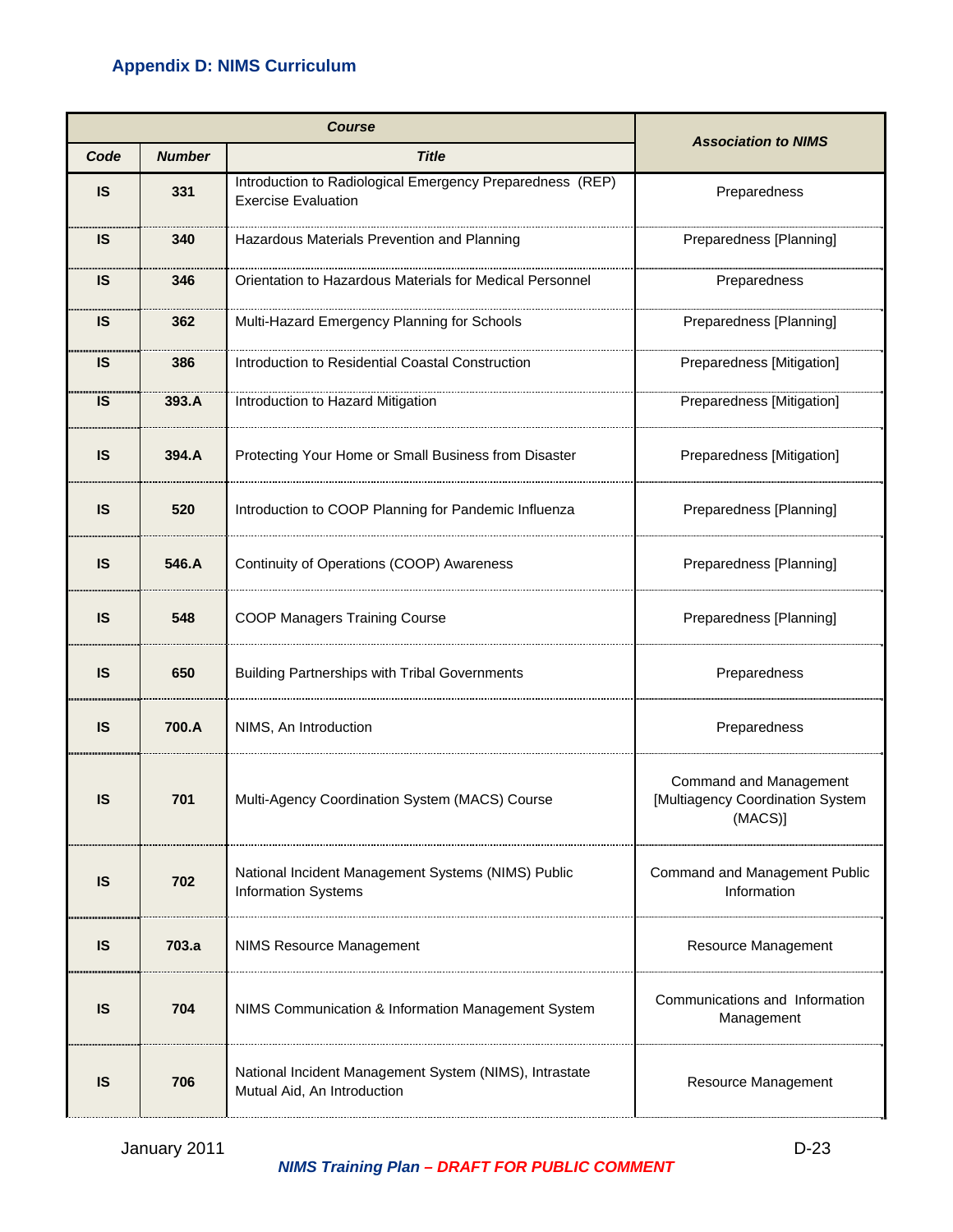| <b>Course</b> |               |                                                                             |                                                                       |
|---------------|---------------|-----------------------------------------------------------------------------|-----------------------------------------------------------------------|
| Code          | <b>Number</b> | <b>Title</b>                                                                | <b>Association to NIMS</b>                                            |
| <b>IS</b>     | 775           | <b>EOC Management &amp; Operations</b>                                      | Command and Management<br>[Multiagency Coordination System<br>(MACS)] |
| IS            | 807           | ESF #7, Logistics Management and Resource Support                           | Preparedness [Planning]                                               |
| <b>IS</b>     | 808           | ESF #8, Public Health and Medical Services                                  | Preparedness [Planning]                                               |
| <b>IS</b>     | 809           | ESF #9, Search and Rescue                                                   | Preparedness [Planning]                                               |
| <b>IS</b>     | 810           | ESF #10, Oil and Hazardous Materials Resources                              | Preparedness [Planning]                                               |
| <b>IS</b>     | 811           | ESF #11, Agriculture and Natural Resources                                  | Preparedness [Planning]                                               |
| IS            | 812           | ESF #12, Energy                                                             | Preparedness [Planning]                                               |
| IS            | 813           | ESF #13, Public Safety and Security                                         | Preparedness [Planning]                                               |
| <b>IS</b>     | 814           | ESF #14, Long-Term Community Recovery                                       | Preparedness [Planning]                                               |
| <b>IS</b>     | 820           | Intro to National Response Framework (NRF) Support<br>Annexes               | Preparedness [Planning]                                               |
| <b>IS</b>     | 821           | Critical Infrastructure and Key Resources                                   | Preparedness [Planning]                                               |
| IS            | 831           | NRF Support Annex: Biological Incident                                      | Preparedness [Planning]                                               |
| IS            | 832           | NRF Support Annex: Catastrophic Incident                                    | Preparedness [Planning]                                               |
| <b>IS</b>     | 833           | NRF Support Annex: Cyber Incident                                           | Preparedness [Planning]                                               |
| IS            | 834           | NRF Support Annex: Food and Agriculture Incident                            | Preparedness [Planning]                                               |
| <b>IS</b>     | 836           | Nuclear/Radiological Incident Annex                                         | Preparedness [Planning]                                               |
| <b>IS</b>     | 837           | NRF Incident Annex: Terrorism Incident Law Enforcement and<br>Investigation | Preparedness [Planning]                                               |
| <b>IS</b>     | 860.a         | National Infrastructure Protection Plan (NIPP)                              | Preparedness [Planning]                                               |
| <b>IS</b>     | 8835          | NRF Support Annex: Mass Evacuation Incident                                 | Preparedness [Planning]                                               |
| K             | 606           | <b>Evaluation of Training</b>                                               | <b>Preparedness Training</b>                                          |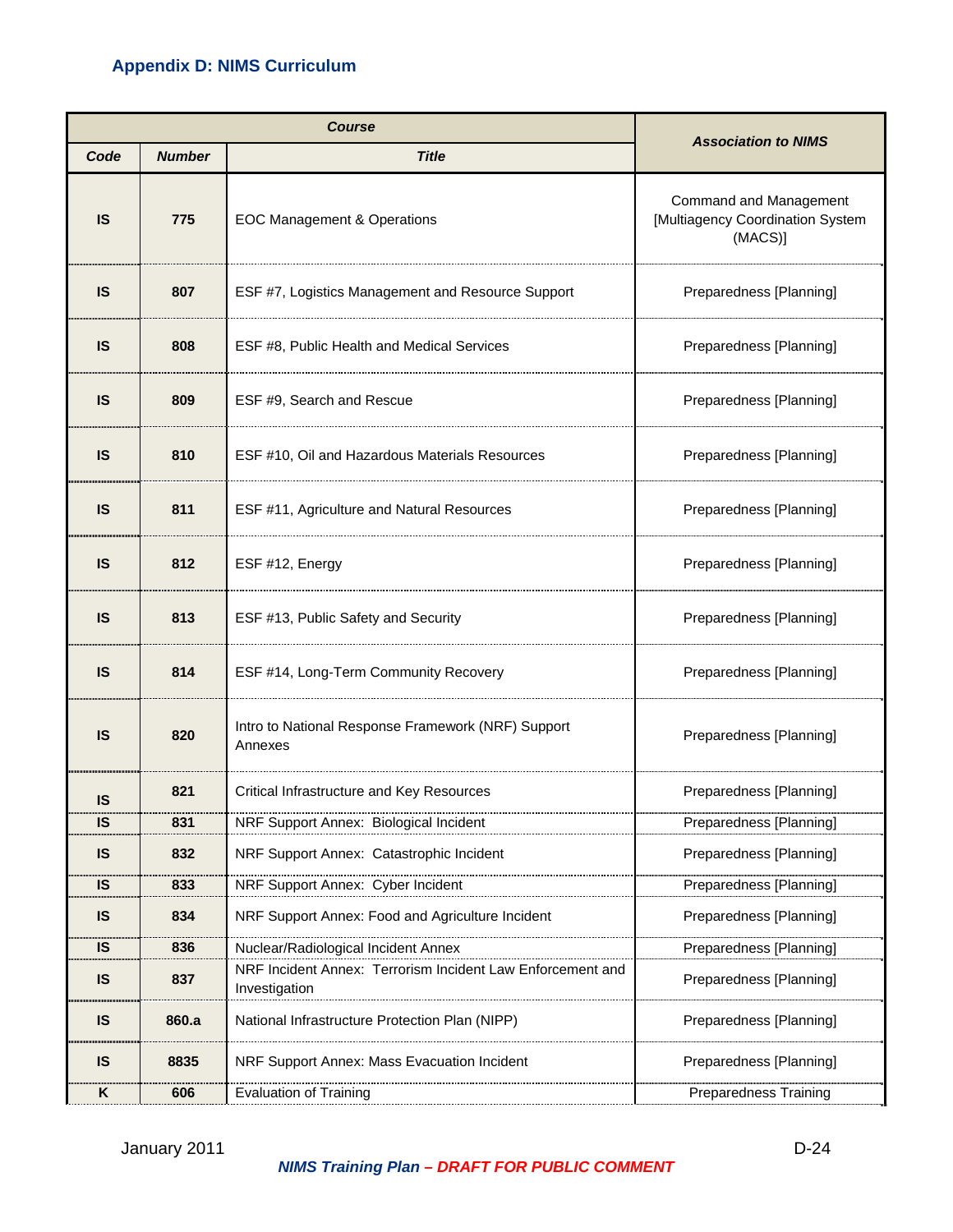|              |               | <b>Association to NIMS</b>                                                             |                                                           |
|--------------|---------------|----------------------------------------------------------------------------------------|-----------------------------------------------------------|
| Code         | <b>Number</b> | <b>Title</b>                                                                           |                                                           |
| L            | 363           | Multi-Hazard Emergency Planning for Higher Education                                   | Preparedness [Planning]                                   |
|              | 460           | The Role of Community Officials in Emergency Management                                | Preparedness                                              |
|              | 522           | <b>Continuity of Operations for Tribal Governments</b>                                 | Preparedness Planning                                     |
| $\mathbf{I}$ | 945           | State IEMC National Response Framework (NRF)                                           | Preparedness [Exercise]                                   |
| R.           | 243           | Hazardous Materials Incident Management                                                | Command and Management<br>[Incident Command System (ICS)] |
| $\mathsf{R}$ | 306           | Executive Analysis of Fire Service Operations in Emergency<br>Management               | <b>Preparedness Training</b>                              |
| R.           | 308           | Command and Control of Fire Department Operations at<br>Natural and Man-Made Disasters | <b>Preparedness Training</b>                              |
| $\mathsf{R}$ | 312           | Command and Control of Incident Operations                                             | Command and Management<br>[Incident Command System (ICS)] |
| R.           | 314           | Command and Control of Fire Department Operations at<br><b>Target Hazards</b>          | <b>Preparedness Training</b>                              |
| $\mathsf{R}$ | 825           | Command and Control of Fire Department Operations at<br><b>Target Hazards</b>          | <b>Preparedness Training</b>                              |
| $\mathsf{R}$ | 831           | Command and Control of Incident Operations                                             | Command and Management<br>[Incident Command System (ICS)] |

1

3

4

5

6

7

8

9

10